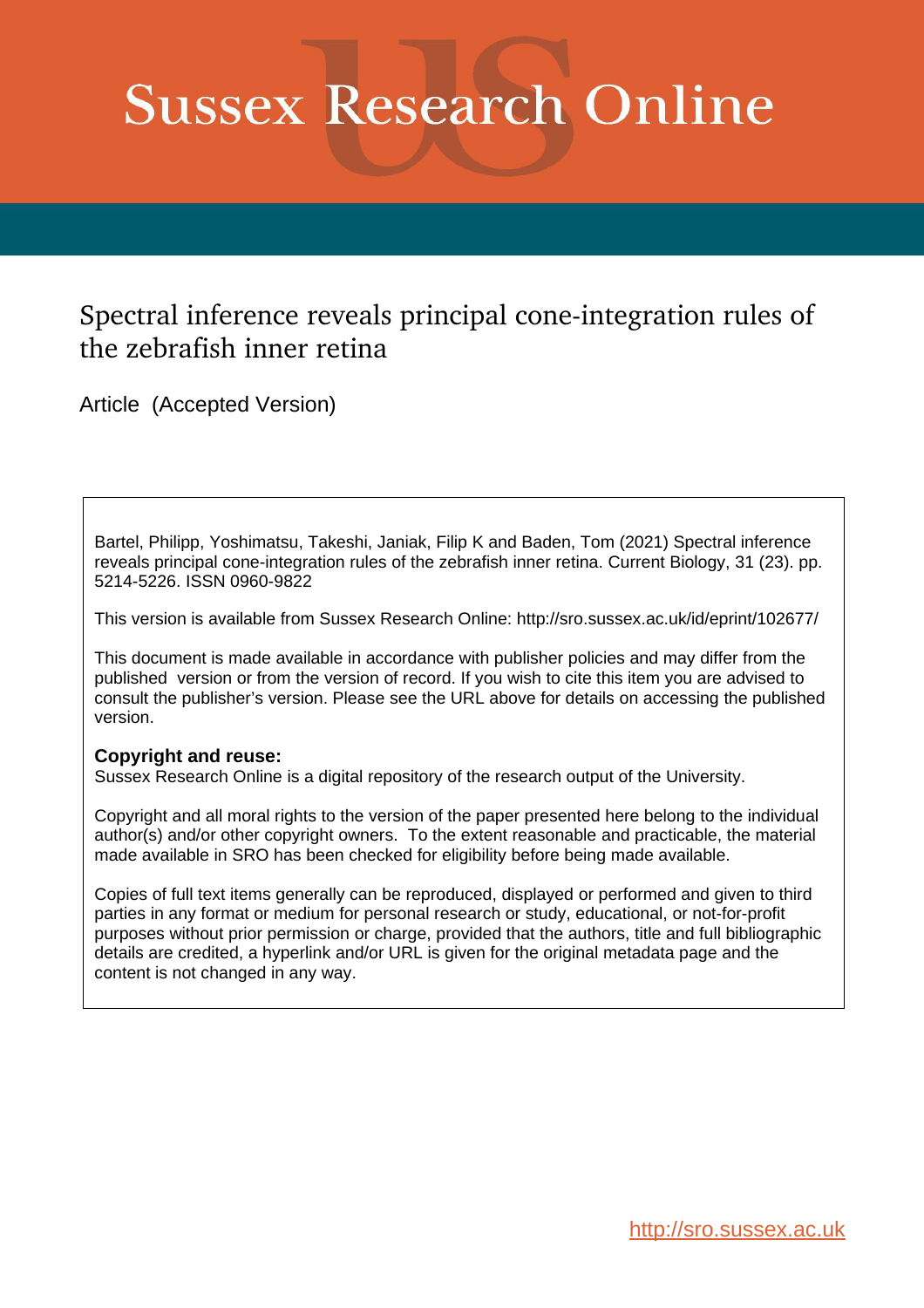# **Spectral inference reveals principal cone-**

# **integration rules of the zebrafish inner retina**

3 Philipp Bartel<sup>1</sup>, Takeshi Yoshimatsu<sup>1</sup>, Filip K. Janiak<sup>1</sup>, and Tom Baden<sup>1,2\$</sup>

1, School of Life Sciences, University of Sussex, Biology Road, BN1 9QG, Brighton, UK; 2, Institute of

Ophthalmic Research, University of Tübingen, Elfriede-Aulhorn-Strasse 7, 72076, Tübingen, Germany.

\$Correspondence to [t.baden@sussex.ac.uk](mailto:t.baden@sussex.ac.uk)

Twitter: @NeuroFishh

## **SUMMARY**

 Retinal bipolar cells integrate cone-signals at dendritic and axonal sites. The axonal route, involving amacrine cells, remains largely uncharted. However, because cone- types differ in their spectral sensitivities, insights into bipolar cells' cone-integration might be gained based on their spectral tunings. We therefore recorded *in vivo* responses of bipolar cell presynaptic terminals in larval zebrafish to widefield but spectrally resolved flashes of light and mapped the results onto spectral responses of the four cones. This "spectral-circuit-mapping" allowed explaining ~95% of the spectral and temporal variance of bipolar cell responses in a simple linear model, thereby revealing several notable integration rules of the inner retina. Bipolar cells were dominated by red-cone inputs, often alongside equal sign inputs from blue- and green-cones. In contrast, UV-cone inputs were uncorrelated with those of the remaining cones. This led to a new axis of spectral opponency where red-/green- /blue-cone "Off" circuits connect to "natively-On" UV-cone circuits in the outermost fraction of the inner plexiform layer – much as how key colour opponent circuits are established in mammals. Beyond this, and despite substantial temporal diversity that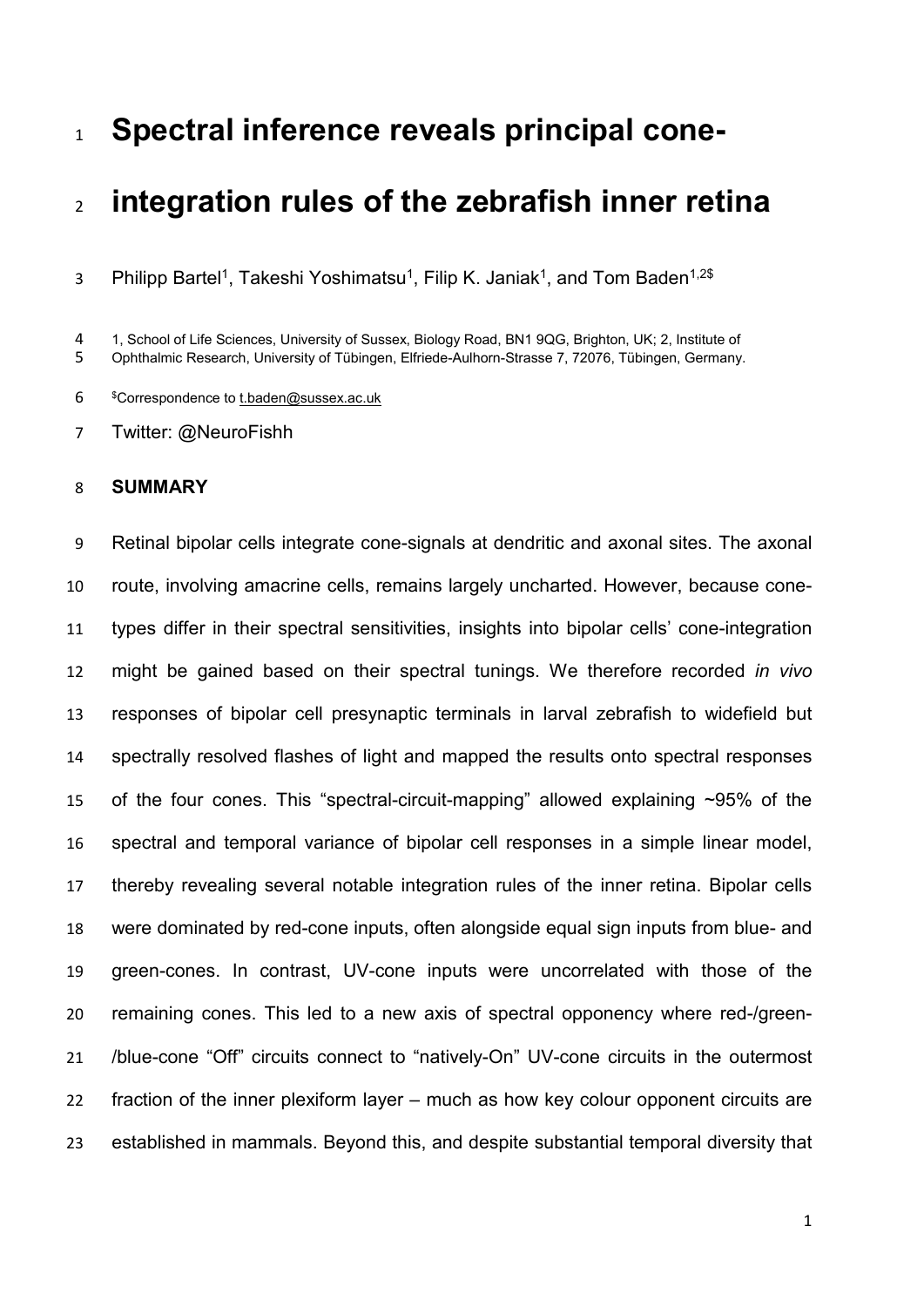was not present in the cones, bipolar cell spectral tunings were surprisingly simple. They either approximately resembled both opponent and non-opponent spectral motifs already present in the cones or exhibited a stereotyped non-opponent broadband response. In this way, bipolar cells not only preserved the efficient spectral representations in the cones, but also diversified them to set up a total of six dominant spectral motifs which included three axes of spectral opponency.

 **KEYWORDS.** Retina, zebrafish, bipolar cell, cone-photoreceptor, amacrine cell, colour vision, spectral processing

#### **INTRODUCTION**

 For colour vision, retinal circuits combine and contrast the signals from spectrally 36 distinct types of photoreceptors<sup>1</sup>. For this, our own trichromatic vision uses spectral signals along two main opponent axes: "blue-yellow" and "green-red" $2-5$ . Of these, blue-yellow comparisons are based on ancestral cone-type selective retinal circuits that differentially contact SWS1- ("blue") and LWS-cones ("green/red", aka. "yellow"), 40 while reliably contrasting "green-red" is thought to require the central brain<sup>1,5–7</sup>. This is because primate "green"- and "red-cones" emerged from a relatively recent LWS gene duplication that enabled new green sensitivity in some LWS-cones, however without providing a known means for postsynaptic retinal circuits to distinguish 44 between "green" and "red" LWS-cone variants<sup>3,8</sup>. Accordingly, in our own eyes, one axis of spectral opponency arises in the retina, and a second is probably decoded only in the brain.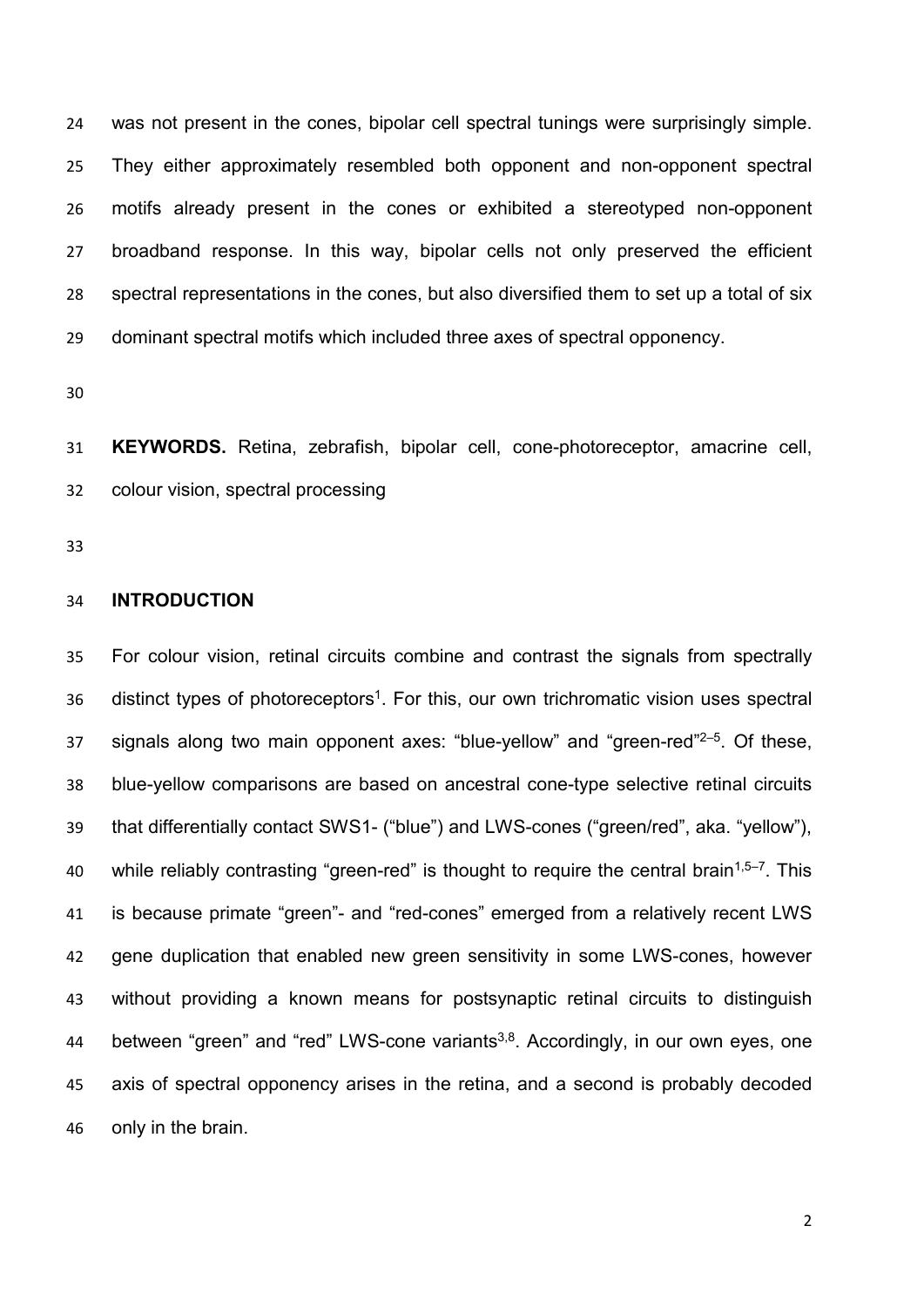In contrast, most non-mammalian vertebrate lineages, including fish, amphibians, reptiles, and birds, retain the full complement of ancestral cone-types based on four opsin-gene families: SWS1 (UV-cones), SWS2 (blue-cones), RH2 (green-cones), 50 LWS (red-cones)<sup>1,9–11</sup>. Each of these four ancestral cones provide type-specific extracellular matrix proteins that developmental programmes use to build cone-type s belective circuits in the outer retina (e.g. zebrafish<sup>12–14</sup>, chicken<sup>15–17</sup>). Accordingly, in these non-mammalian lineages, the expectation is that up to tetrachromatic colour vision should be possible based on stereotyped cone-opponent ancestral circuits that are specified during development, without a necessity for building additional spectral opponencies in the brain. In agreement, physiological recordings from retinal neurons in cone-tetrachromatic species including turtles<sup>18</sup> and diverse species 58 of fish $9,19-23$  consistently revealed a rich complement of complex spectral signals, including diverse spectral opponencies.

 However, what the dominant opponencies are, and how they are built at the circuit level remains incompletely understood in any cone-tetrachromat vertebrate<sup>9</sup>. This is in part because already horizontal cells in the outer retina functionally interconnect 63 and potentially retune cone-types<sup>10,14,24-26</sup>, thus limiting the possibility of making inferences about spectral processing based on recordings from downstream neurons. To address this, we recently measured the *in-vivo* spectral tuning of the synaptic outputs from the four cone-types in larval zebrafish using spatially widefield 67 but spectrally narrow flashes of light<sup>27</sup>. This revealed that red-cones are non- opponent, green- and blue-cones are strongly opponent with distinct zero crossings (~523 and ~483 nm, respectively), and UV-cones are weakly opponent with a zero crossing at ~450 nm. Accordingly, in larval zebrafish already the cone-output 71 provides up to three axes of spectral opponency<sup>9,27</sup>. However, the opponent axis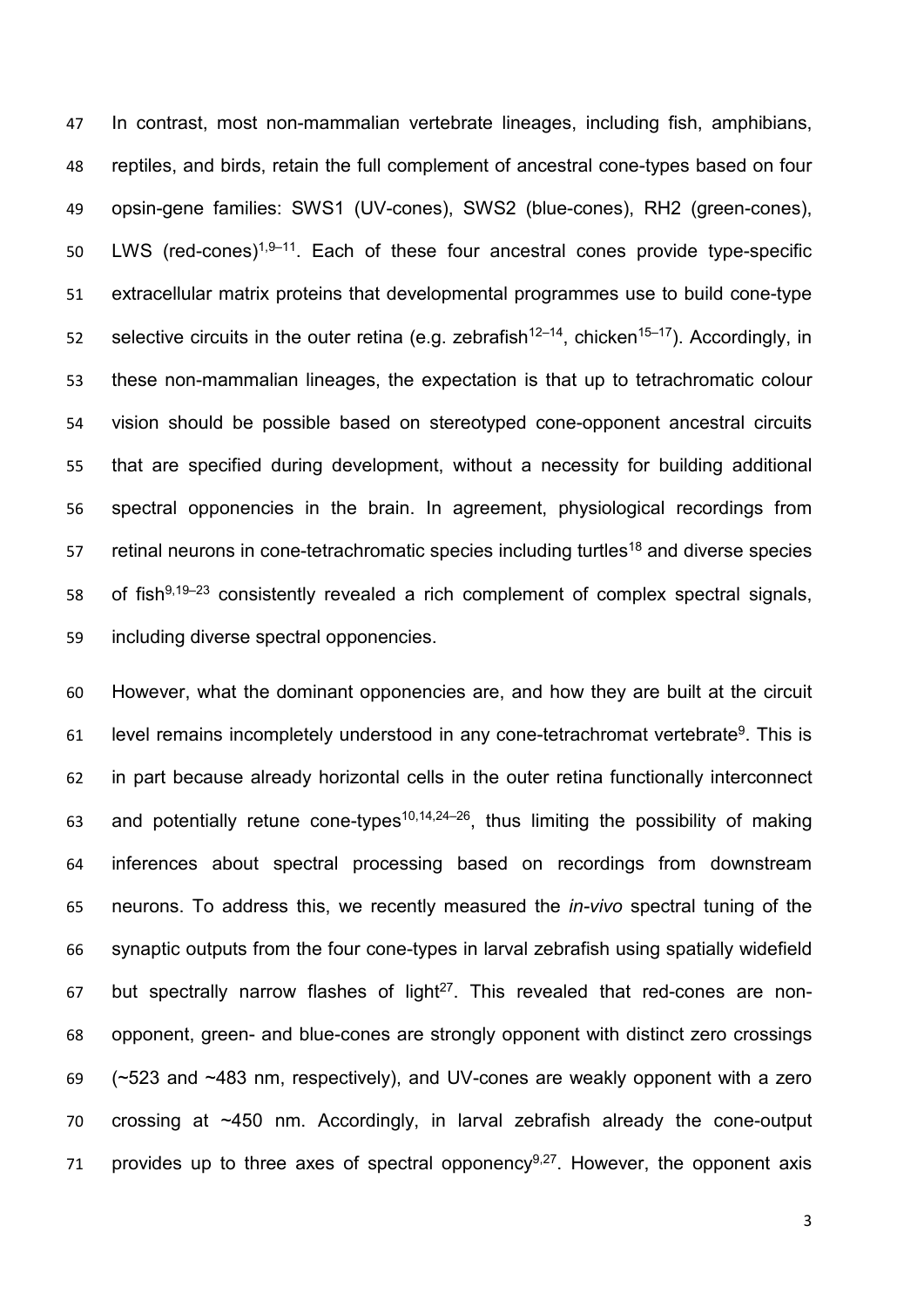provided by UV-cones was weak, which left its role in zebrafish colour vision unclear. Moreover, in view of expected extensive mixing of cone-signals in downstream circuits<sup>12,28</sup>, if and how the cones' spectral axes are propagated downstream remains unknown.

 Accordingly, we asked how downstream retinal circuits make use of the spectrally complex cone signals to either consolidate or to retune their spectral axes for transmission to the brain. For this, we used two-photon (2P) imaging to measure spatially widefield but spectrally highly resolved tuning functions at the level of retinal bipolar cell (BCs) presynaptic terminals in the inner retina. This strategy was 81 previously used to establish the spectral tunings of the cones<sup>27,29</sup>, thus facilitating direct comparison.

 We find that all three spectral axes already set-up by the cones are conserved at the level of BC presynaptic terminals, and no new axes are created. However, the "UV- red" axis was notably boosted and diversified into numerous variants of either polarity via new opponent circuits that derive from red-/green-/blue-Off-circuits connecting to UV-On-circuits. The remaining non-opponent BCs were either broadly tuned, likely built by pooling signals from all four cone types, or essentially resembled the tunings of red- and/or UV-cones in isolation. Beyond spectral tuning, bipolar cells showed a rich complement of temporal features that were absent in cones, which were notably intermixed with spectral information.

 Taken together, larval zebrafish BC-circuits for colour vision therefore directly built upon the existing cone-tunings rather than set up fundamentally new opponencies, while at the same time adding substantial temporal complexity to the retinal code.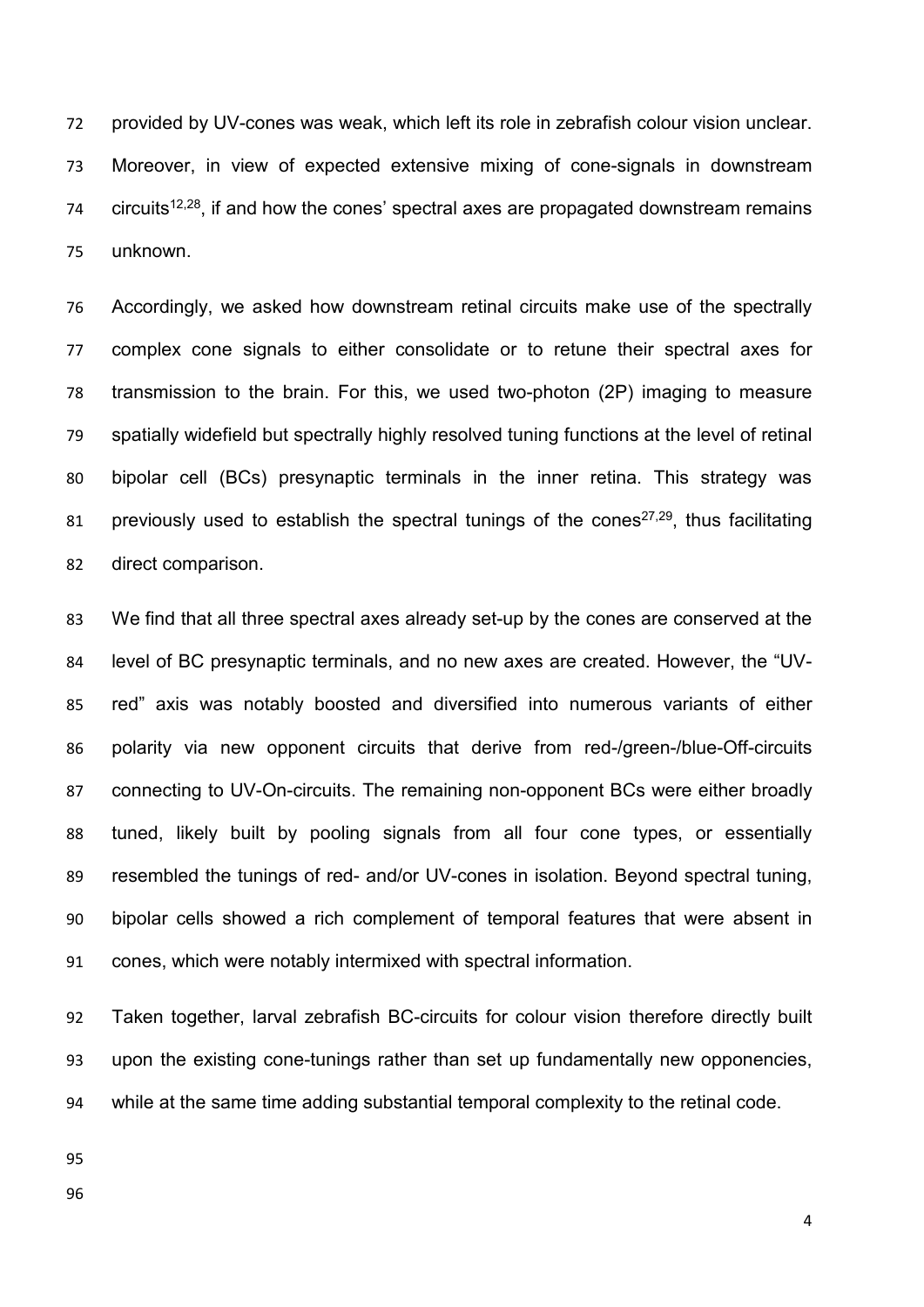#### **RESULTS**

 *A complex interplay of spectral and temporal signals amongst BCs.* To establish *in vivo* spectral tuning functions at the level of individual presynaptic terminals of bipolar cells (BCs) in the inner retina, we imaged light-evoked calcium responses from 6-7 days post fertilisation (*dpf*) RibeyeA:SyjGCaMP7b zebrafish 102 under two-photon (2P) using established protocols<sup>19,30,31</sup> (Methods). To record from 100s of individual BC terminals in parallel, we used a non-telecentric triplane imaging approach<sup>32</sup> (Methods). For light-stimulation, we used the same system and protocol previously employed to determine cone-tunings<sup>27</sup> (Figure 1A,B). In brief, light from 13 spectrally distinct LEDs was collected by a collimator after reflecting off a diffraction 107 grating which served to narrow individual LED spectra reaching the eye<sup>33</sup>. From here, stimuli were presented to the fish as widefield but spectrally narrow flashes of light (1.5 s On, 1.5 s Off, starting from "red" and sweeping towards UV; Methods). One example recording from BC terminals is illustrated in Figure 1C-E alongside 111 averaged cone-responses to the same stimulus (Figure 1B) taken from  $\text{Re}^{27}$ . In short, each recording plane was automatically processed to detect the boundaries of the inner plexiform layer (IPL, Figure 1D, left) and to place regions of interest (ROIs) based on pixel-wise response coherence over consecutive repeats (Figure 1D, right, Methods). From here, fluorescence traces from each ROI were extracted, detrended, z-scored, and averaged over typically 7-8 stimulus repetitions (Figure 1D,E). This revealed a great diversity in both the spectral and the temporal composition of responses amongst BCs. For example, some ROIs were entirely non-opponent but differed in their spectral tuning and in the degree to which they "overshot" the baseline between stimulus presentations (Figure 1F, compare ROIs labelled BC1 and BC2). Other ROIs such as the one labelled BC3 were spectrally opponent, here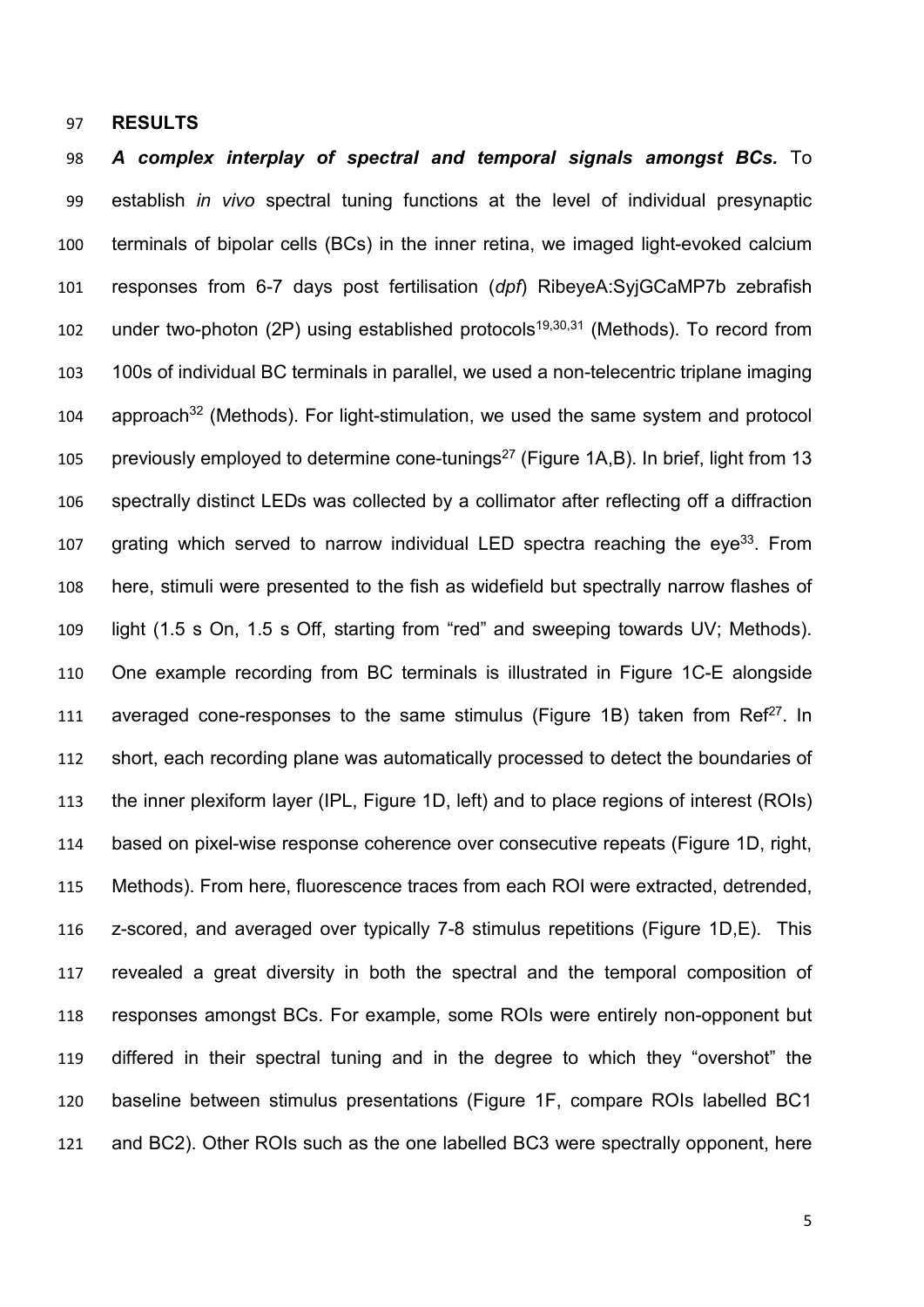exhibiting Off-signals to mid-wavelength stimulation but On-signals to UV- stimulation. Finally, some ROIs including the one labelled BC4 exhibited different temporal responses to long- and short-wavelength stimulation.

 Because stimuli were always presented in spectral sequence, which might cause systematic adaptation, we also performed a small number of control experiments with a reduced stimulus set, where we directly compared responses of the same ROIs to ordered and to pseudorandomised stimulus sequences (Figure S1A-G). This showed that both approaches gave very similar responses, suggesting that spectral adaptation was not a major feature in our recordings. We recorded responses from a 131 total of  $n = 72$  triplane scans in  $n = 7$  fish, across four major regions of the eye: Acute 132 Zone  $(AZ)$ , Dorsal  $(D)$ , Nasal  $(N)$ , and Ventral  $(V)$ . From here,  $n = 6,125$  ROIs (n<sub>AZ,D,N,V</sub> = 2,535, 1,172, 1,889, 529, respectively) that passed a minimum response quality criterion (Methods) were kept for further analysis. Next, we clustered BC 135 responses using a mixture of Gaussian model as described previously<sup>19,22,34,35</sup> (Methods). This yielded 29 functional BC-clusters (Figure 2A,B), here arranged by their mean stratification position in the IPL (Figure 2C). If and how this relatively 138 large number of functional BC-clusters maps onto veritable BC 'types'<sup>28</sup> remains 139 unknown. For comparison, previous studies described 25 functional<sup>19</sup> and 21 anatomical<sup>12</sup> BCs, however a deeper census of zebrafish BC-types, for example 141 based on additional data from connectomics<sup>36</sup> and/or transcriptomics<sup>37</sup> remains outstanding.

 Consistent with previous work that was based on a different stimulus with lower 144 spectral resolution<sup>19</sup>, zebrafish BC-clusters were highly diverse, and many exhibited a regional bias to one or multiple parts of the eye (Figure 2D). For example, several 146 UV-dominated clusters showed a clear regional bias to the acute zone (e.g.  $C_{21.25}$ )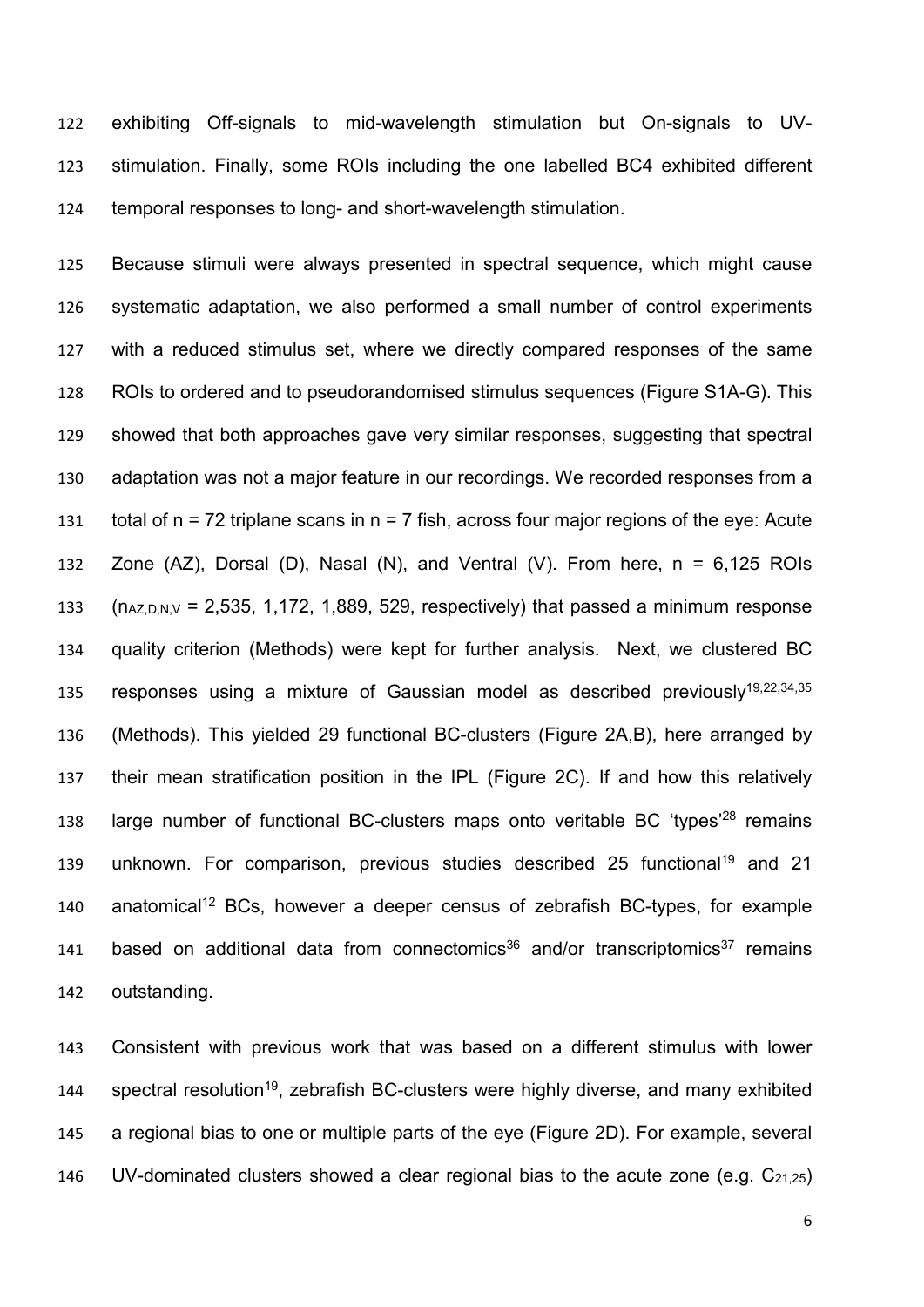147 and/or the ventral retina (e.g.  $C_{6,27}$ ), while many broadband clusters were distributed 148 approximately homogeneously across the eye except ventrally (e.g.  $C_{2.5}$ ). However, 149 with our current focus on BC-spectral tunings, we did not further analyse this eye-150 wide regionalisation.

 Overall, BC-clusters differed strongly in their wavelength selectivity. For example, 152 clusters  $C_1$  and  $C_2$  both hyperpolarised in response to all tested wavelengths, but  $C_2$ 153 was tuned broadly while  $C_1$  exhibited a notable dip in response amplitudes at intermediate wavelengths. Other clusters exhibited clear spectral opponency. For example, clusters C26-29 all switched from Off-responses to long wavelength 156 stimulation to On-responses at shorter wavelengths. A single cluster  $(C_7)$  exhibited a spectrally triphasic response. BCs also differed in their temporal responses. For 158 example, while cluster  $C_2$  consistently responded in a sustained manner, cluster  $C_3$  responses were more transient and overshot the baseline between light-flashes. Finally, diverse spectral and temporal response differences did not only exist 161 between BC clusters, but also within. For example, cluster  $C_6$  switched from transient responses during long-wavelength stimulation to sustained responses during short- wavelength stimulation. In some cases, such intermixing of spectral and temporal encoding in a single functional BC-cluster could be quite complex. For example, 165 cluster  $C_{21}$  switched from small transient On-Off responses via intermediate amplitude transient-sustained On-responses to large amplitude sustained-only On-responses in a wavelength-dependent manner.

168 Overall, in line with connectivity<sup>12,38</sup> and previous functional work, both the 169 spectral<sup>19,22,23</sup> and the temporal diversity<sup>19,22,23,30,39,40</sup> of larval zebrafish BCs long 170 exceeded that of the cones, which at the level of presynaptic calcium were generally 171 sustained<sup>27</sup>, and which only exist in four spectral variants (cf. Figure 1B).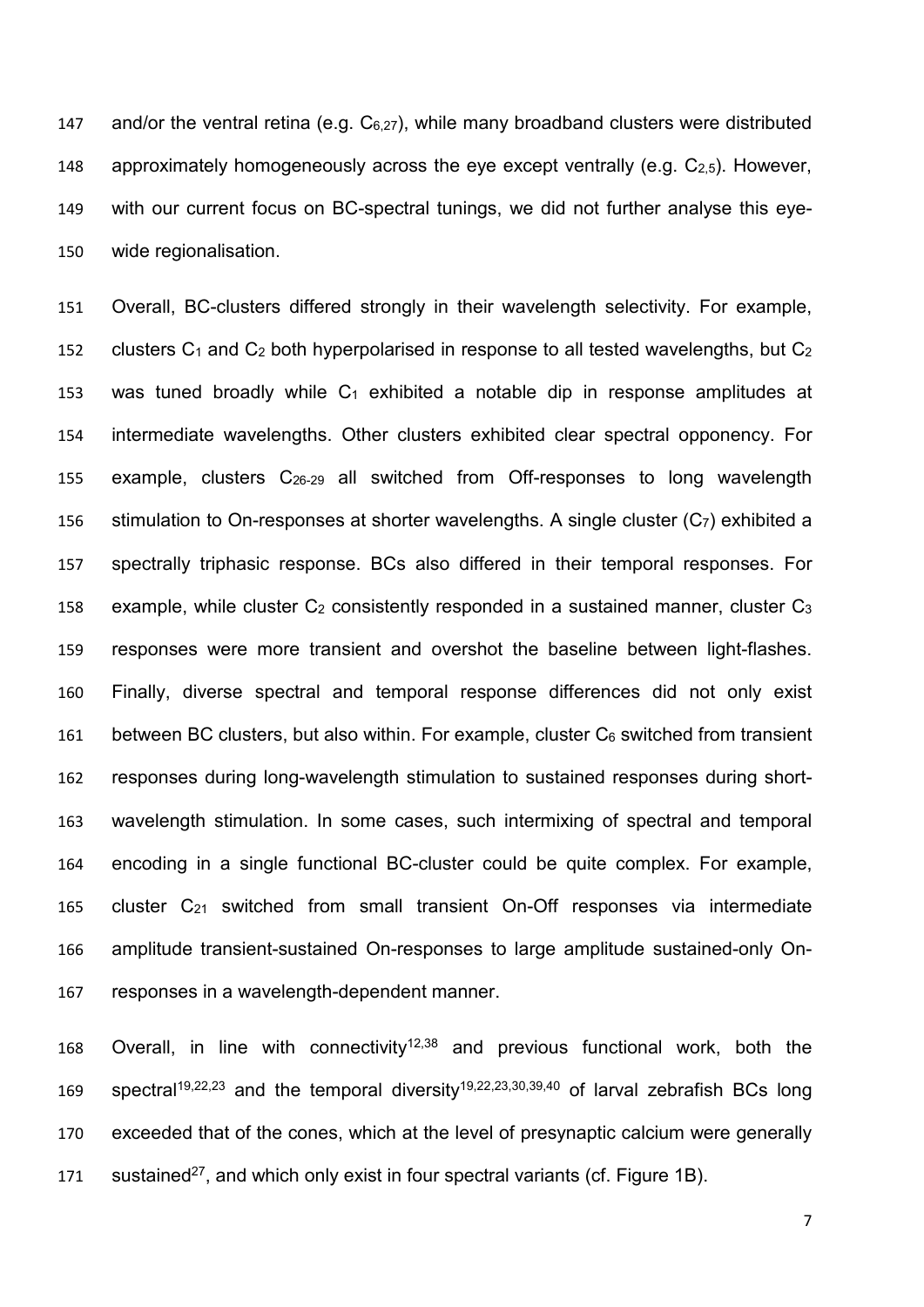*Linear cone-combinations using four temporal components can account for BC responses.* We next explored if and how these BC cluster-means (Figure 2B) 174 could be explained based on cone responses<sup>27</sup> (Figure 3, cf. Figure 1B). For this, we implemented a simple linear model (Methods) based on the following considerations.

 BCs may receive cone inputs by two main, non-mutually exclusive routes: directly, via dendritic contacts onto cone-pedicles in the outer retina, and indirectly, via lateral 178 inputs from amacrine cells in the inner retina<sup>28</sup>. A third route, via horizontal cells, has 179 been proposed in the case of mice<sup>41</sup>. If such a route exists in zebrafish remains unknown.

 In the outer retina, direct cone inputs are based on BC-type specific expression of glutamate receptor and/or transporter variants that are thought to be either all-sign-183 conserving or all-sign-inverting, but apparently never a mixture of both $28,42$ . Accordingly, dendritic inputs alone should only be able to produce spectral tuning functions in BCs that can be explained by same-sign cone inputs. Any BC that cannot be explained in this manner is then expected to require spectrally distinct inputs from amacrine cells. On the other hand, variations to the temporal structure of a given cones' contribution to a BC's response could be implemented via either 189 route<sup>28,35,43</sup> – that is, via a combination of dendritic and/or axonal inputs. Accordingly, we reasoned that for a linear transformation, each cone-type may feed into a functional BC-type via a unique temporal profile that represents the sum of all routes from a given cone to a given BC. In this way, our model effectively sought to explain each BC-cluster as a weighted sum of four spectral cone-tunings, but each of these four cone-inputs could have a unique temporal structure.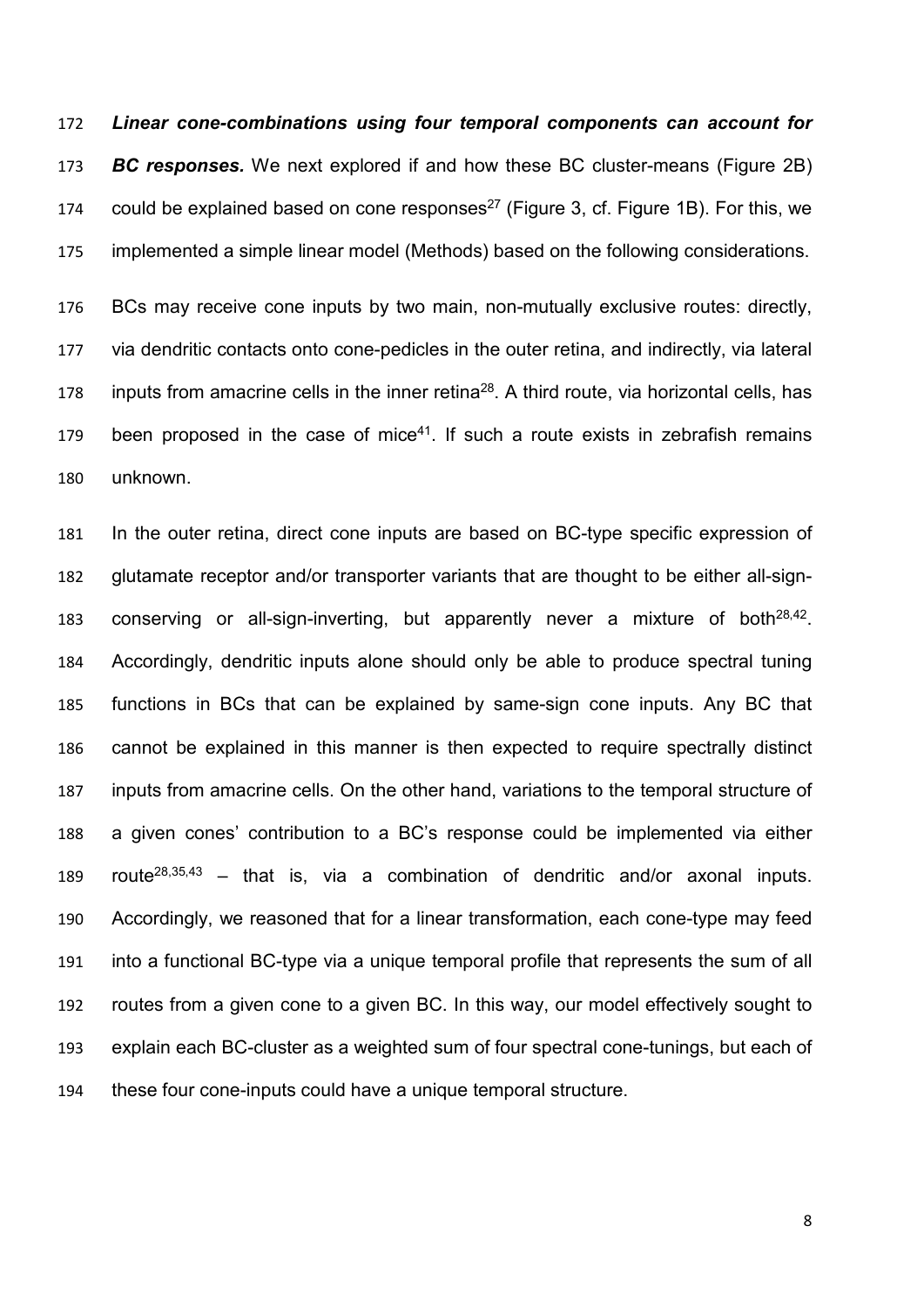To capture the above considerations in a linear model, we combined the four-cone spectral tuning functions (Figure 3A, cf. Figure 1B) with four dominant temporal components extracted from BC responses: light-transient, light-sustained, dark- transient, and dark-sustained (Figure 3B, Methods). We restricted the model to capture the central ten light-stimuli (i.e. omitting the first two red-flashes and the last UV-flash) where BC-clusters generally exhibited the greatest response diversity (Figure 2).

 Notably in the following paragraphs, we avoid the use of the common shorthand "On" 203 or "Off" because in view of spectral opponency already present in cones<sup>27</sup> a sign- conserving input to a BC is not categorically "Off", and vice versa a sign-inverting input is not categorically "On". Instead, we use the terms "light" and "dark" response, in reference to a response that occurs in the presence or absence of a light-stimulus, respectively. Also note that all extracted spectral tuning functions (e.g. Figure 3A) are x-inverted compared to the time-axes in recordings and reconstructions (e.g. Figure 3D,E). This was done because recordings were performed from long- to short wavelength stimuli, but spectral tuning functions are conventionally plotted from short- to long-wavelengths. Weights were scaled such that the mean of their magnitude equalled one, with weights <0.5 ("near-zero") excluded from the summary plots for visual clarity. Full weights, including a detailed overview of each cluster, are available in Data S1.

 Figures 3C-E illustrate the intermediate steps (Figure 3C,D) and final output (Figure  $3E$ ) of the model for example cluster  $C_{22}$ . This functional BC-type was broadly tuned but switched from transient responses to long wavelength stimulation to more sustained responses at shorter wavelengths (Figure 3E, grey trace, cf. Figure 2A,B). To capture this behaviour (Figure 3E, black trace), the model drew on all four cones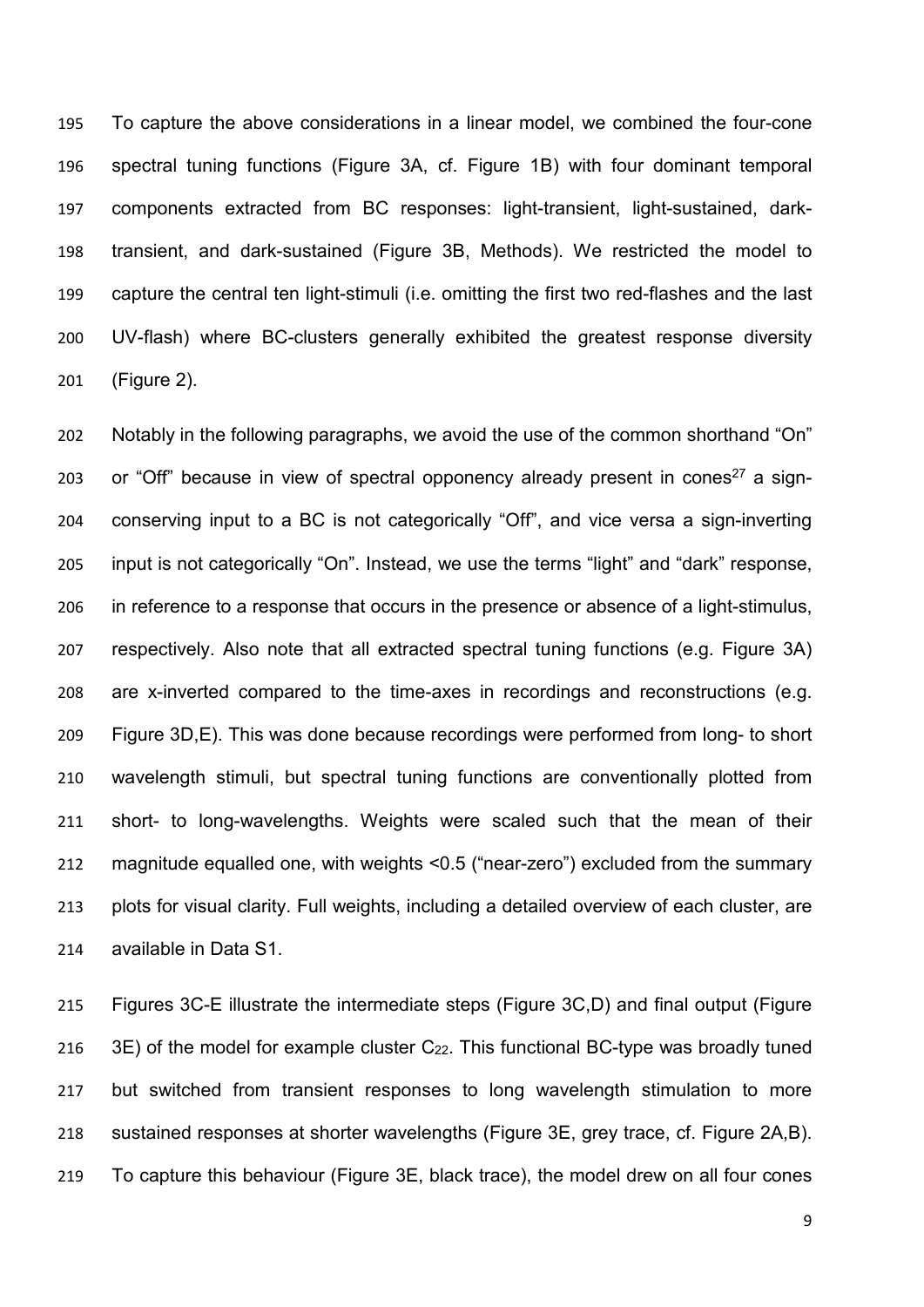(Figure 3C), however with a particularly strong sign-conserved contribution from red- cones (Figure 3C, left). Here, the model placed a strong sign-conserving weight onto 222 the dark-transient  $(D_{tr})$  component of the red-cone (Figure 3D, left, third trace). The strength and sign of this weight is illustrated in Figure 3C (third downwards facing red bar). In addition, the model also placed weaker sign-conserving weights onto the dark-sustained (Figure 3D, left, fourth trace) and light-sustained (second trace) components, and a weak sign-inverted weight onto the dark-transient component (first trace). Summation of these four kinetic components yielded the total modelled red-cone contribution to this cluster (Figure 3D, bottom trace).

 The same principle was applied across the remaining three cones, yielding a total of sixteen (four cones times four temporal components) weights per cluster (cf. Figure 3C). In the example presented, weights were mostly sign-conserving (facing downwards). However, to capture the relatively complex temporal dynamics of this cluster, which systematically overshot the baseline between flashes, the model also drew on a number of weaker sign-inverted weights (facing upwards), for example for all light-transient components.

 Figure 3F illustrates mean outputs of the model for another four example clusters with diverse spectral and temporal behaviours. Of these, the spectrally bimodal but 238 "temporally simple" response profile of  $C_1$  was well-approximated by all sign- conserving inputs from red- and UV-cones (Figure 3F, left). Similarly, the spectrally 240 opponent behaviour of  $C_{15}$  could be captured by all-sign-conserving inputs from all four cones (Figure 3E, second panel). Accordingly, as expected from the cone- tunings, generating opponent responses at the level of BC terminals does not categorically require new sign-opposition in the inner retina – instead, the opponency can simply be inherited from the cones. Nevertheless, not all opponent BC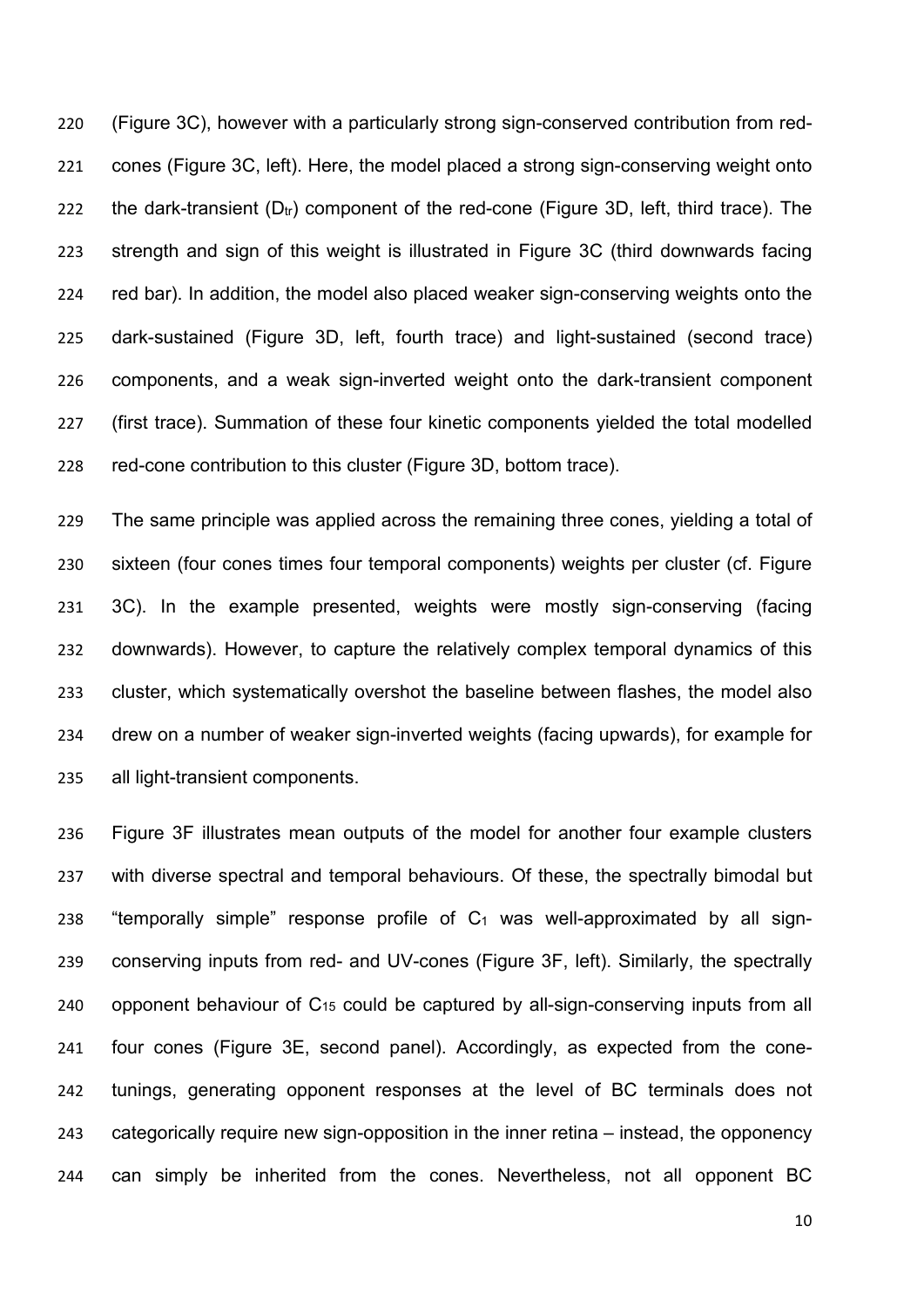245 responses could be explained in this manner. For example, opponent cluster  $C_{14}$  required sign-inverted inputs from red-cones but sign-conserving inputs from green-, blue- and UV-cones (Figure 3E, third panel). Finally, even the more complex spectral and temporal BC-clusters could be well-approximated by relatively simple cone- mixtures. For example, C25 was captured by combining sign-conserved light- and dark-transient inputs from red- and blue-cones with mostly sustained and sign-inverted inputs from UV-cones (Figure 3E, rightmost).

 Overall, this linear fitting procedure captured ~95% of the total variance across the 29 cluster means (Figure S2A, Methods). Similarly, the fits also captured ~95% of the temporal detail, based on comparison of the mean power spectra of the cluster means and that of the residuals (Figure S2B, Methods). The full result of this process is summarised in Figure 4, each time showing the cluster mean (grey) and reconstruction (black) alongside weight-summaries per cone following the schema illustrated in Figure 3B,C. Further detail is shown in Data S1.

259 Based on the traditional separation of the inner retina into "Off-" and "On-layers"<sup>28</sup>, we may correspondingly expect mainly sign-conserving (negative) weights in "Off-261 stratifying" clusters  $C_1-C_{18}$ , and mainly sign-inverting (positive) weights for "On- stratifying" clusters C19-C29. However, this expectation was not met in several cases, for example for most of the On-stratifying clusters which nevertheless showed a general abundance of negative ("Off") weights for red-, green- and blue-cone inputs. From here, we next explored the general rules that govern overall cone-signal integration by BCs.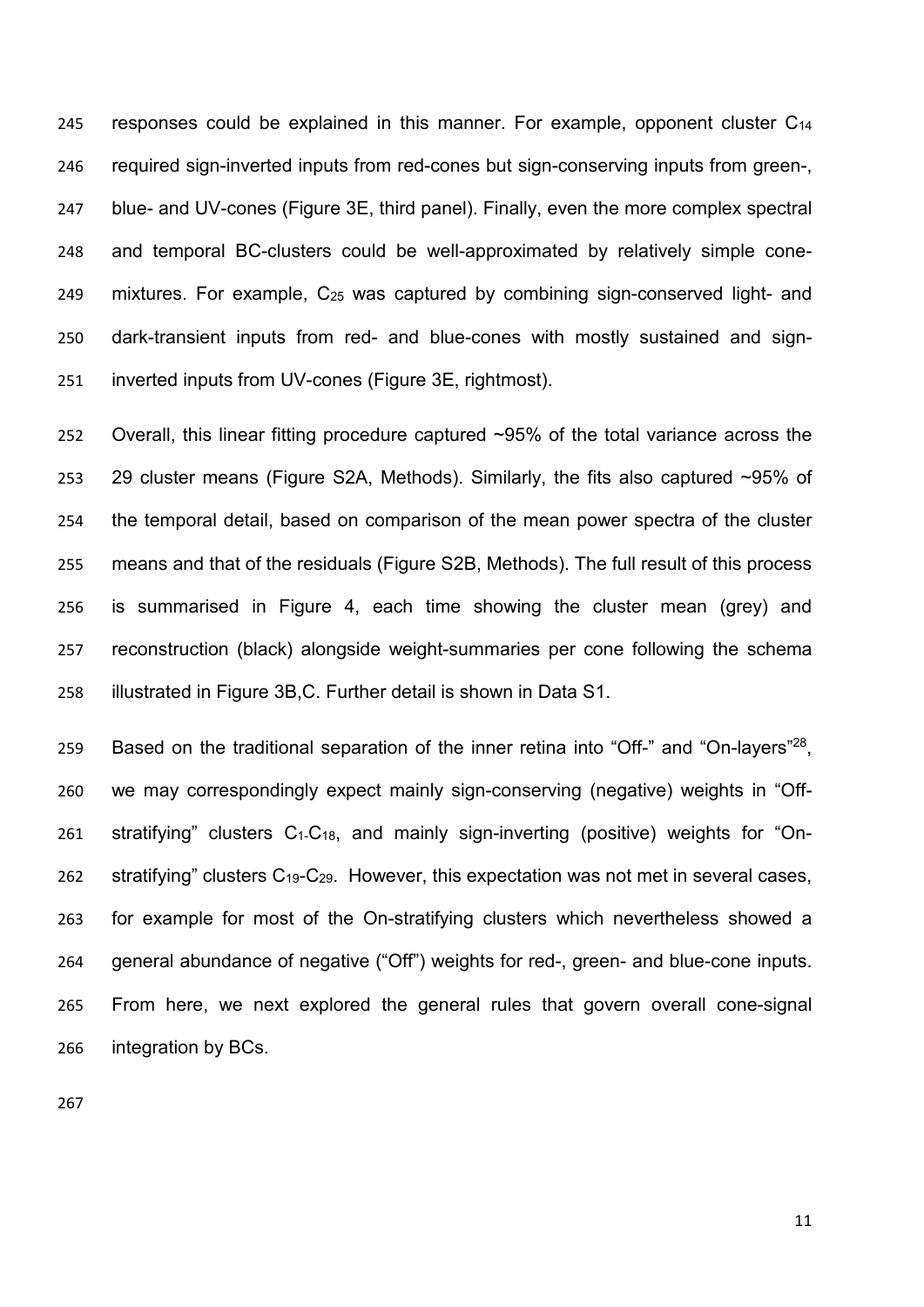*The inner retina is dominated by red-cone inputs***.** First, we computed histograms of all weights per cone (Figure 5A) and per temporal component (Figure 5B) to determine the dominant input-motifs across the population of all BCs. This revealed that overall, the amplitudes of red-cone weights tended to be larger than those of all 272 other cones (red absolute weights  $W_R = 1.82 \pm 1.22$ ;  $W_{G,B,U} = 0.68 \pm 0.47$ , 0.62 $\pm$ 0.45, 0.87±0.88, respectively, range in SD; p<0.001 for all red-combinations, Wilcoxon Rank Sum Test). This red-dominance was stable also when the four eye-regions were analysed separately (p<0.001 in each case). Similarly, light-response 276 component weights tended to be larger than dark-response component weights  $(WLT)$  LS, DT, DS = 0.94±0.75, 1.73±1.20, 0.85±0.8, 0.48±0.54, respectively Figure 5B). Here, the light-sustained response components that already dominate the cones (cf. Figure 1B) remained largest overall also in BCs (p<0.001 for all Lightsus-combinations, Wilcoxon Rank Sum Test).

 *Red-, green- and blue-cone weights co-vary independent of UV-cone weights.* Next, we explored the weight relationships between the four cone types across clusters. In general, a strong correlation between weights attributed to any two cone types would suggest that inputs from these cones tend to be pooled, for example by the dendrites of individual BCs contacting both cone-types. In contrast, a low correlation or even anticorrelation between cone-weights could indicate the presence of cone-opponency.

 Across clusters, we found that red-cone weights strongly correlated the weights of 290 both green- ( $\rho = 0.73$ ; 95% confidence intervals (CI) 0.49/0.86, Figure 5C) and blue-291 cones (ρ = 0.87, CI 0.74/0.94, Figure 5D; green vs. blue: ρ = 0.89; CI 0.77/0.95, cf.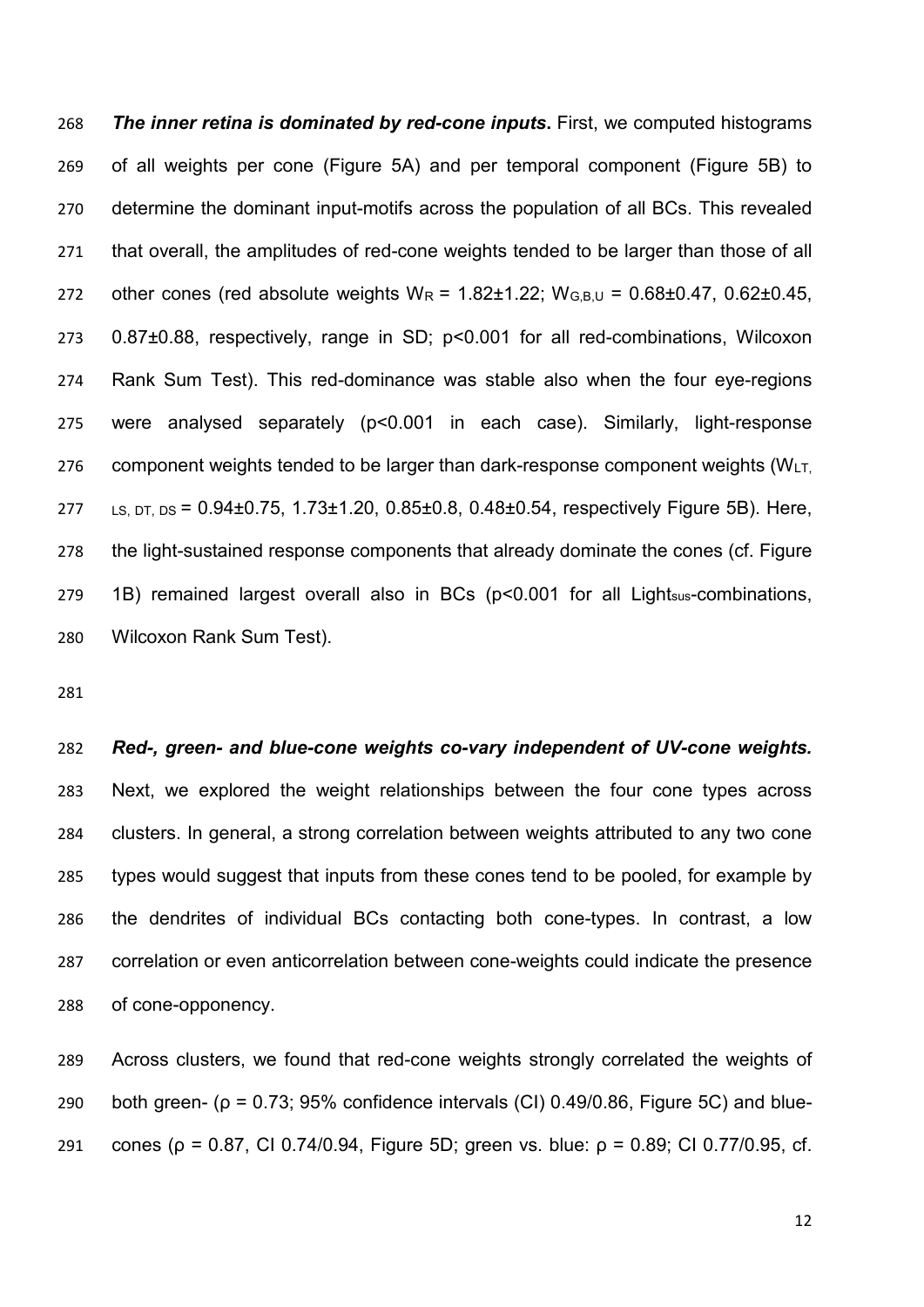Figure S3A). The tight association between red-, green- and blue-cone weights extended across both the all-sign inverting (bottom left) and the all-sign-conserving (top right) quadrants and comprised few exceptions in the two remaining quadrants that would indicate cone-opponency. Accordingly, zebrafish BCs did not tend to differentially combine inputs from red-, green- or blue-cones of either polarity to set up potentially new opponent-axes.

298 In contrast, red-cone weights were uncorrelated with UV-cone weights ( $\rho$  = -0.21, CI -0.55/0.14, Figure 5E, green sc. UV: ρ = -0.04, CI -0.40/0.34; blue vs. UV; ρ = -0.34, CI -0.63/0.03, see Figure S3B,C), with many clusters scattering across the two sign- opponent quadrants (i.e. top left, bottom right). Accordingly, reconstructing a substantial fraction of BC clusters required opposite sign inputs from red-/green/blue- versus UV-cones, suggestive of a newly set-up form of spectral opponency in the inner retina. Interestingly, in some cases, a cluster could exhibit small "Off" responses in the UV range despite using sign-inverting weights for UV-cones (e.g. C23 – best seen in Data S1). This was possible because all cones respond to UV- light to some extent (Fig. 1B). In some cases, the sum of inferred red-, green, and blue-cone inputs could then outweigh inferred UV-cone inputs. We next explored the spectral tuning of BC-clusters in further detail.

 *BC spectral responses fall into three opponent, and three non-opponent groups.* The complex interplay of temporal and spectral structure in BC-responses (Figure 2) meant that their spectral tuning functions could not easily be extracted directly from the BC-cluster means, for example by means of taking the area under the curve in response to each flash of light. Instead, we estimated their tuning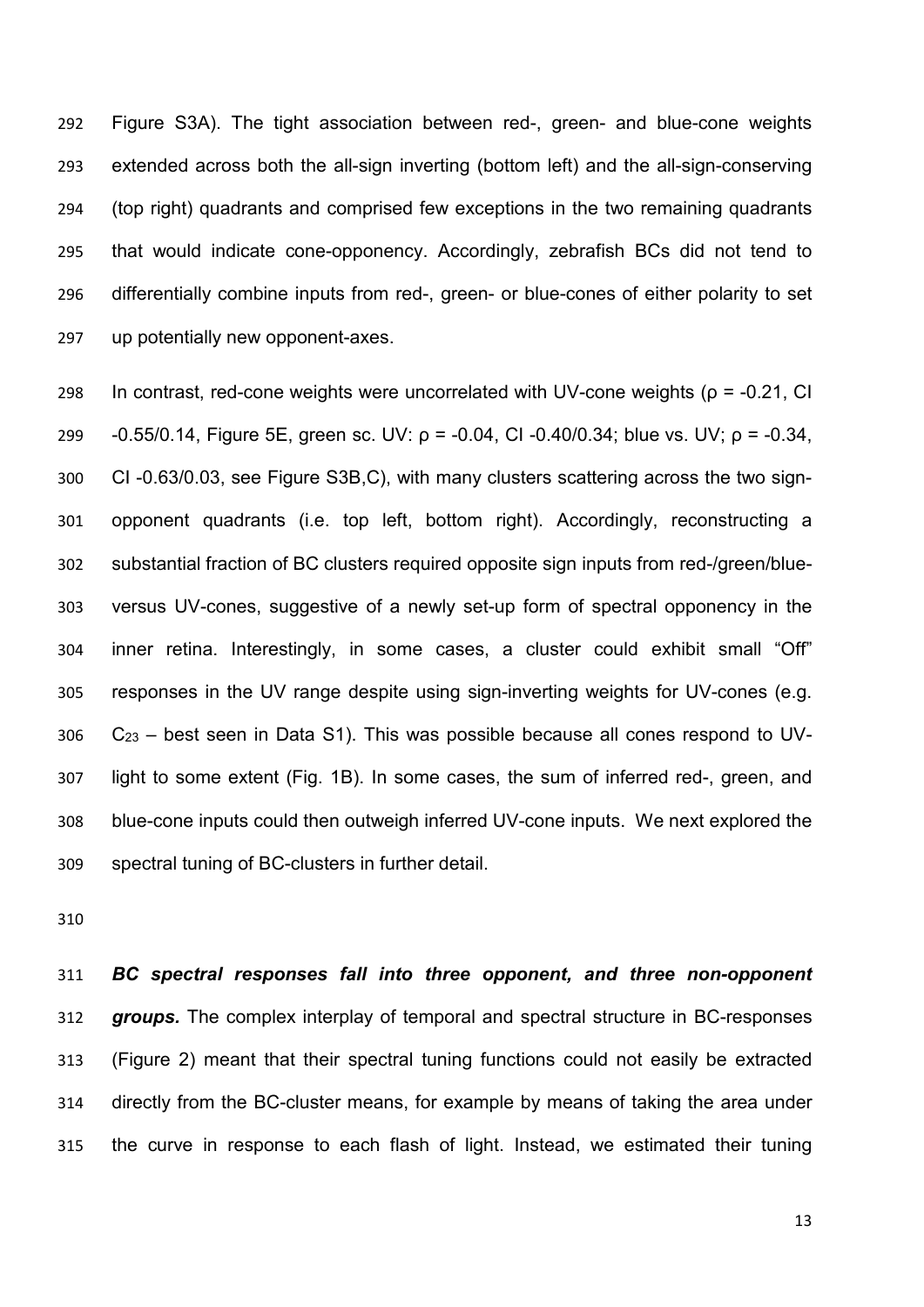functions based on their fitted cone-weights (cf. Figure 4). To this end, for each cluster we summed sixteen cone-tuning functions (based on Figure 3A), each scaled 318 by the cluster's associated sixteen weights (i.e. red-Lt<sub>r</sub> + red-L<sub>sus</sub> + red-D<sub>tr</sub> and so on). This summarised each cluster's 'bulk' response in a single spectral tuning function that gave equal weight to each of the four temporal components (Figure 5F- K). By this measure, 18 of the 29 BC-clusters were non-opponent (62%, Figure 5F- H) and 11 were opponent (38%, Figure 5I-K). Here, opponency was defined as any tuning function that crossed and overshot zero at least once with an amplitude of at least 10% compared to that of the opposite (dominant) polarity peak response.

 Non-opponent clusters ('closed' symbols, cf. Figure 4A) approximately adhered to three major groups: spectrally broad (three On- and eight Off-clusters, Figure 5F), approximately UV-cone-like (one On- and four Off-clusters, Figure 5G), and approximately red-cone-like (two Off-clusters, Figure 5H). Similarly, opponent clusters ('open' symbols) fell into three major groups based on the spectral positions 330 of their zero crossings: Two green-cone-like clusters (both shortoff/longon, crossing at 331 520 and 536 nm, Figure 5I), three blue-cone-like clusters (two short $ofoff/long<sub>On</sub>$  crossing at 497 and 499 nm, plus the single triphasic C7 with a dominant 333 shorton/longoff zero crossing at 490 nm, Figure 5J), and six UV-cone versus red-334 /green-/blue-cone opponent clusters (henceforth: UV:R/G/B, five short<sub>On</sub>/long<sub>Off,:</sub> 335 crossing at 416, 425, 428, 435, 448 nm, one shortoff/longon crossing at 438 nm, Figure 5K). In comparison, green- and blue-cone zero-crossings, respectively 337 (Figure 5L, from Ref<sup>27</sup>) occurred at  $\sim$ 523 and  $\sim$ 483 nm, while red- and UV-cones, respectively, approached zero between ~425 and 450 nm (Figure 5I-N, shadings).

 The tight correspondence between opponent BC-clusters (Figure 5I-K) and cone-tunings (Figure 5L) was further illustrated by the histogram of BC-zero-crossings that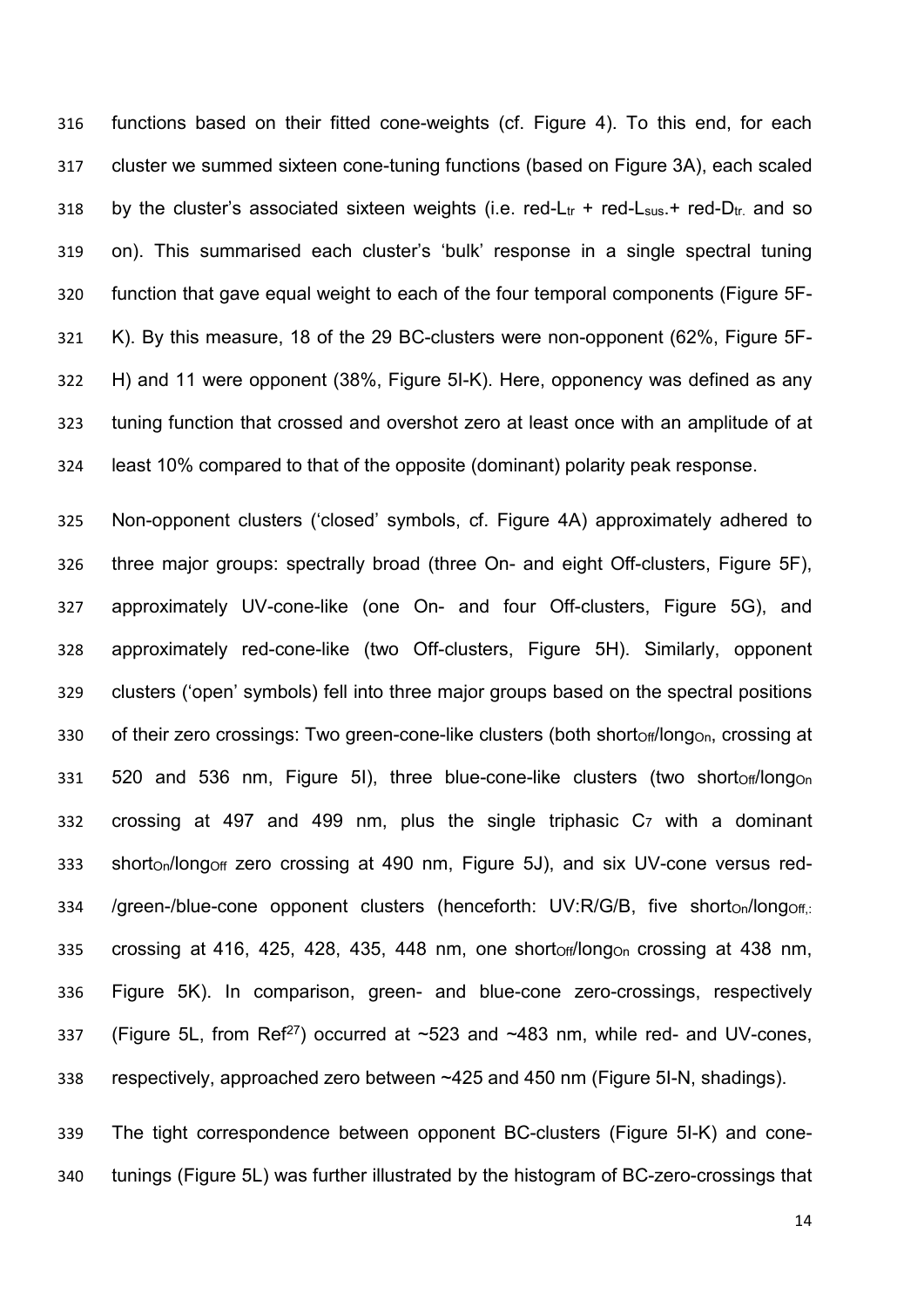also incorporated relative abundances of ROIs contributing to each cluster (Figure 5M). The histogram showed three clear peaks that were well-aligned to the three spectral axes set-up in the cones (shadings). Further, the histogram also retained its overall shape when the four temporal components underpinning each cluster were considered individually (Figure 5N). As a control, this trimodal structure disappeared when component-weights were iteratively randomised (Figure S3D), or when temporal-components were randomly shuffled between cones (Figure S3E), suggesting that the measured BC tunings emerged from non-random effective cone- inputs. In support, and despite appreciable diversity, the spectral tuning functions of the four temporal components that contributed to a given cluster tended to be positively correlated among both opponent and non-opponent clusters (Figure S3F-I).

 Remarkably therefore, it appears that by and large, BCs tended to retain many of the dominant spectral properties of the cones rather than build fundamentally new spectral axes – all despite integrating across multiple cone types and presumably 356 diverse inputs from spectrally complex  $ACs<sup>23</sup>$ . The only two notable deviations from this observation were a highly stereotypical spectral broadening in 11 clusters 358 (Figure 5F), which may be linked to outer retinal cone-pooling<sup>12</sup>, and, strikingly, the emergence of six strongly UV:R/G/B opponent clusters (Figure 5K).

 *UV-cone, but not red-/green-/blue-cone weights follow traditional IPL On-Off lamination*. Finally, we asked where the inferred new form of UV:R/G/B opponency might be set-up in the inner retina (Figure 6). To this end, we combined the cone-weight data (Figure 4) with information about each BC-terminal's stratification depth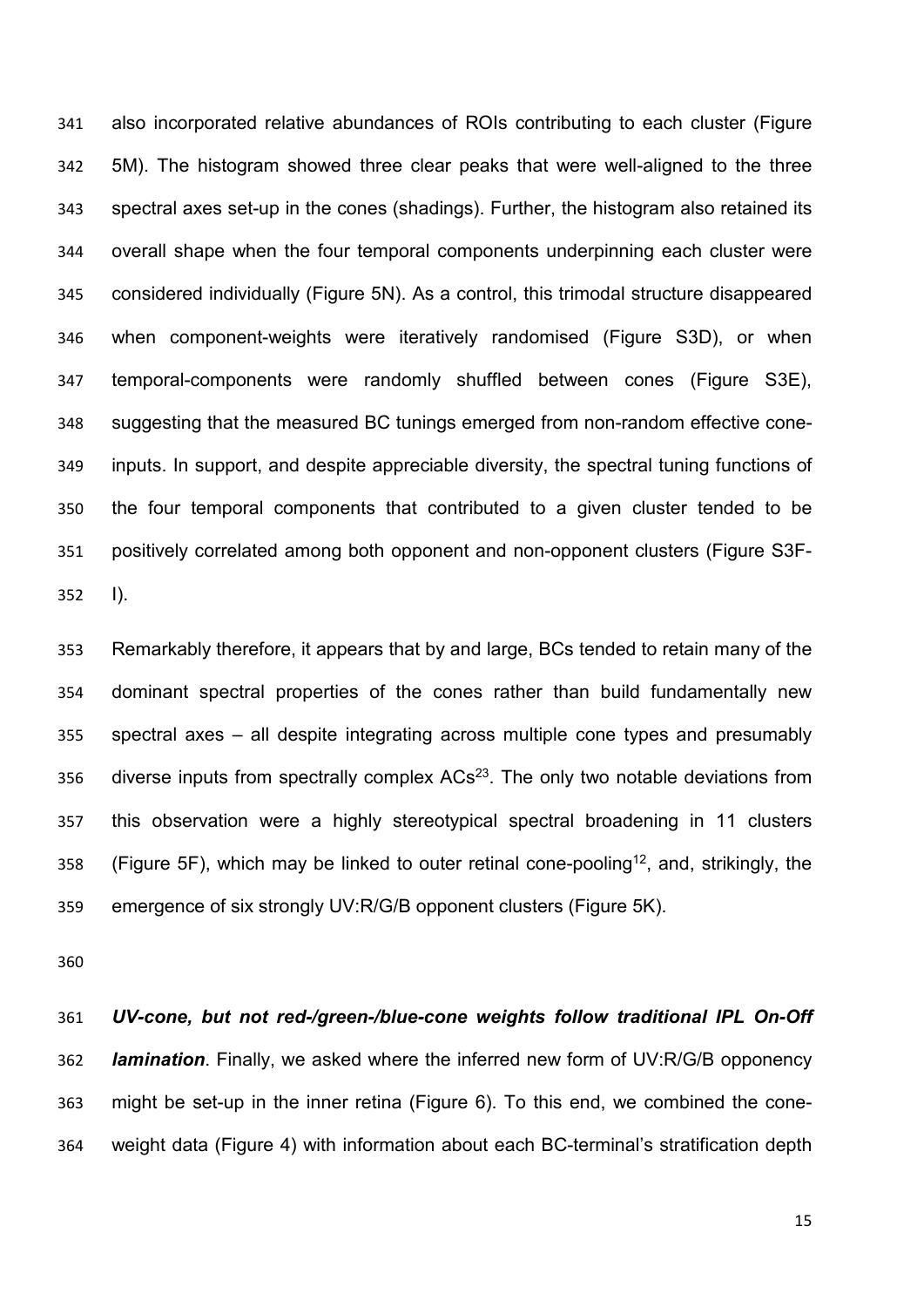within the inner plexiform layer (IPL) (Figure 3C). In general, the IPL of all vertebrates studied to date is dominated by "Off-circuits" in the upper strata, adjacent to the somata of BCs and most amacrine cells, and by "On-circuits" in the lower 368 strata, adjacent to the somata of retinal ganglion cells<sup>28</sup>. Accordingly, light-369 components  $L_{tr}$  and  $L_{sus}$  are expected to mostly exhibit sign-conserving weights in the upper strata, and mostly sign-inverting weights in the lower strata (Figure 6A). 371 Dark components  $D_{tr}$  and  $D_{sus}$  are expected to exhibit the reverse distribution (Figure 6B).

 This textbook expectation, here graphically indicated by dashed lines, was indeed approximately met when considering dark-components (Figure 6B - note that UV- dark component weights were generally small and not further considered) and for light-components of UV-cones (Figure 6A, bottom panel). Similarly, this classical IPL organisation was also met by red-, green- and blue-cone weights for the upper two- thirds of the IPL, which included the traditional Off-layer, and the upper part of the traditional On-layer (Figure 6A, top three panels). However, specifically for red-, green-and blue-cones, the lower third of the traditional On-layer was dominated by weights of the "wrong" polarity (Figure 6A, top three panels). In agreement, most UV:R/G/B opponent clusters stratified in this lower third of the IPL (Figures 3C,4). Together, this suggests that several of these UV:R/G/B clusters are derived from sign-reversed red-/green-/blue-cone inputs onto "native" UV-On BCs, for example by way of amacrine cells.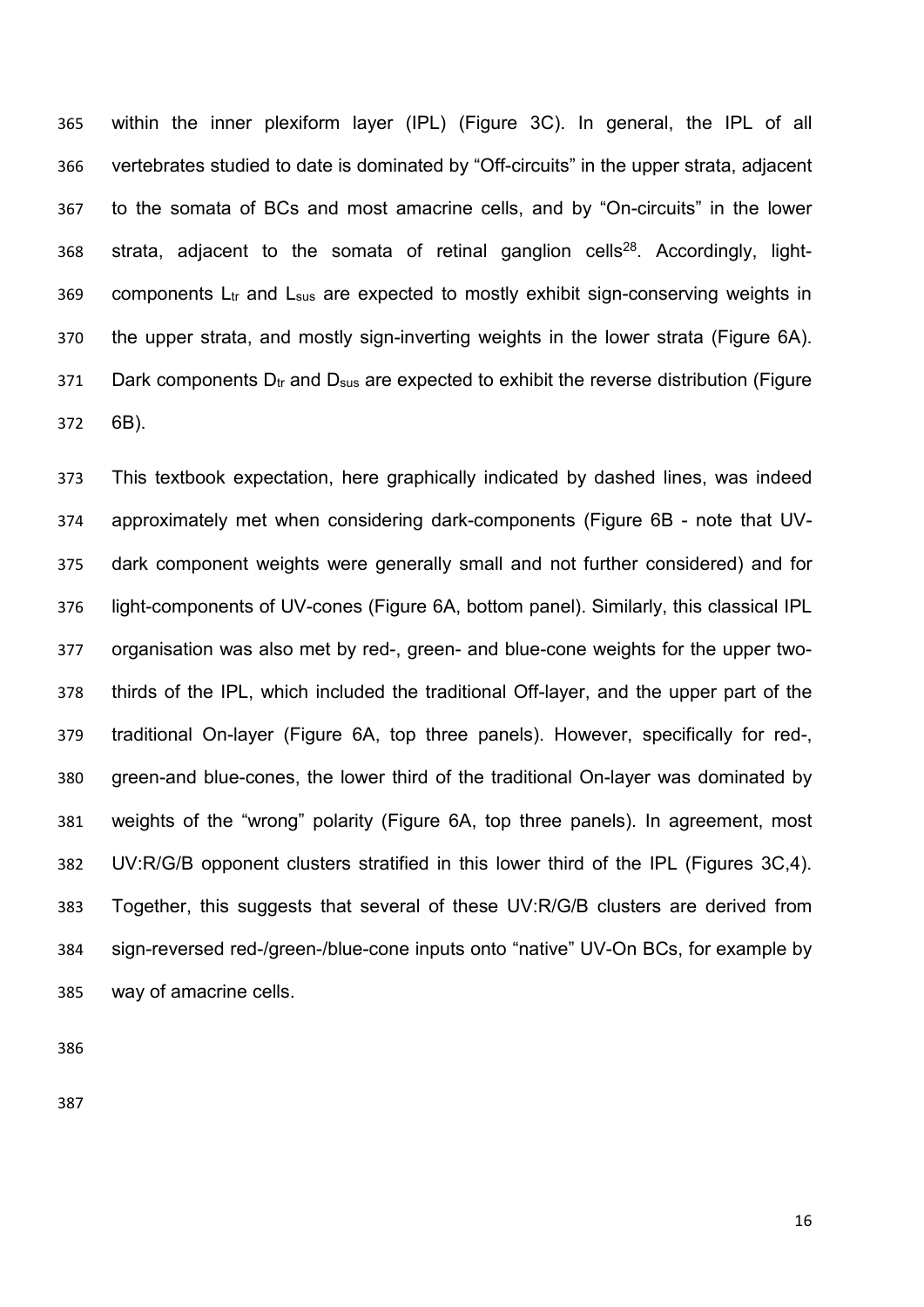**DISCUSSION**

 We have shown that the substantial spectral and temporal diversity of larval 390 zebrafish BCs (Figures 1,2, cf. Refs<sup>19,30</sup>) can be well-captured by a linear combination of inputs from the four spectral cone-types (Figure 3,4). This in turn allowed us to explore the major functional connectivity rules that govern spectral and temporal widefield signal integration by BCs: We find that red-cones overall provide the dominant input to BCs, often complemented by weaker but same-sign inputs from green- and blue-cones (Figure 5A,C,D). Likely as one consequence, BC pathways do not generally set-up new axes of spectral opponency in the mid- to long-wavelength range. Rather, they mostly either conserve and diversify the two major opponent motifs already present in the cones (Figure 5I,J) or establish non- opponent circuits (Figure 5F-H). In contrast, inner retinal UV-cone pathways appear to be organised essentially independently to those of red-, green- and blue-cones (Figure 5E). This leads to the consolidation of a third axis of spectral opponency, contrasting long- and mid-wavelength signals against UV (Figure 5K). This third axis appears to mainly stem from a systematic polarity reversal of inputs from red-, green- and blue-cones onto 'natively-UV-On' BCs in the lower IPL (Figure 6A).

 **Building spectrally opponent BCs.** Because spectral opponency is a prominent 407 feature in larval zebrafish cones<sup>27</sup>, BCs may inherit this property rather than set-up new opponent spectral axes by way of ACs. Indeed, the opponency observed in BC cluster C15 could be explained based on weighted but all-sign-conserving inputs from all four cones (Figure 4). However, the full picture may be more complex. For 411 example, like  $C_{15}$ , cluster  $C_{14}$  was also opponent, albeit with a stronger long-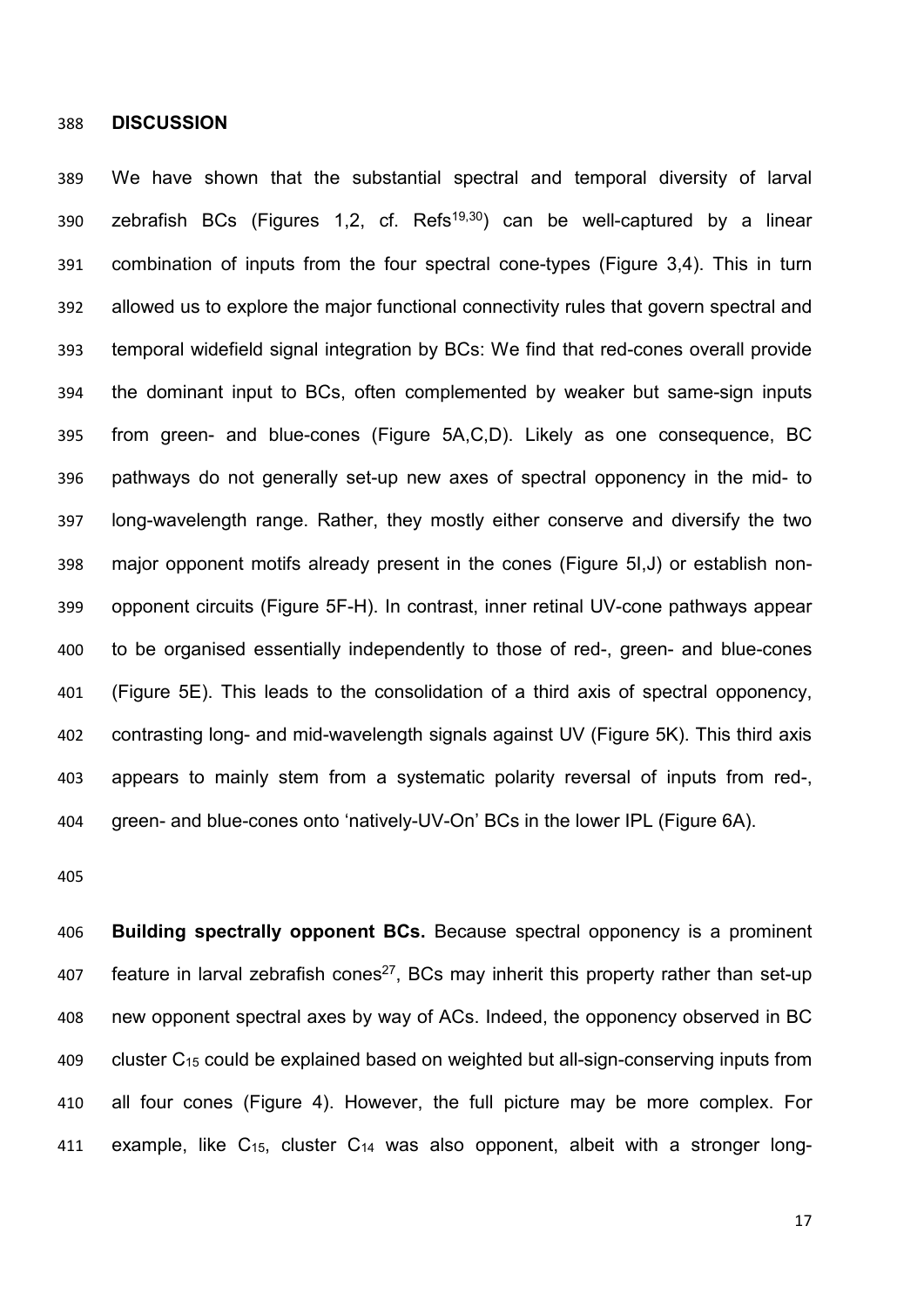wavelength response, and in this case the model used weakly sign-inverted red- cone weights alongside sign-conserved green- and blue-cone weights. In fact, most UV:R/G/B opponent clusters (e.g. C25-29) required opposition of long versus short- wavelength cone inputs in the inner retina. This hints that inner retinal circuits may generally use a "mix-and-match" strategy to achieve diverse spectral responses by any available route, rather than strictly adhering to any one strategy. This notion is also tentatively supported by the presence of spectrally diverse amacrine cell circuits 419 in adult zebrafish<sup>23</sup>. More generally, it perhaps remains puzzling how the complex interplay of cone pooling in the outer retina with AC inputs in the inner retina, across 29 highly diverse functional-BC-types which presumably express diverse receptors 422 and ion channels<sup>28</sup>, can ultimately be summarised in an functional wiring logic that for the most part simply sums all four cones, or 'at best' opposes a red-/green-/blue- system against UV. Resolving this conceptual conflict will likely require targeted circuit manipulations, for example by comparing BC spectral tunings in the presence and absence of amacrine cell inputs, or after targeted cone-type ablations.

 Beyond 'classical' opponency, several clusters – both opponent and non-opponent – in addition encoded a notable mixture of spectral and temporal information. Interestingly, several of these clusters appeared to be concentrated around the 430 centre of the IPL (e.g.  $C_{20-25}$ , Figure 2B,C) – a region which also in mammals has 431 been associated with both transient and sustained processing  $35,44-46$ . In zebrafish, a mixed time-colour code was previously described for the downstream retinal 433 ganglion cells<sup>22</sup>, which now raises the question to what extent ganglion cells may inherit this property from BCs. Moreover, if and how such information can be differentially read out by downstream circuits and used to inform behaviour remains unknown.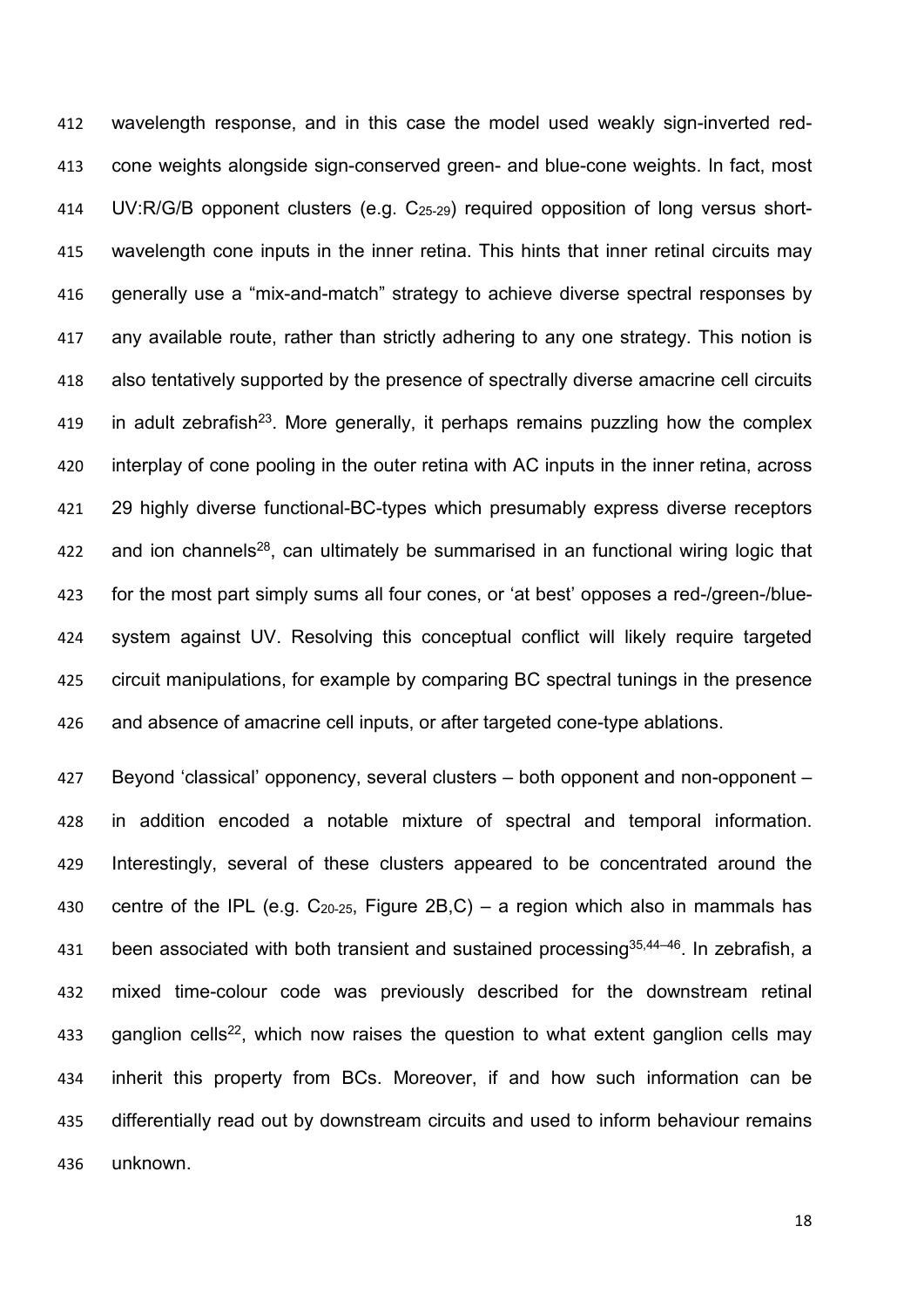**Three axes of spectral opponency**. In principle, the four spectral cone types of larval zebrafish could be functionally wired to for tetrachromatic vision. This would require that all four cone types contribute independently to colour vision. Theory predicts that efficient coding of colour should be based on four channels, an achromatic channel with no zero-crossings on the spectral axis, and three chromatic 442 opponent channels with one, two and three zero-crossings respectively<sup>5,47</sup>. However, such a coding strategy is not essential as demonstrated by the trichromatic visual system of many old-world monkeys which is based on two axes of opponency ("blue- yellow" and "red-green"), each with a single zero crossing. In the present study, we find that among zebrafish BCs, three zero-crossings predominate (Figure 5M,N, Figure 7A). Here, the single BC cluster with two zero-crossings (C7) did not set-up any notable additional spectral crossings either, but instead crossed once in the 'blue-cone position', and once again near the 'UV-red opponent position' (Figure 5K). Nevertheless, our findings support the notion that at least at the level of BCs, and under the stimulus conditions used in this study, the zebrafish visual system is capable of supporting tetrachromatic colour vision, as observed behaviourally in 453 goldfish<sup>48</sup>. If and how the larval zebrafish BCs' axes are preserved, diversified, or even lost in downstream circuits will be important to explore in the future. In this 455 regard, both retinal ganglion cells<sup>21,22</sup> and brain circuits<sup>21,49</sup> do carry diverse spectral 456 signals, however beyond a global overview<sup>29</sup> the nature and distribution of their spectral zero-crossings remain largely unexplored.

 **Links with mammalian SWS1:LWS opponency.** Of the three spectral axes that dominate the zebrafish inner retina (Figure 5I-N, 7A), those functionally linked with green- (RH2) and blue-cone (SWS2) circuits are unlikely to have a direct counterpart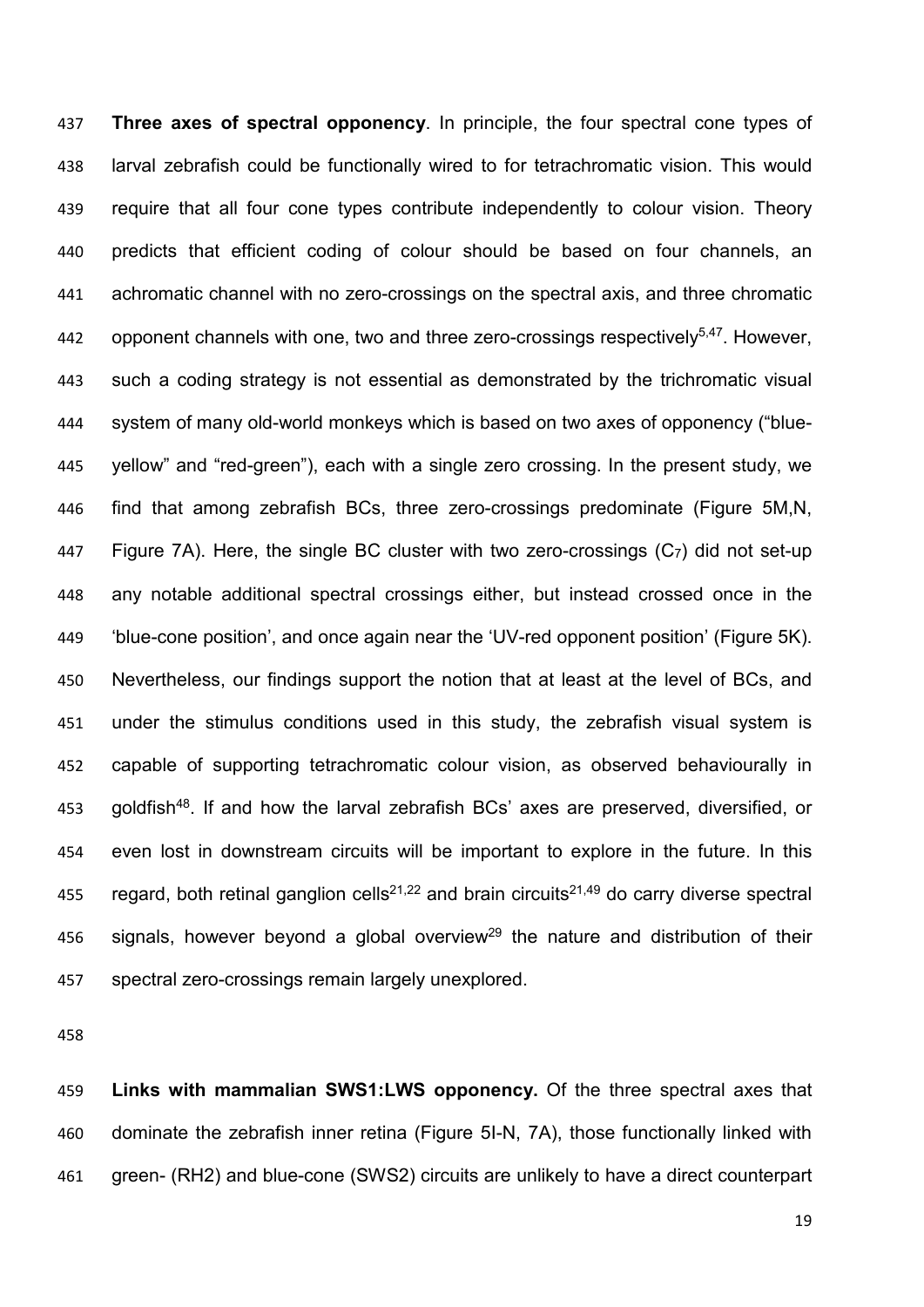462 in mammals where these cones-type are lost<sup>1,9</sup>. However, the third axis, formed by 463 functional opposition of UV-cone circuits against red-/green-/blue-cone circuits, may 464 relate to one or multiple of the well-studied mammalian SWS1:LWS opponent 465 circuits<sup>50,51</sup> (Figure 7B).

 Despite substantial spectral variation amongst both SWS1 and LWS cone-types across species, mammals usually oppose the signals from SWS1-cones with those 468 of LWS-cones at a retinal circuit level $4,6,52-56$ . For example, in the primate outer retina, SWS1-cones exhibit horizontal-cell mediated spectral opponency to LWS 470 signals<sup>57</sup>. Likewise, in the inner retina signals from a highly conserved SWS1- exclusive On-BCs are combined with those of LWS-biased Off-circuits in most if not 472 all mammals that have been studies at this level $36,51,58,59$ . Further such circuit motifs  $\degree$  can involve diverse but specific types of amacrine and/or retinal ganglion cells<sup>4,54,60</sup>.

474 Several of these mammalian motifs may have a direct counterpart in zebrafish. For 475 example, like primate SWS1-cones, also zebrafish SWS1-cones exhibit weak but 476 significant long-wavelength opponency that is mediated by horizontal cells<sup>27</sup>. Beyond 477 this possible outer retinal connection, the inferred UV:R/G/B organisation in zebrafish 478 BCs (Figures 5E,K, 6) is reminiscent of mammalian circuits associated with SWS1- 479 BCs.

480 First, as in most mammals<sup>52</sup>, SWS1<sub>On</sub>:LWS<sub>Off</sub> signals numerically dominate in 481 zebrafish compared to SWS1Off:LWSOn signals. Second, zebrafish SWS1:LWS 482 opponent signals are predominately found in the lower-most (GCL-adjacent) fraction 483 of the IPL (Figures 3, 6), the same place where mammalian SWS1-On BCs stratify<sup>36</sup>. 484 Third, many zebrafish SWS1<sub>On</sub>:LWS<sub>Off</sub> signals occurred ventro-temporally (Figure 485 3D), the retinal region which in mice exhibits the highest density of type-9 BCs<sup>61</sup>.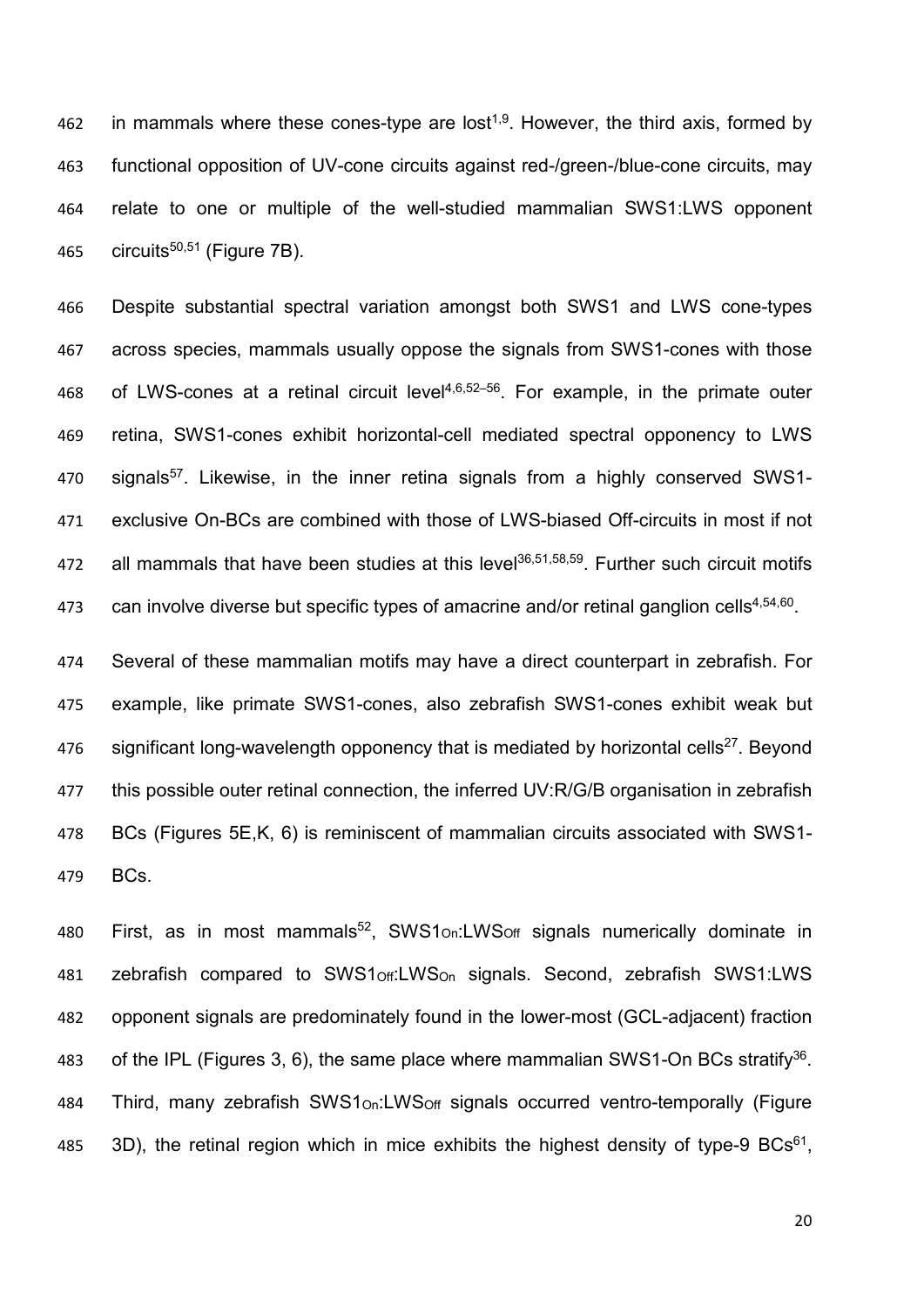486 their only SWS1-exclusive BC type<sup>36,58</sup>. While zebrafish are not known to possess an 487 SWS1-exclusive  $BC^{12}$ , they do possess several anatomical BC types that contact SWS1-cones alongside either one or both of SWS2- (blue) and RH2-cones 489  $(green)^{9,12}$ . Such BCs may conceivably become SWS1-exclusive types upon the loss of RH2 and SWS2 cones in early mammalian ancestors.

 However, not everything supports a direct correspondence between mammalian and zebrafish SWS1:LWS circuits. For example, in contrast to BCs, among the dendrites of the zebrafish retinal ganglion cells, most UV-opponent signals occur above the 194 IPL midline, near the anatomical border between the traditional On- and Off-layers<sup>22</sup>. Nevertheless, this is approximately in line with the IPL position where several of the 496 well-studied primate SWS1:LWS ganglion cells receive LWS-biased Off-inputs<sup>62</sup>, hinting that similar ganglion cell motifs might also exist in zebrafish. Certainly, 498 zebrafish do possess a number of anatomical retinal ganglion cell types<sup>22,63</sup> that display similar stratification patterns compared to those that carry SWS1:LWS 500 opponent signals in diverse mammals $51,54$ .

 A summary of the above argument, showcasing possible links between retinal circuits for colour vision in cone-tetrachromatic species such as zebrafish, to those of most non-primate mammals and of old-world monkeys including humans, is suggested in Figure 7A-C. In the future it will be important to explore if and how mammalian circuits such as the ones carrying SWS1:LWS signals can be more directly linked with those found in zebrafish, for example by leveraging molecular 507 markers across potentially homologous types of neurons $37,64,65$ .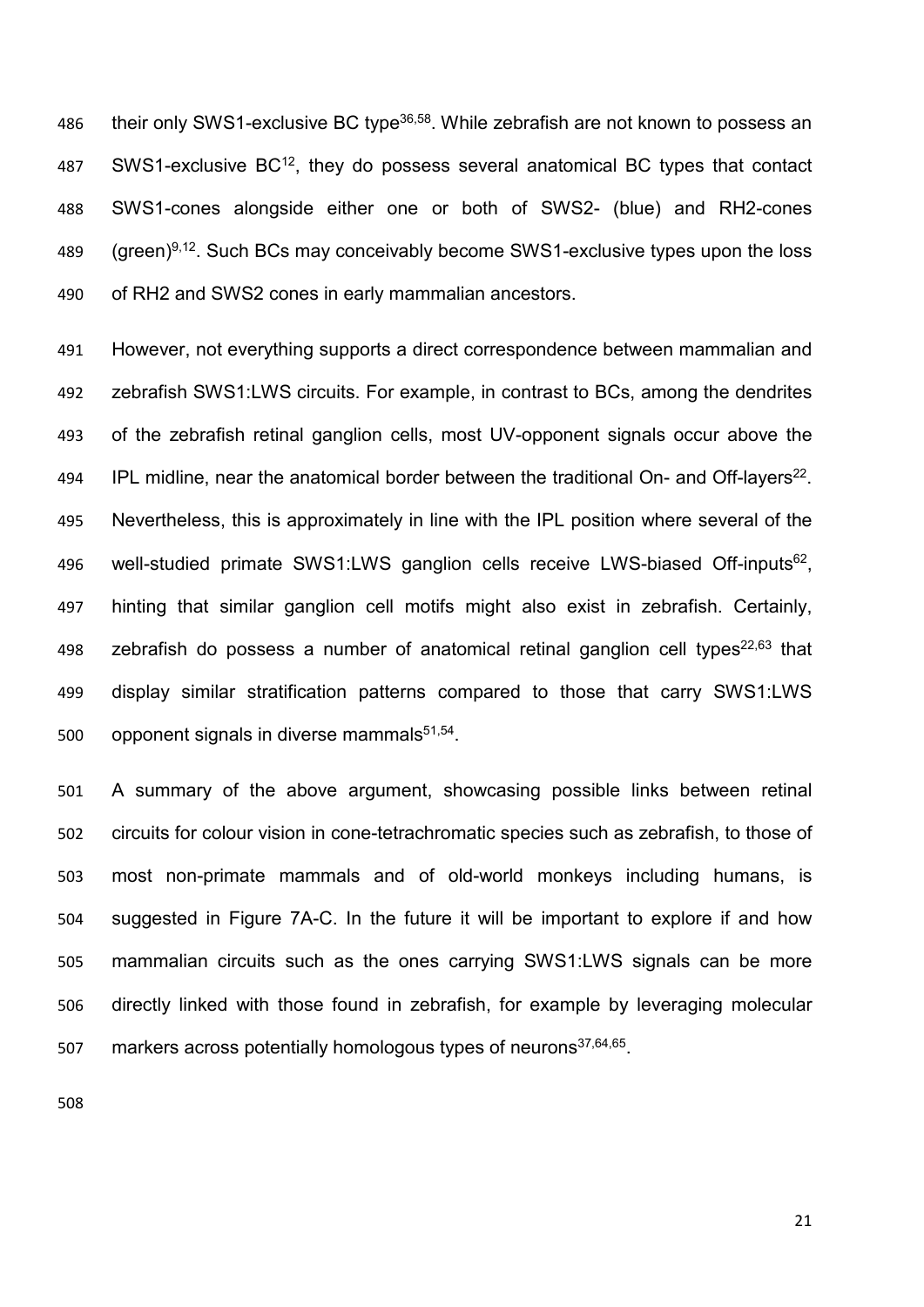#### **Acknowledgements**

 We thank Daniel Osorio and Thomas Euler for critical feedback. The authors would also like to acknowledge support from the FENS-Kavli Network of Excellence and the EMBO YIP. Funding was provided by the Wellcome Trust (Investigator Award in Science 220277/Z20/Z to TB), the European Research Council (ERC-StG "NeuroVisEco" 677687 to TB), UKRI (BBSRC, BB/R014817/1 to TB), the Leverhulme Trust (PLP-2017-005 and RPG-2021-026 to TB) and the Lister Institute for Preventive Medicine (to TB).

#### **Author contributions**

 Conceptualization, PB, TY, TB; Methodology, PB, TY, FKJ; Investigation, PB, TY; Data Curation, PB, TB; Writing – Original Draft, TB; Writing – Review & Editing, TB, TY, FKJ; Visualization, TB, PB; Supervision, TB; Project Administration, TB; Funding Acquisition, TB.

#### **Declaration of Interests**

The authors declare no competing interests.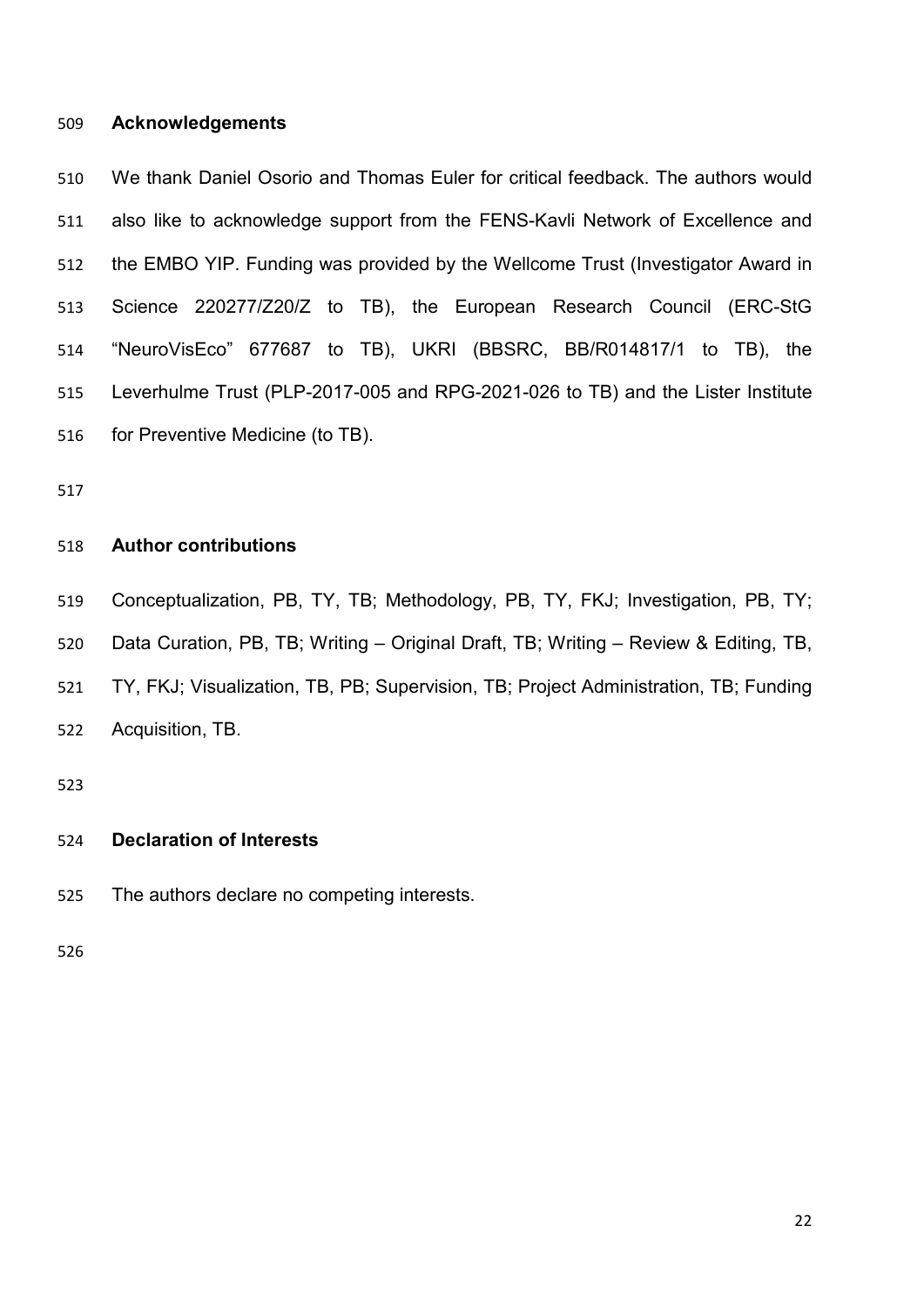#### **FIGURE TITLES AND LEGENDS**

 **Figure 1 | Measuring high-spectral resolution tuning curves in zebrafish bipolar cells. A**, Schematic of the larval zebrafish retina, with cone-terminals in the outer retina and bipolar cell (BC-) terminals in the inner retina highlighted. **B**, Mean calcium-responses of red- green-, blue- and UV-cone terminals to a series of 13 ss2 spectrally distinct widefield flashes of light as indicated (data from  $\text{Re}f^{27}$ ). Note that 533 for clarity the response to a  $14<sup>th</sup>$  "low-power-control" UV-LED was graphically removed compared to the original publication. **C-F**, Illustration of recording strategy for BC-terminals in the inner plexiform layer (IPL), and exemplary results. An optical tri-plane approach (C, top) was used to simultaneously record from three planes of larval zebrafish BC-terminals expressing SyGCaMP6f by way of two-photon imaging coupled with remote focussing (Methods). From here, we automatically placed regions of interest (ROIs) and detected the boundaries of the IPL (D, Methods). Time traces from all ROIs in a recording plane were z-scored and averaged across 3-5 response repeats of the full stimulus sequence (E). Example traces from individuals ROIs (F) are shown as individual repeats (grey) and averages across repeats (black). Zebrafish larva schematic (A) by Lizzy Griffith. See also Figure S1.

 **Figure 2 | Clustering into 29 functional BC-types. A-D**, Overview of the result from unsupervised clustering of all BC-data recorded as shown in Figure 1 that passed a minimum quality index (QI>0.4, Methods). For each cluster, shown are the individual BC-mean responses as heatmaps (A), the corresponding cluster means and SD shadings, with approximate baseline indicated in dashed (B), distribution of ROI positions in the IPL (C) and each cluster's distribution across the four recording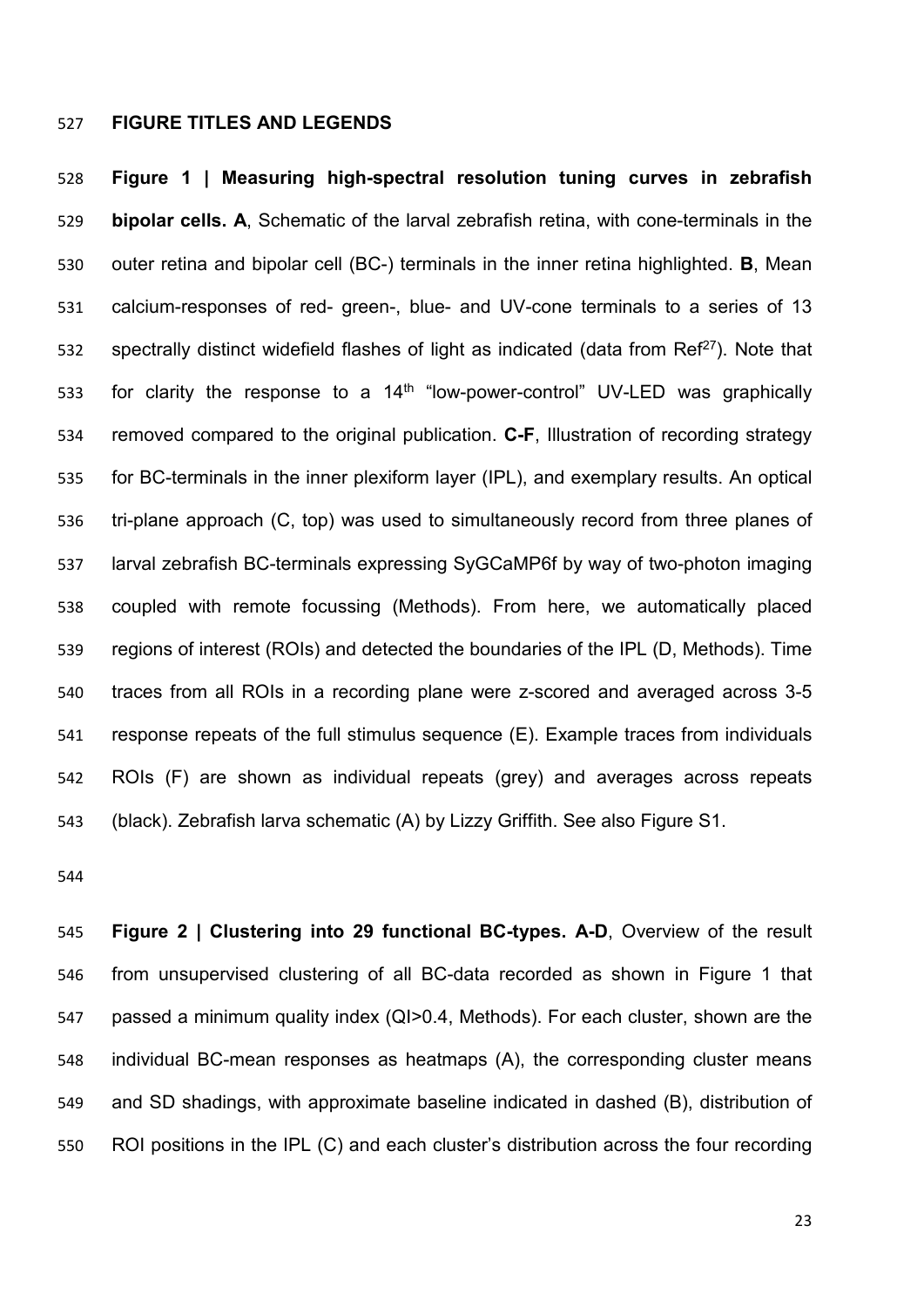regions within the eye (D, from left: acute zone, dorsal, nasal, ventral). Histograms in (C) are area-normalised by cluster, and in (D) by recording region. Clusters are ordered by their average anatomical position in the IPL, starting from the border with the inner nuclear layer (cf. C). The coloured symbols indicate the overall spectral group as assigned later (cf. Figure 5F-K).

 **Figure 3 | Reconstructing bipolar cell responses from cones. A-E**, Summary of 558 the reconstruction strategy for example cluster C<sub>22</sub> (for details see Methods). Each BC-cluster reconstruction is based on the linear combination of the spectral tunings 560 functions of the four cone-types  $(A, from Ref<sup>27</sup>)$  with four stereotyped temporal 561 components associated with individual light flashes (B), yielding  $4 \times 4 = 16$  weights (C). Weights are shown in blocks of temporal component weights (from left: Light- transient, Light-sustained, Dark-transient, Dark-sustained) associated with each cone (indicated by the corresponding colours). Bars above zero indicate sign- inverted ("On-") weights, while bars below zero indicate sign-conserved ("Off-") weights. The corresponding full expansion of this reconstruction is shown in (D). Individual combination of each cone's tuning function (A) with each temporal component (B), scaled by their corresponding weight (C), yields sixteen "sub-traces" 569 (D, upper four traces in each of the four panels, labelled  $L_{tr}$ ,  $L_{sus}$ ,  $D_{tr}$ ,  $D_{sus}$ ). Summation of each cone's four sub-traces yields that cone's total contribution to the cluster (D, bottom traces, labelled "sum"). Finally, summation of the four cone-totals yields the full reconstruction (E, black trace), shown superimposed on the target cluster mean (grey). **F**, as A-E, but showing only the weights (top) cone-totals (middle) and full reconstructions (bottom) for another four example clusters (from left: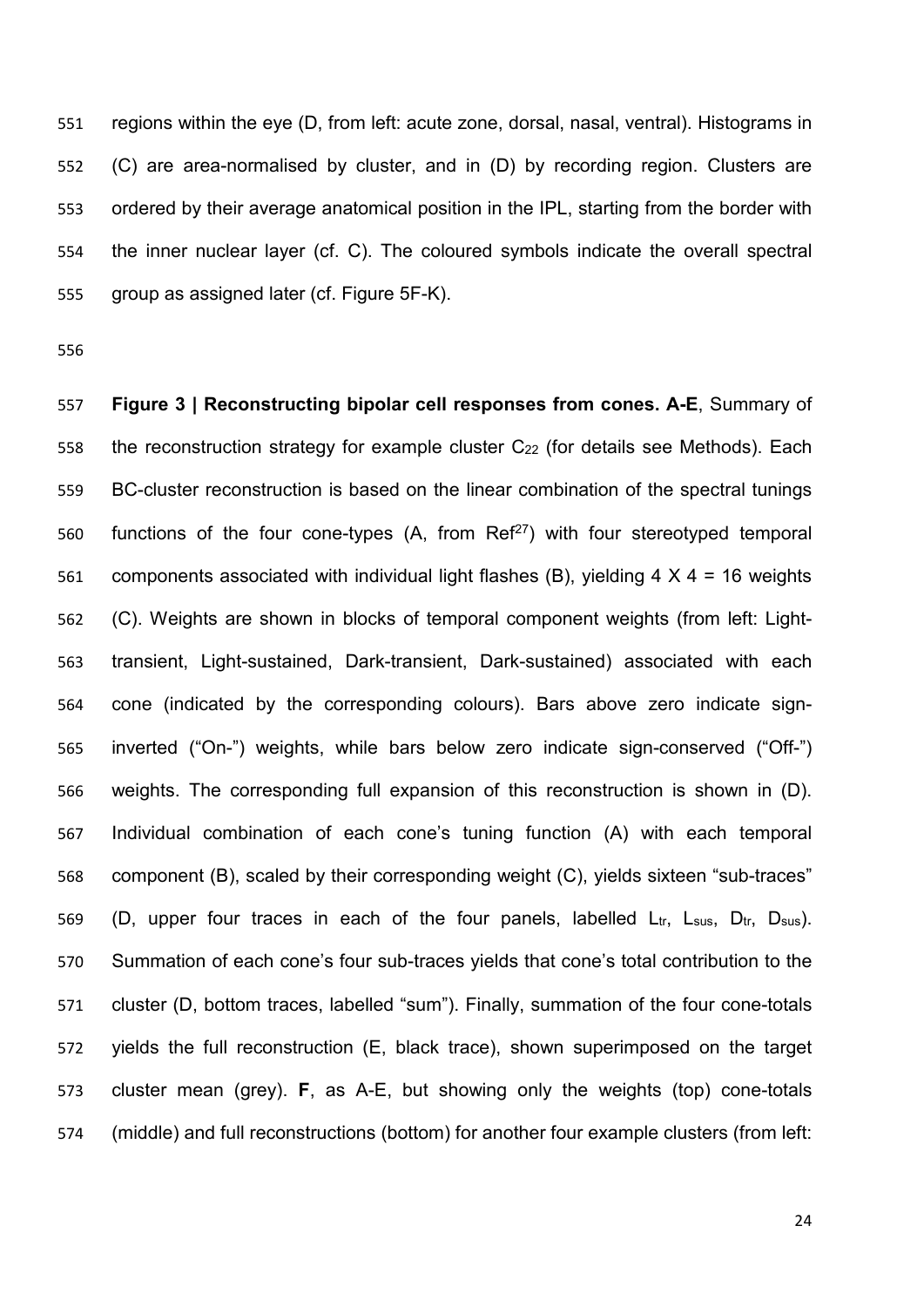C1, C15, C14, C25). Further detail on reconstructions is shown in Figure S2, and all cluster's individual results are detailed in Data S1.

 **Figure 4 – A functional overview of cone-bipolar cell mappings. A,B**, Overview of all BC-cluster means (A, grey traces, cf. Figure 2B) and their full reconstructions based on the strategy detailed in Figure 3 (black traces). Associated weights are shown in (B). For clarity, "near-zero" weights (abs(w)<0.5) are omitted. Full weights are shown in Data S1. Note that based on outer retinal inputs only, weights are 583 generally expected to be sign-conserving for clusters in the traditional "Off" layer  $(C_{1}$ - C18), and sign-inverting in the anatomical "On" layer (C19-C29), as indicated on the right. The round symbols plotted next to each cluster (A) denote their allocated spectral group, as detailed in Figure 5F-K and associated text.

 **Figure 5 – Major trends in cone-weights and spectral tunings. A,B**, Histograms of all weights associated with inputs to each of the four cones across all clusters, independent of temporal-component types (A), and correspondingly histograms of all weights associated with temporal components, independent of cone-type (B). "Near- zero" weights (abs(w)<0.5) are graphically de-emphasised for clarity. All weights contributed equally to these histograms, independent of the size of their corresponding cluster. **C-E**, Scatterplots of all clusters' weights associated with each cone plotted against each other as indicated. Large symbols denote the mean weight associated with each cone and cluster across all four temporal components (i.e. one symbol per cluster), while small symbols denote each weight individually (i.e. four 598 symbols per cluster, corresponding to  $L_{tr}$ ,  $L_{sus}$ ,  $D_{tr}$ ,  $D_{sus}$ ). The remaining three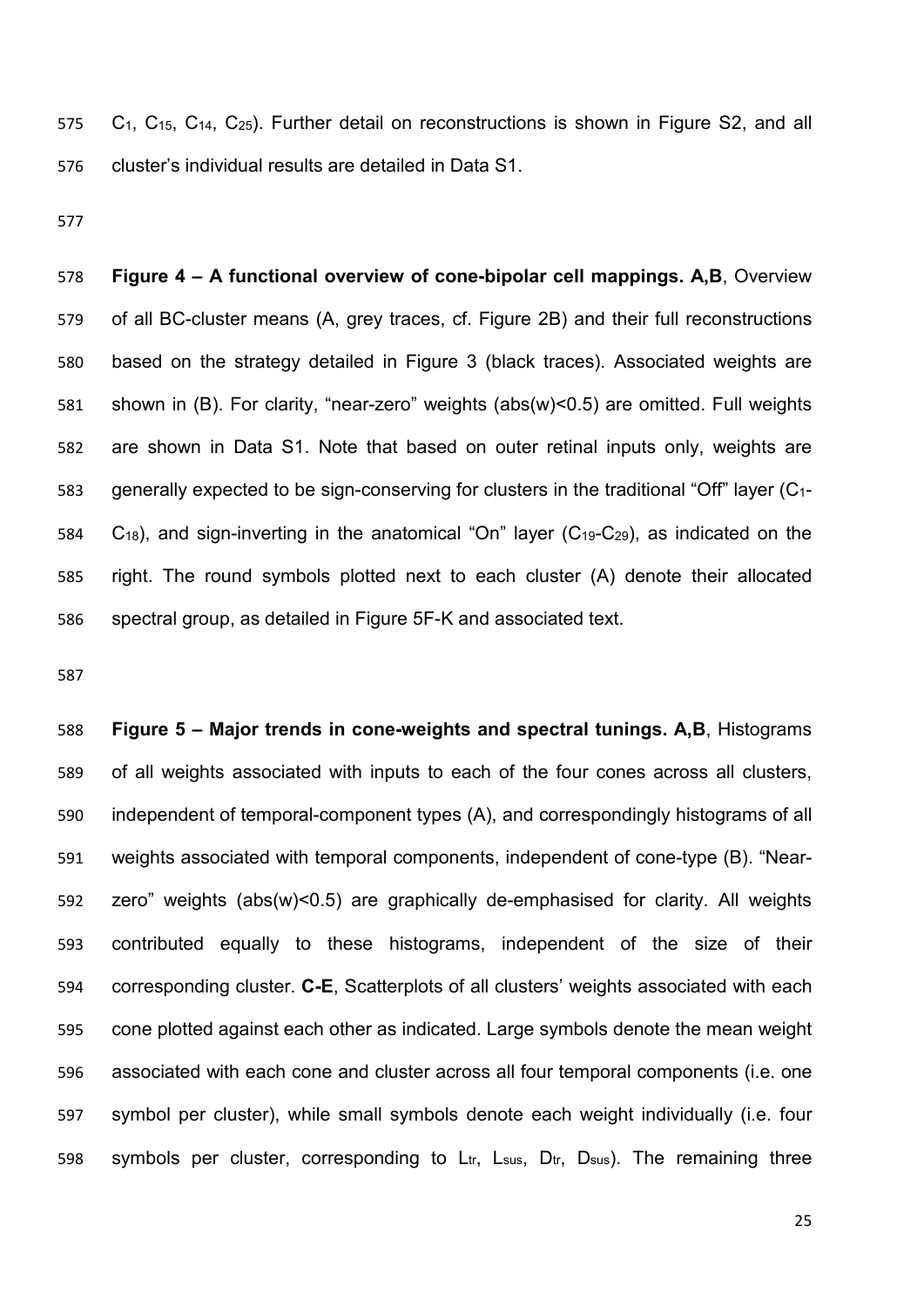possible cone-correspondences (G:B, G:U, B:U) are shown in Figure S3A-C. **F-K**, Peak-normalised 'bulk' spectral tuning functions of all 29 clusters, grouped into six categories as indicated. The strength of each line indicates the numerical abundance of ROIs belonging to each cluster (darker shading = larger number of ROIs; exact number of ROIs contributing to each cluster are listed in Data S1). As appropriate, spectral tuning functions of cones (cf. L) are shaded into the background, as appropriate (G,H, thick coloured traces) to illustrate the close spectral correspondences of associated cones and BCs. Similarly, for three spectrally opponent groups (I-K), the approximate positions of the corresponding cone's zero crossings are indicated with a vertical shaded line (cf. L). **L**, Cones' spectral tuning functions, with approximate zero-crossings (blue-/green-cones) and zero-positions (red-/UV-cones) graphically indicated. **M,N**, Histograms of zero-crossings across all BC-clusters, incorporating the abundance of ROIs belonging to each cluster. Shown are crossings of 'bulk' spectral tunings functions (M, cf. F-H), and of spectral tuning functions that were computed for each temporal component individually, as indicated (see also Figure S3F-I, and Data S1). Note the three prominent peaks of zero- crossing positions, approximately aligned with the zero-positions/crossings of the cones. These peaks largely disappeared when time-components were fully randomised (Figure S3D) or randomly permuted across cones (Figure S3E).

 **Figure 6 – Cone-weight distribution across the inner plexiform layer. A,B**, Two- dimensional histograms of weights (x-axes) associated with each cone resolved by IPL position (y-axes). Brighter colours denote increased abundance. For simplicity, 622 the weights associated with the light ( $L_{tr}$ ,  $L_{sus}$ ) and dark-components ( $D_{tr}$ ,  $D_{sus}$ ), are combined in panels A and B, respectively. Moreover, near-zero weights are not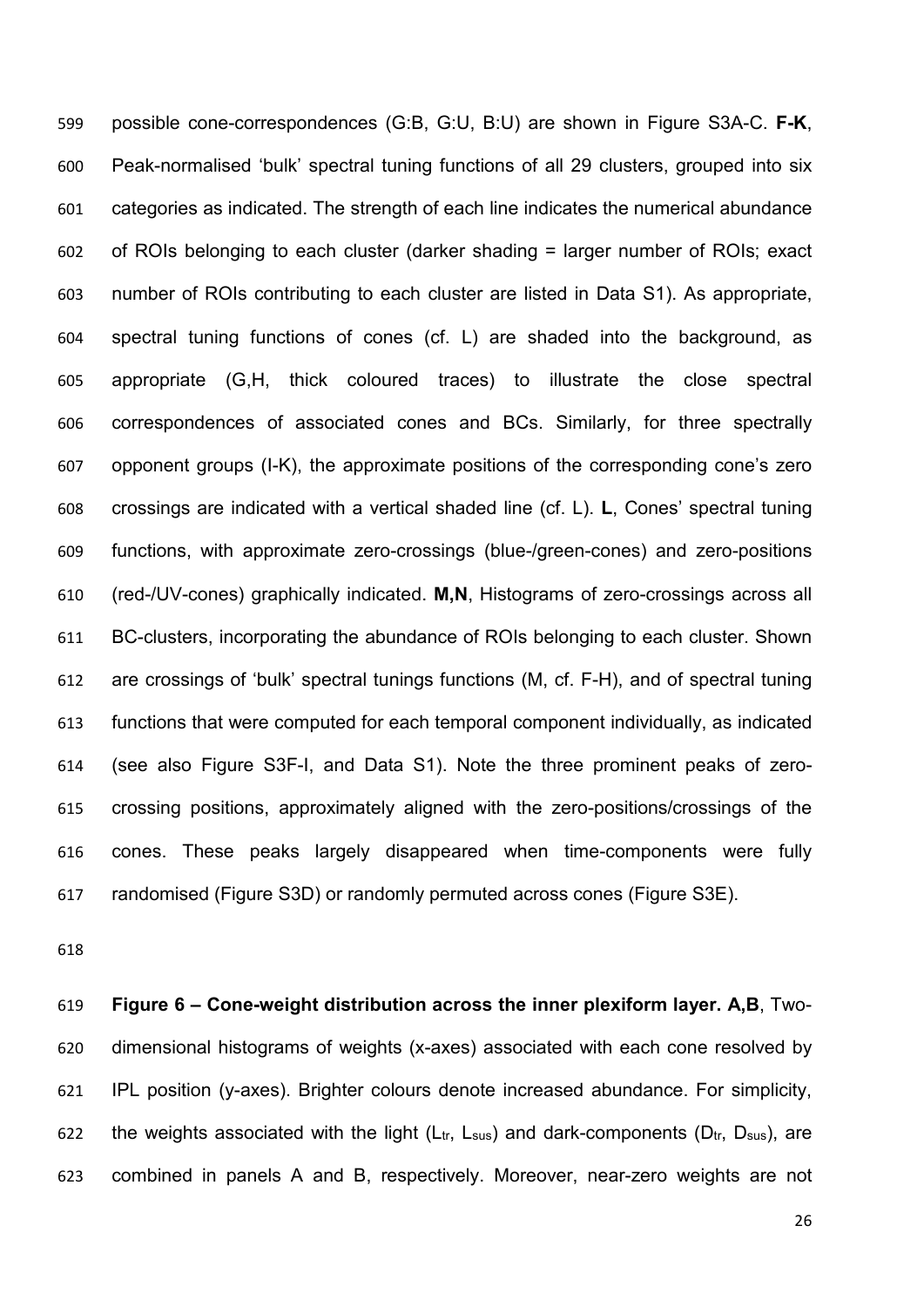shown (central white bar in all panels). The thick white dotted lines indicate approximate expected distribution of weights based on traditional "On-Off" lamination of the inner retina. By each panel's side, instances where this expectation is violated are highlighted as "polarity violation".

 **Figure 7 – Possible links across vertebrate retinal colour circuits. A-C,**  Conceptual summary schematics of retinal circuits for colour vision in zebrafish (A), dichromatic mammals such as many rodents (B) and some trichromatic old-world monkeys such as humans (C). The coloured 'graphs' indicate approximate spectral tuning functions of retinal neurons in a given layer, as indicated.

**STAR METHODS**

## **RESOURCE AVAILABILITY**

#### *Lead Contact*

 Further information and requests for resources and reagents should be directed to 640 and will be fulfilled by the Lead Contact, Tom Baden (t.baden@sussex.ac.uk).

 *Data and Code Availability.* Pre-processed functional 2-photon imaging data and associated summary statistics is freely available on DataDryad under 644 https://doi.org/10.5061/dryad.wstgjq2n5 and via the relevant links on <http://www.badenlab.org/resources> and [http://www.retinal-functomics.net.](http://www.retinal-functomics.net/) See also Data S1 for a graphical summary of key aspects pertaining to each BC cluster.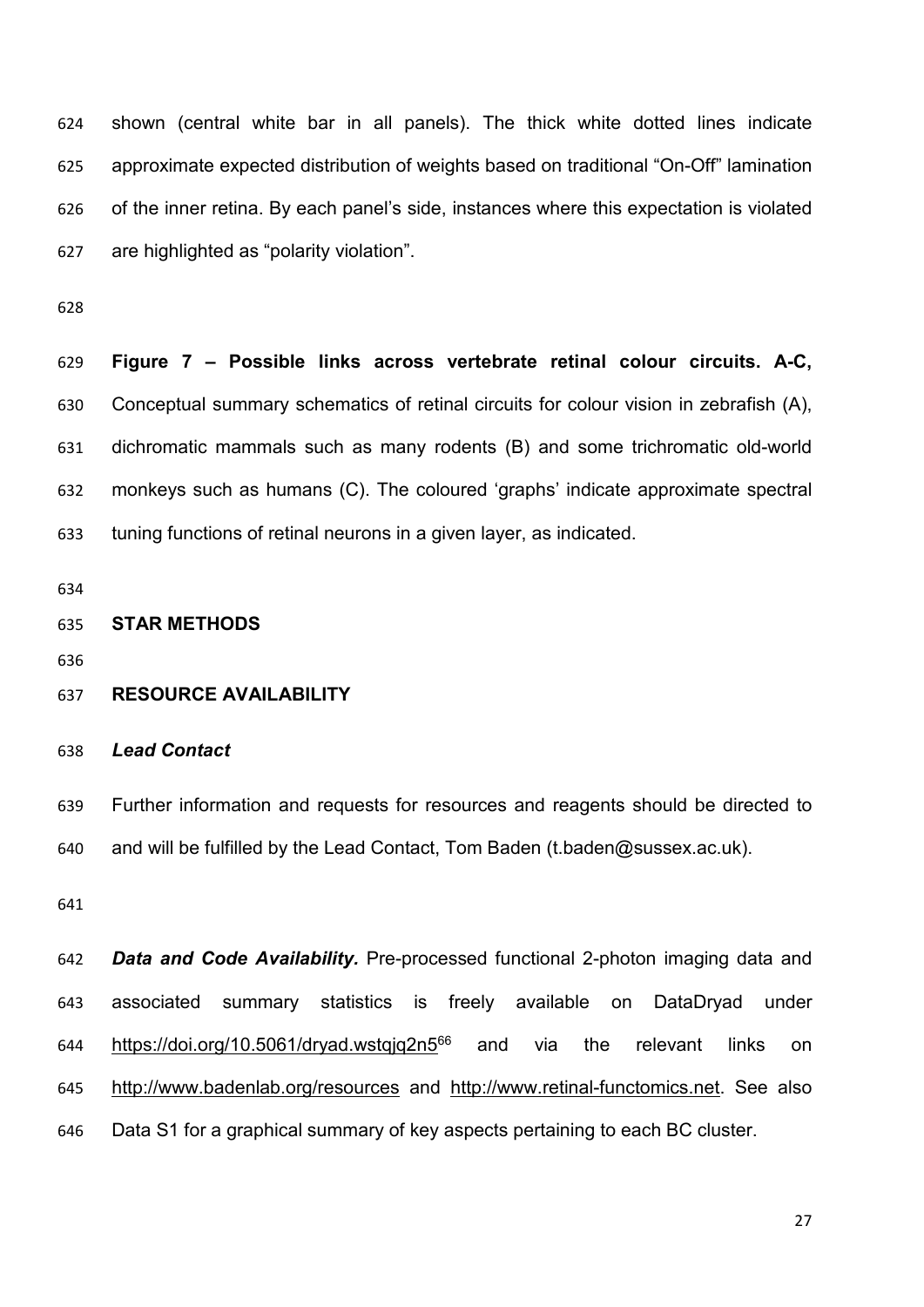*Materials Availability.* The transgenic line Tg(1.8ctbp2:SyGCaMP7bf) used in this study is available upon request to the lead author.

#### **EXPERIMENTAL MODEL AND SUBJECT DETAILS**

 *Animals.* All procedures were performed in accordance with the UK Animals (Scientific Procedures) act 1986 and approved by the animal welfare committee of the University of Sussex. Animals were housed under a standard 14:10 day/night rhythm and fed three times a day. Animals were grown in 0.1 mM 1-phenyl-2- thiourea (Sigma, P7629) from 1 *dpf* to prevent melanogenesis. For all experiments, we used 6-7 days post fertilization (*dpf*) zebrafish (Danio rerio) larvae.

 Tg(1.8ctbp2:SyGCaMP7bf) line was generated by injecting pBH-1.8ctbp2- SyjGCaMP7b-pA plasmid into single-cell stage eggs. Injected fish were out-crossed with wild-type fish to screen for founders. Positive progenies were raised to establish transgenic lines. The plasmid was made using the Gateway system (ThermoFisher, 662 12538120) with combinations of entry and destination plasmids as follows:  $pBH<sup>67</sup>$ 663 and p5E-1.8ctbp, pME-SyjGCaMP7b, p3E-p $A^{68}$ . Plasmid p5E-1.8ctbp was generated 664 by inserting a polymerase chain reaction (PCR)-amplified  $-1.8$ ctbp fragment<sup>31</sup> into p5E plasmid and respectively. Plasmid pME-SyjGCaMP7b was generated by 666 replacing GCaMP6f fragment with PCR-amplified jGCaMP7b<sup>69</sup> in pME-667 SyGCaMP6f<sup>70</sup> plasmid.

 For 2-photon *in-vivo* imaging, zebrafish larvae were immobilised in 2% low melting point agarose (Fisher Scientific, BP1360-100), placed on a glass coverslip and submerged in fish water. Eye movements were prevented by injection of α-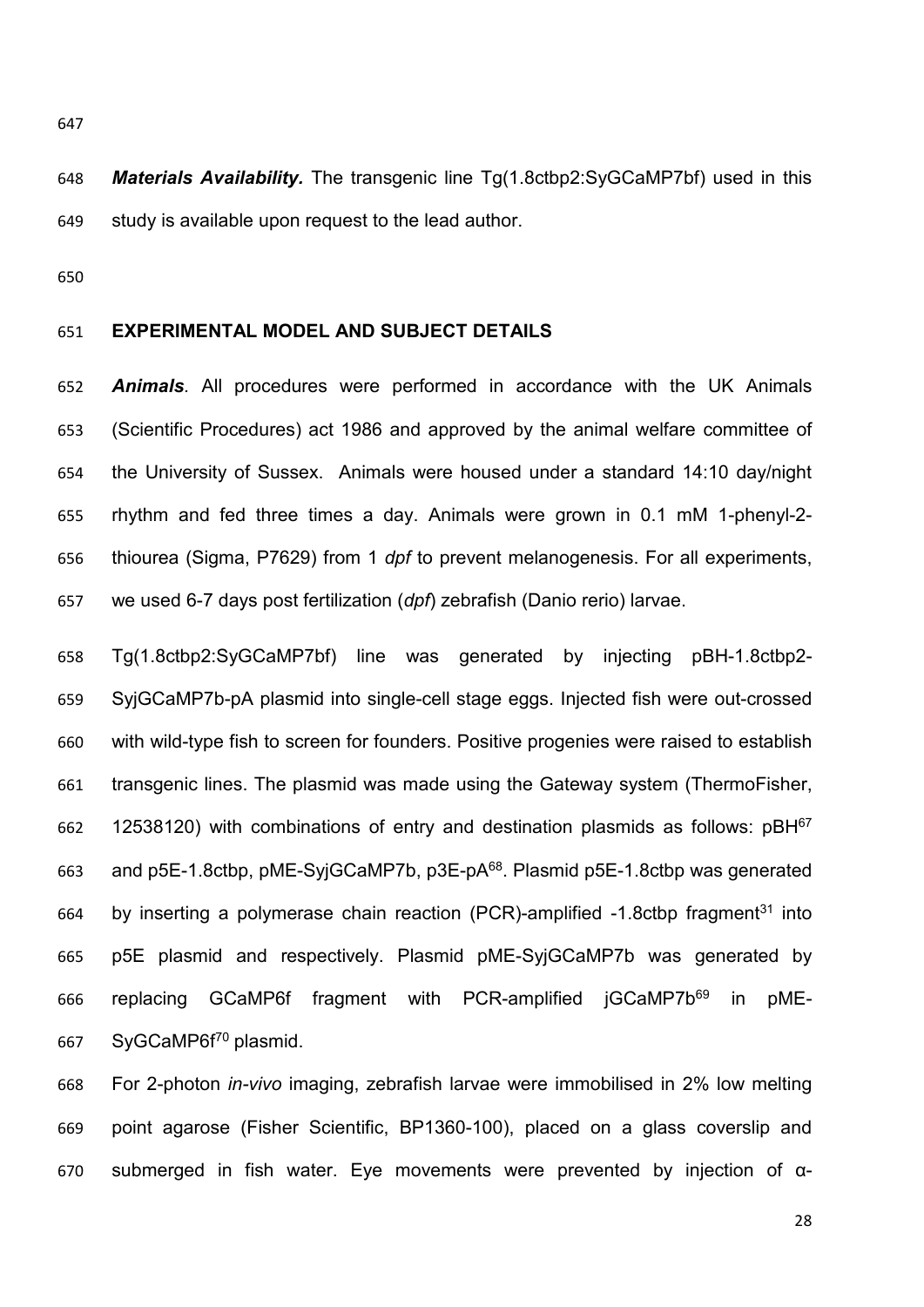bungarotoxin (1 nL of 2 mg/ml; Tocris, Cat: 2133) into the ocular muscles behind the eye.

#### **METHOD DETAILS**

 *Light Stimulation***.** With fish mounted on their side with one eye facing upwards towards the objective, light stimulation was delivered as full-field flashes from a spectrally broad liquid waveguide with a low numerical aperture (NA 0.59, 77555 678 Newport), positioned next to the objective at  $\sim$ 45°, as described previously<sup>27</sup>. To image different regions in the eye, the fish was rotated each time to best illuminate the relevant patch of photoreceptors given this stimulator-geometry. The other end of the waveguide was positioned behind a collimator-focussing lens complex (Thorlabs, ACL25416U-A, LD4103) which collected the light from a diffraction grating that was illuminated by 13 spectrally distinct light-emitting diodes (LEDs, details below). After mounting but before systematic light stimulation, fish were exposed to at least 5 minutes of "spectral noise" (each LED independently flickering in a random sequence) to light-adapt the eye.

 An Arduino Due (Arduino) and LED driver (Adafruit TCL5947) were used to control and drive the LEDs, respectively. Each LED could be individually controlled, with brightness defined via 12-bit depth pulse-width-modulation (PWM). To time-separate scanning and stimulating epochs, a global "blanking" signal was used to switch off all LEDs during 2P scanning but enable them during the retrace, at line-rate of 1 kHz 692 (see also Refs<sup>71,72</sup>). The stimulator code is available at [https://github.com/BadenLab/HyperspectralStimulator.](https://github.com/BadenLab/HyperspectralStimulator)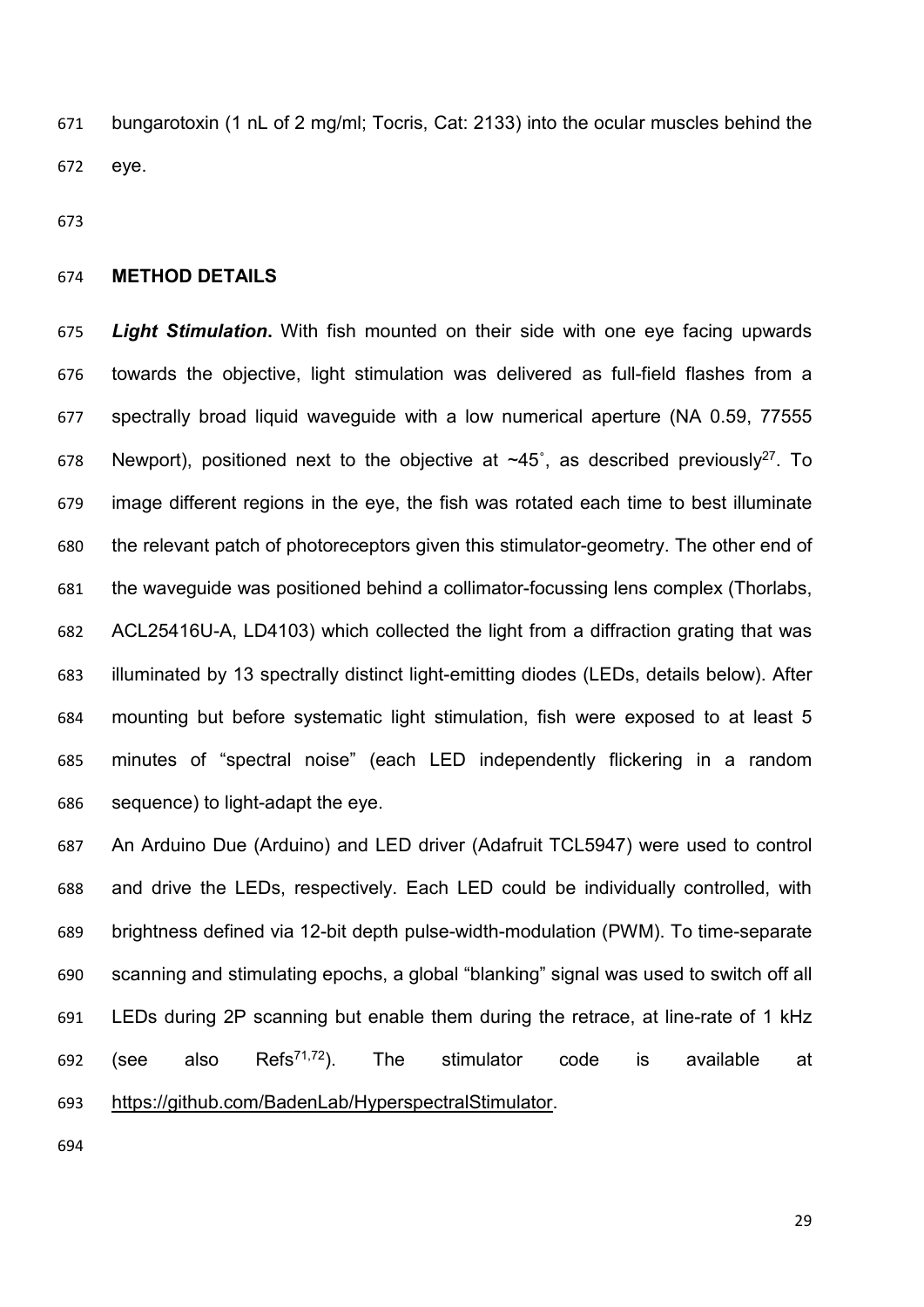LEDs used were: Multicomp Pro: MCL053RHC, Newark: C503B-RAN-CZ0C0AA1**,**  Roithner: B5-435-30S, Broadcom: HLMP-EL1G-130DD, Roithner: LED-545-01, TT Electronics: OVLGC0C6B9, Roithner: LED-490-06, Newark: SSL-LX5093USBC, Roithner: LED450-03, VL430-5-1, LED405-03V, VL380-5-15, XSL-360-5E. Effective LED peak spectra as measured at the sample plane were, respectively (in nm): 655, 635, 622, 592, 550, 516, 501, 464, 448, 427, 407, 381, 360 nm. Their maximal power outputs were, respectively (in µW): 1.31, 1.06, 0.96, 0.62, 1.26, 3.43, 1.47, 0.44, 3.67, 0.91, 0.24, 0.23, 0.20. From here, the first ten LEDs (655 – 427 nm) were adjusted to 0.44 µW, while the three UV-range LEDs were set to a reduced power of 0.2 µW. This relative power reduction in the UV-range was used as a compromise between presenting similar power stimulation across all LEDs, while at the same time ameliorating response-saturation in the UV-range as a result of the UV-cones' 707 disproportionately high light sensitivity<sup>22,70</sup>. The same strategy was used previously 708 to record from cones<sup>27</sup>.

 *2-photon calcium imaging***.** All 2-photon (2P) imaging was performed on a MOM- type 2P microscope (designed by W. Denk, MPI, Martinsried; purchased through Sutter Instruments/Science Products) equipped with a mode-locked Ti:Sapphire laser (Chameleon Vision-S, Coherent) tuned to 927 nm for SyGCaMP7b imaging. Notably, like all calcium imaging, the biosensor exhibits non-instantaneous binding and unbinding kinetics, which in effect low-pass filters the "real" calcium signals in BCs. We used one fluorescence detection channel (F48x573, AHF/Chroma), and a water immersion objective (W Plan-Apochromat 20x/1,0 DIC M27, Zeiss). For image acquisition, we used custom-written software (ScanM, by M. Mueller, MPI,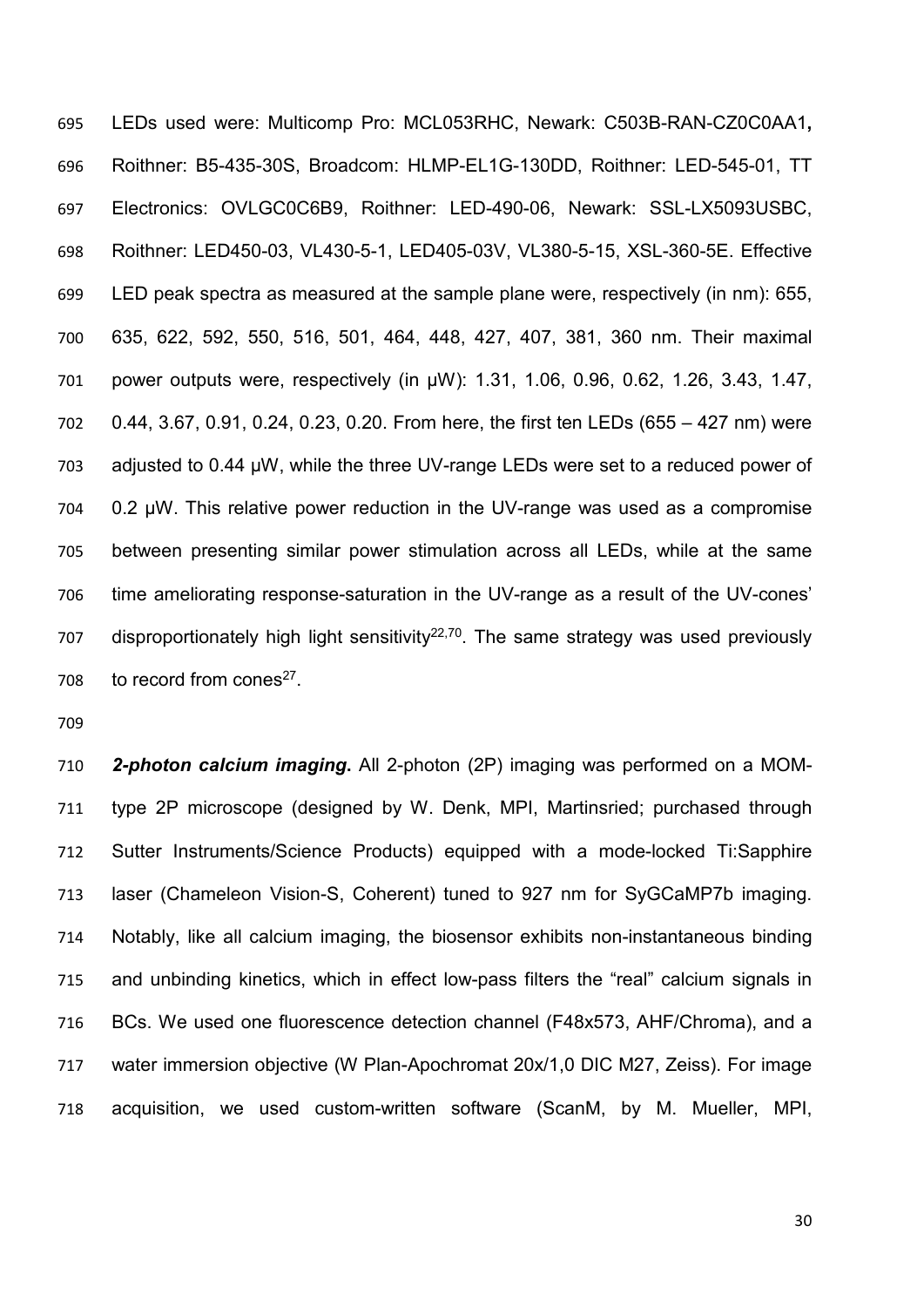Martinsried and T. Euler, CIN, Tuebingen) running under IGOR pro 6.3 for Windows (Wavemetrics).

 All data was collected using a quasi-simultaneous triplane approach by leveraging an electrically tunable lens (ETL, EL-16-40-TC-20D, Optotune) positioned prior to the scan-mirrors. Rapid axial-jumps of ~15 µm between scan planes (ETL settling time of  $\leq$  ms<sup>32</sup>) were enabled by using a non-telecentric (nTC) optical configuration 725 (nTC<sub>1</sub>, 1.2 mm – see Ref<sup>32</sup>). This nTC optical setup is described in detail 726 elsewhere<sup>32</sup>. All recordings were taken at 128 x 64 pixels/plane at 3 planes (5.2 Hz effective "volume" rate at 1 ms per scan line).

 *Pre-processing of 2-photon data, IPL detection and ROI placement.* Raw fluorescence stacks were exported into a Python 3 (Anaconda) environment. The data were de-interleaved and separated into the three recording planes. Next, the data were linearly detrended, linearly interpolated to 42 Hz, and aligned in time. The anatomical borders of the inner plexiform layers were automatically detected by first median-smoothing the time standard deviation images with a Gaussian kernel size of 3 pixels. From here, every pixel above the 35% per-image amplitude threshold was registered as IPL. This automated procedure was made possible by the fact that GCaMP6f expression was restricted to the presynaptic terminals of BCs, which also defined the anatomical borders of the IPL.

To place regions of interest (ROI), a quality index (QI) as described previously<sup>34</sup> was calculated for each pixel. In short, the QI measures the ratio of variance shared between stimulus repetitions and within a single stimulus repetition. The larger the QI, the more variance in the trace is due to the presented stimulus:

$$
QI = \frac{VarC_{r_t}}{VarC_{t_r}}
$$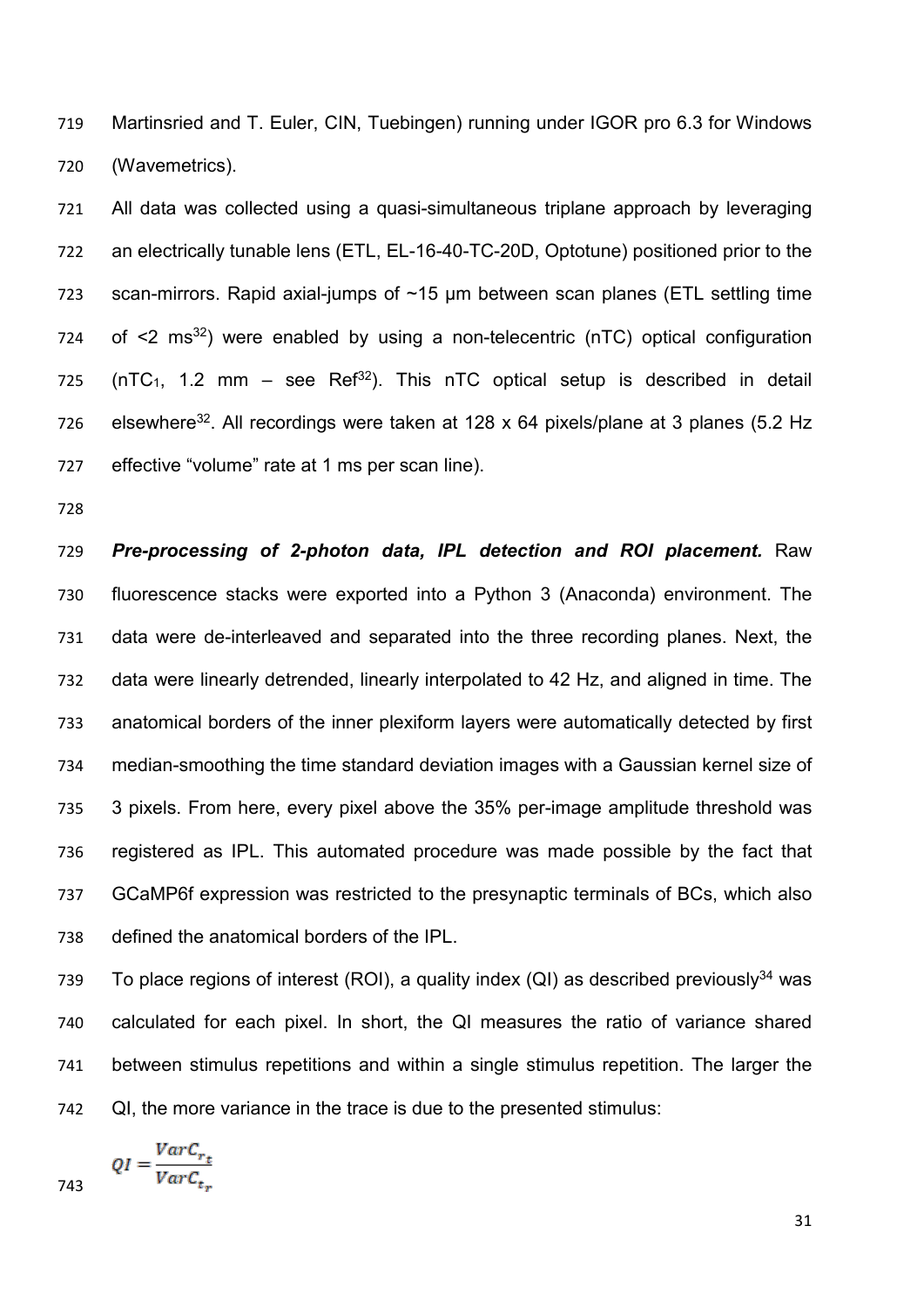where *C* is the *T* by *R* response matrix (time samples by stimulus repetitions) and x and Var[]x denote the mean and variance across the indicated dimension, respectively. QI ranges from 0 (perfectly random) to 1 (all stimulus repetition responses are identical). This yielded "QI-images" that indicated where in a scan BC- responses were located. From here, ROIs were automatically placed using custom 749 Python scikit-image scripts<sup>73</sup>. In brief, QI-images were adaptively thresholded using kernel size 5 pixels which helped accentuate responsive image structures that were approximately BC-terminal-sized (in our scan configuration, most BC-terminals were  $\sim$  5 pixels in diameter – cf. Figure 1D). The resulting binary images were distance- transformed and shrunk. The contours of the remaining groups of pixels were recorded and filled, and the highlighted pixels were used as ROI coordinates. This yielded ROI sizes of 1.36 $\pm$ 0.17  $\mu$ m<sup>2</sup> (mean $\pm$ SD), which is in line with anatomical 756 sizes of BC terminals in larval zebrafish<sup>74</sup>. While it remains possible that a minority of ROIs over- or under-split terminals, this possible limitation was judged to be minimal based on manual inspections. The IPL position of each ROI was defined as the relative position of the centre-of-mass of the filled ROI contour to the nearest inner and outer borders of the IPL.

 ROI traces were converted to z-scores. For this, a 5 s portion of the trace preceding stimulus presentation was drawn and defined as baseline. The standard deviation of this baseline fluorescence signal was calculated and used to z-score the remainder of the trace. Finally, QIs as described above for each pixel were also calculated for 765 each ROI. In line with how we previously processed the cones<sup>27</sup>, ROIs with QI<0.4 766 were excluded from further analysis.  $n = 6,125$  ROIs passed this quality criterion (72) triplane scans from 7 fish).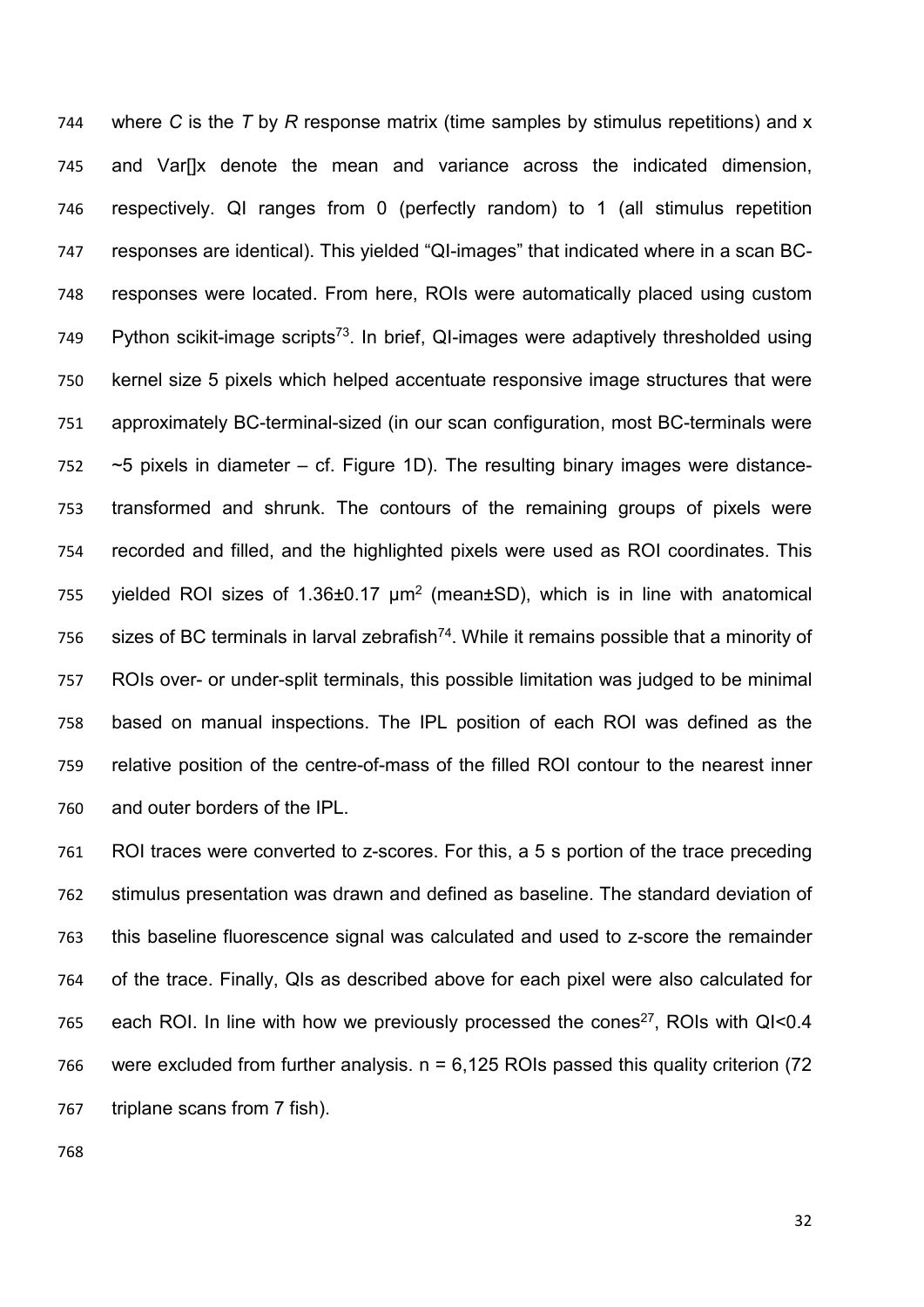*Clustering of BCs.* To identify structure amongst the BC-dataset, trial-averaged ROI 770 traces were PCA-transformed and clustered as described previously (e.g. Refs<sup>19,34</sup>). In brief, we used the first 48 principal components, which accounted for 82% of total variance. Of these, components that near-exclusively carried high-frequency content which is likely linked to noise were discarded. The transformed time-traces were clustered using the scikit-learn (Python 3, Anaconda) implementation of the Gaussian Mixture Models algorithm. The number of clusters (29) was determined using the Bayesian information criterion (BIC). However, the BIC curve notably flattened above ~20 clusters, suggesting that a range of solutions would be similarly plausible. Clusters were judged as stable over repeated clustering runs starting from different random seeds, in the sense that they always picked up several broadband and UV:R/G/B response types, followed by a smaller number of "cone-like" ones (cf. Figure. 5).

#### *Reconstruction of BC responses from cones.*

 To reconstruct each BC-mean response into constituent spectral and temporal components, we combined the average spectral tuning curve of each of the four 786 cone-types (from  $\text{Ref}^{27}$ ) with four temporal components associated with a given light response (i.e. 1.5 s On, 1.5 s Off). The four temporal components used, obtained by non-negative matrix factorisation across all light responses and cluster means, resembled light-transient, light-sustained, dark-transient, and dark-sustained temporal profiles (Figure 3B). Next, each ROI's trial averaged trace was decomposed into a corresponding 4 by 10 array (four temporal components X 10 LEDs). Here, we restricted the reconstruction to the central 10 LEDs that generally elicited the greatest variance across BCs. This also avoided using responses to the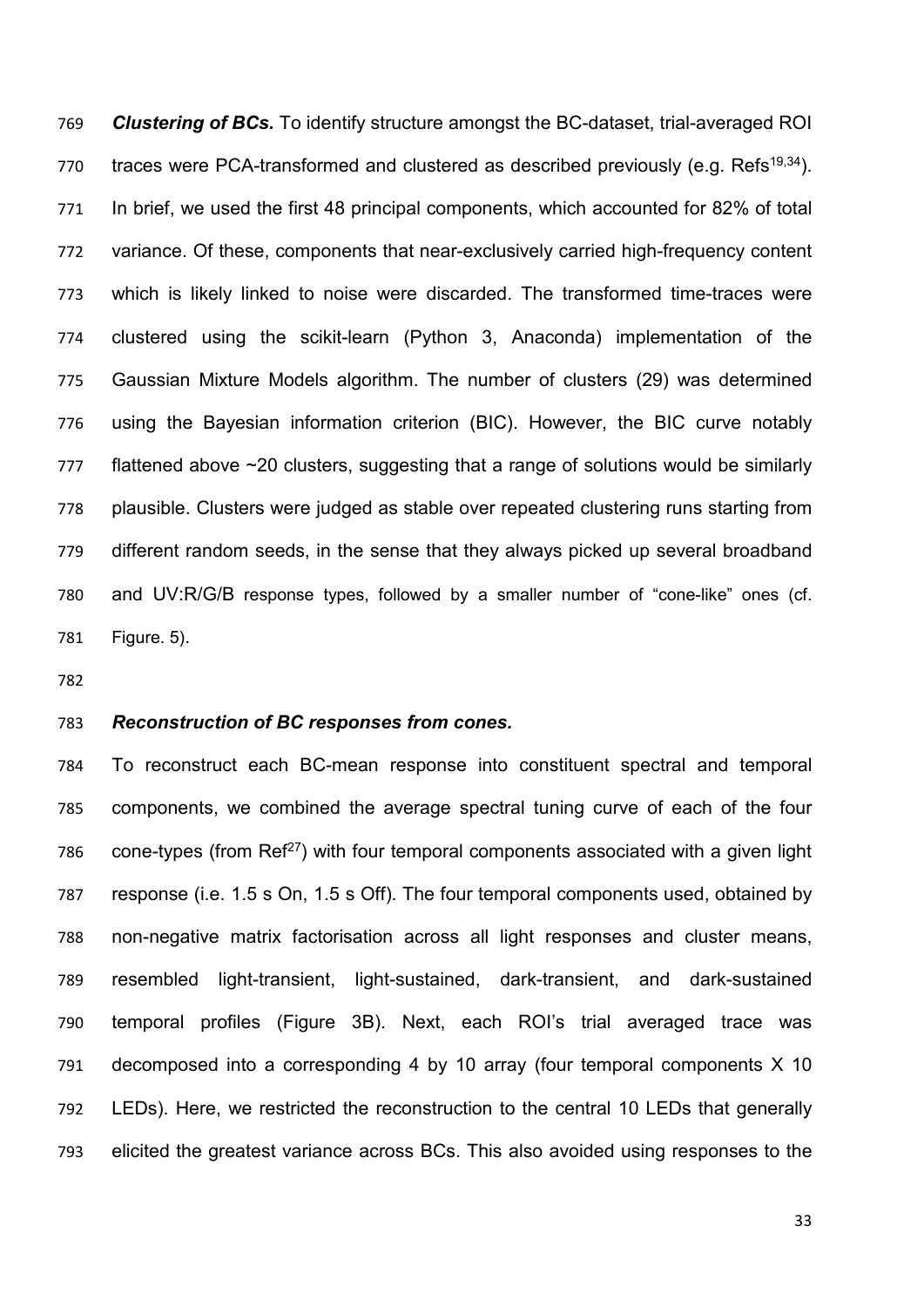shortest wavelength LED which may have driven saturating responses in UV-cones (UV-cones are more light-sensitive than the other cones). Moreover, it avoided using the two longest-wavelength LEDs where responses were comparatively weak and thus noisy.

 This yielded four spectral tuning curves per ROI (i.e. light-transient x 10 LEDs, light- sustained x 10 LEDs and so on), which were then linearly interpolated to the range of 360 - 610 nm to conform with the cone data format. The BC tuning curves were then modelled as linear combinations of the cone tuning curves with a lasso regulariser, which yielded four cone weights X four response bases per BC-trace. For simplicity, we henceforth used the ROI-averaged weights within a cluster for further processing, but each ROI's individual weights are available to download from 805 DataDryad<sup>66</sup>.

 To assess reconstruction quality (Figure S2), reconstructed data was subtracted from the original ROI-means to yield residuals. From here, we compared original data, reconstructions, and residuals by two metrics: variance explained across all clusters, and temporal power explained. To determine the fraction of variance explained by the reconstructions, we first computed the total variance across all clusters for each time-point. The result of this process, plotted beneath each corresponding heatmap (Figure S2A), showed similar time-variance profiles across cluster means and their reconstructions (panels 1 and 2), but very little remaining signal for the residuals (panel 3). From here, we computed the area under the curve for each variance-trace and normalised each to the result from the original cluster means. By this metric, cluster reconstructions captured 94.0% of the original variance, while residuals carried 5.1%.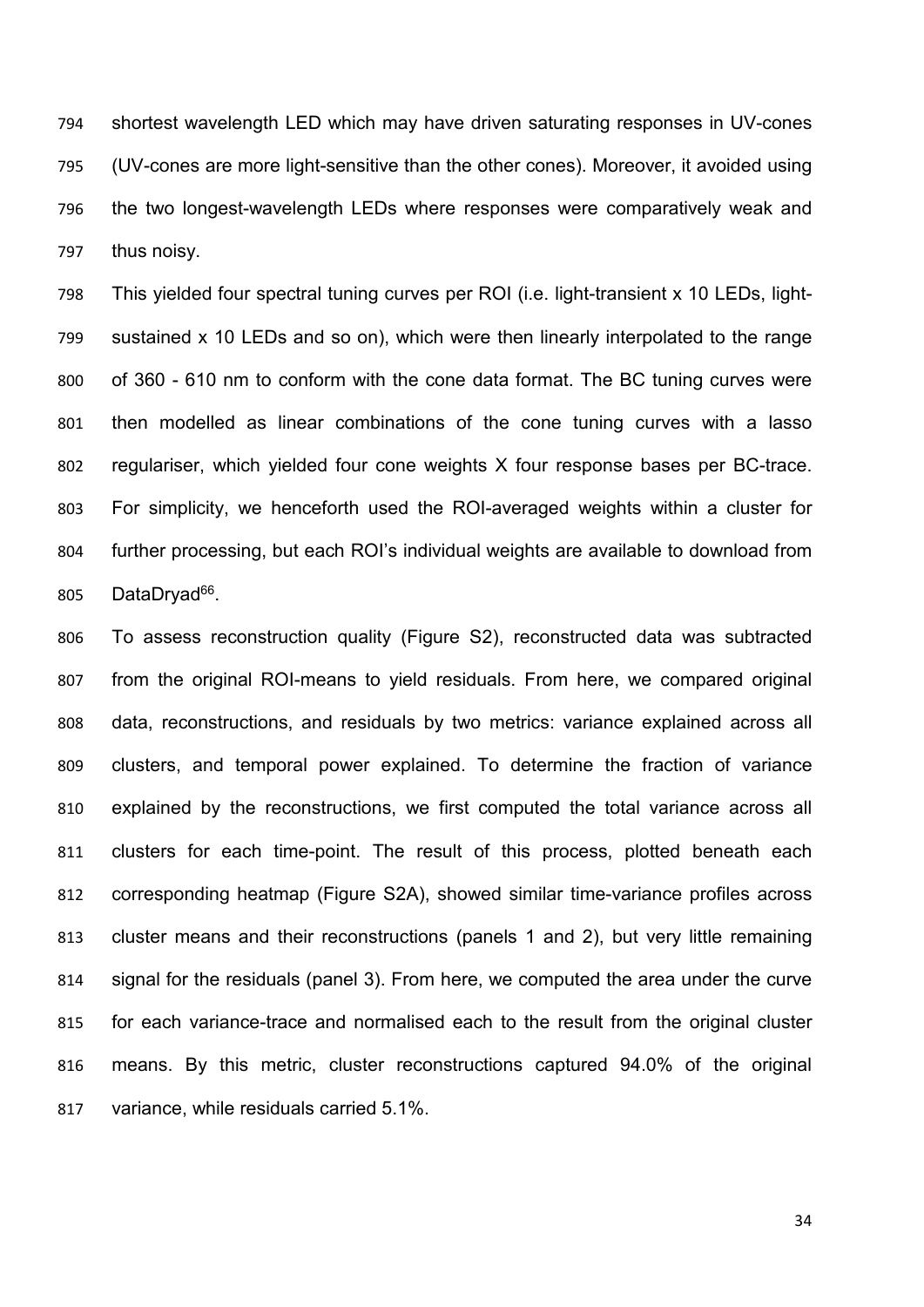To determine the extent to which temporal structure was captured, we used a similar approach to the one above, however in this case based on a magnitude-squared Fourier Transform of each time-trace (Figure S2B), limiting the result between 0.16 and 2 Hz which captured the bulk of physiologically meaningful temporal components given the optical imaging approach used (i.e. lower-frequency components would mainly arise from imperfect detrending, while higher-frequency components would exceed the Nyquist recording limit, and further be limited by the kinetics of GCaMP7b. From here, we computed the average of all clusters' Fourier transforms (plotted beneath each panel) and again computed the faction of this signal captured by the reconstruction (103.8%) and residuals (3.8%). Notably, while this metric was mainly informative about low frequency components which dominated all signals, also higher frequency components were generally well captured, as visible in the individual heatmaps.

#### **QUANTIFICATION AND STATISTICAL ANALYSIS**

 *Statistics.* No statistical methods were used to predetermine sample size. Owing to the exploratory nature of our study, we did not use randomization or blinding. To compare weight amplitude distributions (Figure 5A,B) we used the paired Wilcoxon Rank Sum Test, taking paired components as the input (i.e. comparing red-light- transient versus green-light-transient, and so on). To assess weight correlations between cones (Figure 5C-E, Figure S2), we in each case list the Pearson correlation coefficient ρ and 95% confidence intervals (CI) based on the mean weights per cluster. Individual temporal weights were not considered in this analysis. All statistical analysis was performed in Python 3 (Anaconda) and/or Igor Pro 6 (Wavemetrics).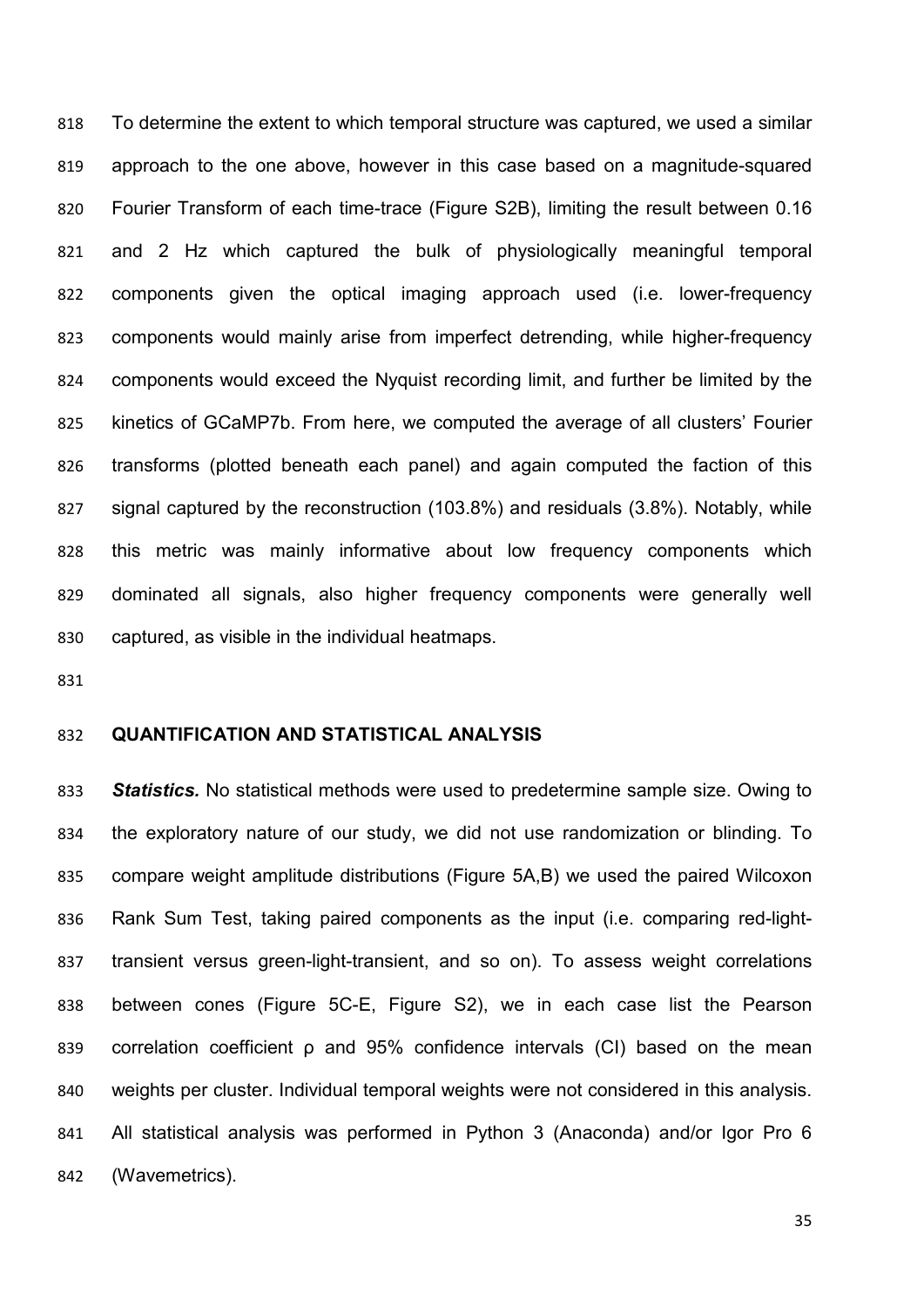**Data S1 | Detailed Summary for each Cluster. Related to Figure 4**. For each of the 29 clusters as indicated (1 cluster per page), overview of key response aspects and analysis as shown across the main figures. Upper row, from top: Stimulus sequence, heatmap of the 847 response-mean of all ROIs assigned to the cluster (as in Fig. 2A), cluster mean±SD (grey, as Fig. 2B) and reconstruction (black, as Fig. 4A). Lower row, from top/left: Allocated cone- weights (as Fig. 4B), here with SD error bars across each individual ROI that contributes to a cluster, and bottom left: distribution of ROIs across the IPL and eye (as Fig. 2C,D). Bottom right: Spectral tuning functions extracted from cone weights for each temporal component as indicated (thin lines, as Fig. S3F,G) and bulk tuning function based on the combination of all temporal components (thick line, as Fig. 5F-K).

#### **REFERENCES**

- 1. Baden, T., and Osorio, D. (2019). The Retinal Basis of Vertebrate Color Vision. Annu. Rev. Vis. Sci. *5*, 177–200.
- 2. Jacobs, G.H. (1996). Primate photopigments and primate color vision. Proc. Natl. Acad. Sci.
- 3. Field, G.D., Gauthier, J.L., Sher, A., Greschner, M., Machado, T.A., Jepson, L.H., Shlens, J., Gunning, D.E., Mathieson, K., Dabrowski, W., et al. (2010). Functional connectivity in the retina at the resolution of photoreceptors. Nature *467*, 673–7.
- 4. Dacey, D.M. (2000). Parallel pathways for spectral coding in primate retina. Annu. Rev. Neurosci. *23*, 743–775.
- 5. Buchsbaum, G., and Gottschalk, A. (1983). Trichromacy, opponent colours coding and optimum colour information transmission in the retina. Proc. R. Soc. Lond. B. Biol. Sci. *220*, 89–113.
- 6. Dacey, D.M., and Packer, O.S. (2003). Colour coding in the primate retina: Diverse cell types and cone-specific circuitry. Curr. Opin. Neurobiol. *13*, 421– 427.
- 7. Pasupathy, A., Popovkina, D. V., and Kim, T. (2020). Visual Functions of Primate Area V4. https://doi.org/10.1146/annurev-vision-030320-041306 *6*, 363–385.
- 8. Jacobs, G.H., and Rowe, M.P. (2004). Evolution of vertebrate colour vision. Clin. Exp. Optom. *87*, 206–216.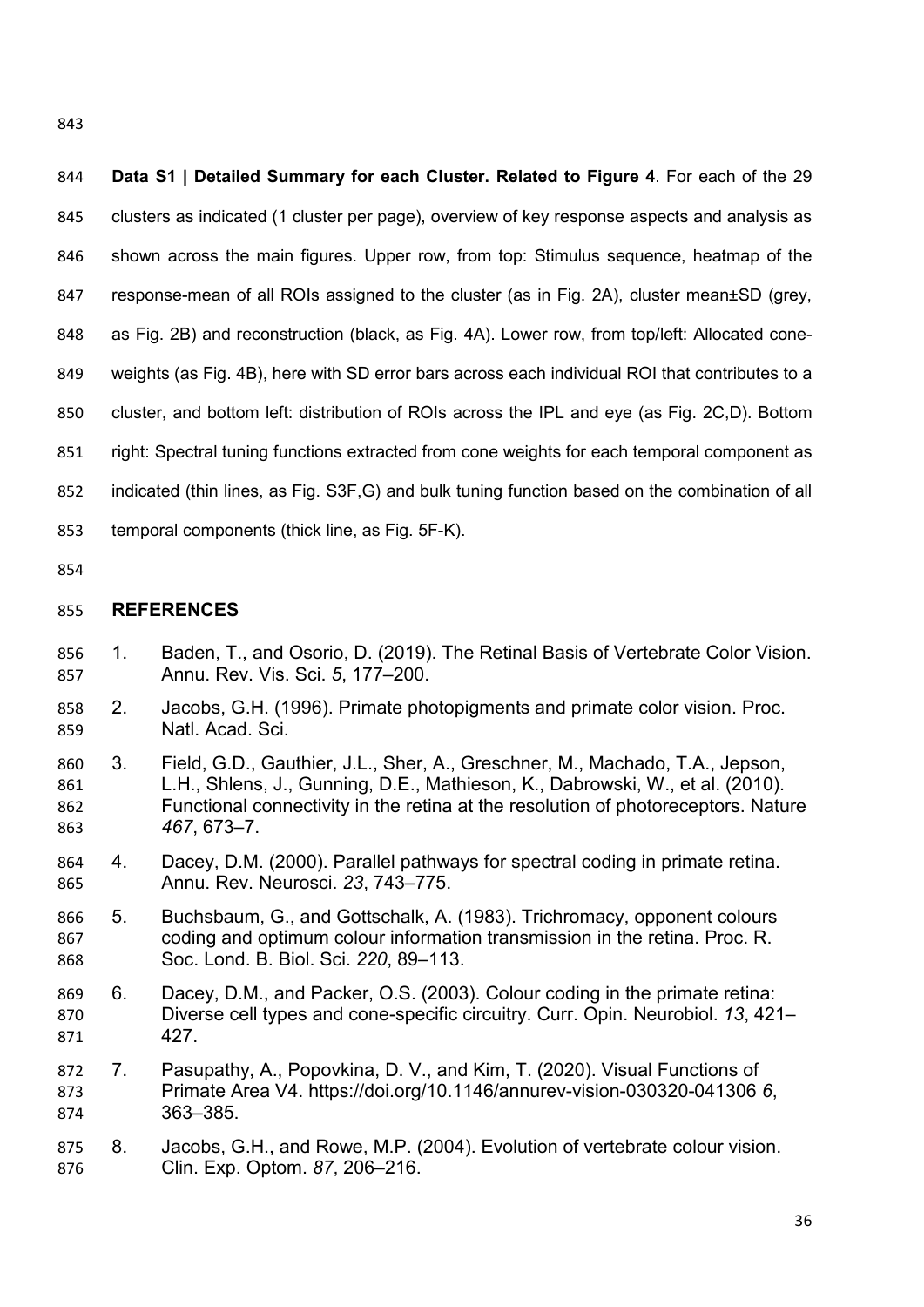- 9. Baden, T. (2021). Circuit-mechanisms for colour vision in zebrafish. Curr. Biol. *31*, PR807-R80.
- 10. Meier, A., Nelson, R., and Connaughton, V.P. (2018). Color Processing in Zebrafish Retina. Front. Cell. Neurosci. *12*, 1–19.
- 11. Musilova, Z., Salzburger, W., and Cortesi, F. (2021). The Visual Opsin Gene Repertoires of Teleost Fishes: Evolution, Ecology, and Function. Annu. Rev. Cell Dev. Biol. *37*.
- 12. Li, Y.N., Tsujimura, T., Kawamura, S., and Dowling, J.E. (2012). Bipolar cell- photoreceptor connectivity in the zebrafish (Danio rerio) retina. J. Comp. Neurol. *520*, 3786–3802.
- 13. Li, Y.N., Matsui, J.I., and Dowling, J.E. (2009). Specificity of the horizontal cell- photoreceptor connections in the zebrafish (Danio rerio) retina. J. Comp. Neurol. *516*, 442–53.
- 14. Klaassen, L.J., de Graaff, W., Van Asselt, J.B., Klooster, J., and Kamermans, M. (2016). Specific connectivity between photoreceptors and horizontal cells in the zebrafish retina. J. Neurophysiol. *116*, 2799–2814.
- 15. Yamagata, M., Yan, W., and Sanes, J.R. (2021). A cell atlas of the chick retina based on single-cell transcriptomics. Elife *10*, 1–39.
- 16. Günther, A., Dedek, K., Haverkamp, S., Irsen, S., Briggman, K.L., and Mouritsen, H. (2021). Double cones and the diverse connectivity of photoreceptors and bipolar cells in an avian retina. J. Neurosci. *41*, 5015– 5028.
- 17. Seifert, M., Baden, T., and Osorio, D. (2020). The retinal basis of vision in chicken. Semin Cell Dev Biol *106*, 106–115.
- 18. Rocha, F.A.F., Saito, C.A., Silveira, L.C.L., De Souza, J.M., and Ventura, D.F. (2008). Twelve chromatically opponent ganglion cell types in turtle retina. In Visual Neuroscience, pp. 307–315.
- 19. Zimmermann, M.J.Y., Nevala, N.E., Yoshimatsu, T., Osorio, D., Nilsson, D.-E., Berens, P., and Baden, T. (2018). Zebrafish Differentially Process Color across Visual Space to Match Natural Scenes. Curr. Biol. *28*, 2018-2032.e5.
- 907 20. Daw, N.W. (1968). Colour-coded ganglion cells in the goldfish retina: extension<br>908 of their receptive fields by means of new stimuli. J. Physiol. 197, 567–592. of their receptive fields by means of new stimuli. J. Physiol. *197*, 567–592.
- 21. Guggiana Nilo, D.A., Riegler, C., Hübener, M., and Engert, F. (2021). Distributed chromatic processing at the interface between retina and brain in the larval zebrafish. Curr. Biol., S0960-9822(21)00153–6.
- 22. Zhou, M., Bear, J., Roberts, P.A., Janiak, F.K., Semmelhack, J., Yoshimatsu, T., and Baden, T. (2020). Zebrafish Retinal Ganglion Cells Asymmetrically Encode Spectral and Temporal Information across Visual Space. Curr. Biol. *30*, 2927-2942.e7.
- 23. Torvund, M.M., Ma, T.S., Connaughton, V.P., Ono, F., and Nelson, R.F. (2017). Cone signals in monostratified and bistratified amacrine cells of adult zebrafish retina. J. Comp. Neurol. *525*, 1532–1557.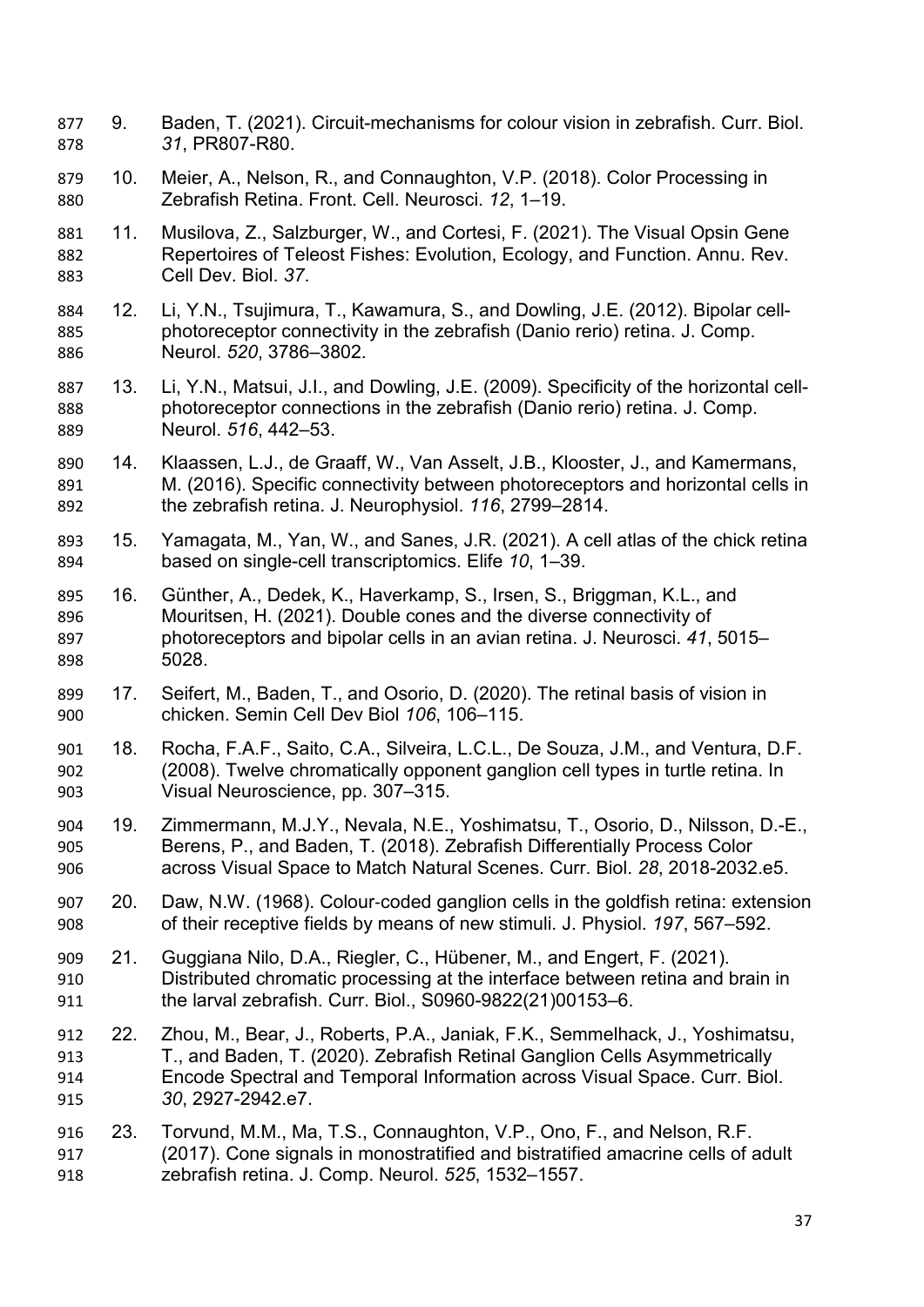- 24. Kamermans, M., van Dijk, B.W., and Spekreijse, H. (1991). Color opponency in cone-driven horizontal cells in carp retina. A specific pathways between cones and horizontal cells. J. Gen. Physiol. *97*, 819–843.
- 25. Kamar, S., Howlett, M.H.C., and Kamermans, M. (2019). Silent-substitution stimuli silence the light responses of cones but not their output. J. Vis. *19*, 1– 11.
- 26. Connaughton, V.P., and Nelson, R. (2010). Spectral Responses in Zebrafish Horizontal Cells Include a Tetraphasic Response and a Novel UV-Dominated Triphasic Response. J. Neurophysiol. *104*, 2407–2422.
- 27. Yoshimatsu, T., Bartel, P., Schröder, C., Janiak, F.K., St-Pierre, F., Berens, P., and Baden, T. (2021). Ancestral circuits for vertebrate colour vision emerge at the first retinal synapse. Sci. Adv., in press.
- 28. Euler, T., Haverkamp, S., Schubert, T., and Baden, T. (2014). Retinal Bipolar Cells: Elementary Building Blocks of Vision. Nat. Rev. Neurosci. *15*, 507–519.
- 29. Bartel, P., Janiak, F.K., Osorio, D., and Baden, T. (2021). Colourfulness as a possible measure of object proximity in the larval zebrafish brain. Curr. Biol. *31*, R235–R236.
- 30. Rosa, J.M., Ruehle, S., Ding, H., and Lagnado, L. (2016). Crossover Inhibition Generates Sustained Visual Responses in the Inner Retina. Neuron *90*, 308– 319.
- 31. Dreosti, E., Odermatt, B., Dorostkar, M.M., and Lagnado, L. (2009). A genetically encoded reporter of synaptic activity in vivo. Nat. Methods *6*, 883– 9.
- 32. Janiak, F.K., Bartel, P., Bale, M., Yoshimatsu, T., Komulainen, E.H., Zhou, M., Staras, K., Prieto-Godino, L.L., Euler, T., Maravall, M., et al. (2019). Divergent excitation two photon microscopy for 3D random access mesoscale imaging at single cell resolution. bioRxiv, 10.1101/821405.
- 33. Belušič, G., Ilić, M., Meglič, A., Pirih, P., Mogdans, J., Coombs, S.L., Daneu, V., Chann, B., Huang, R., and Fujikado, T. (2016). A fast multispectral light synthesiser based on LEDs and a diffraction grating. Sci. Rep. *6*, 32012.
- 34. Baden, T., Berens, P., Franke, K., Roman-Roson, M., Bethge, M., and Euler (2016). The functional diversity of mouse retinal ganglion cells. Nature, 1–21.
- 35. Franke, K., Berens, P., Schubert, T., Bethge, M., Euler, T., and Baden, T. (2017). Inhibition decorrelates visual feature representations in the inner retina. Nature *542*, 439–444.
- 36. Behrens, C., Schubert, T., Haverkamp, S., Euler, T., Berens, P., Baden, T., Schubert, T., Chang, L., Wei, T., Zaichuk, M., et al. (2016). Connectivity map of bipolar cells and photoreceptors in the mouse retina. Elife *5*, 1206–1217.
- 37. Shekhar, K., Lapan, S.W., Whitney, I.E., Tran, N.M., Macosko, E.Z., Kowalczyk, M., Adiconis, X., Levin, J.Z., Nemesh, J., Goldman, M., et al. (2016). Comprehensive Classification of Retinal Bipolar Neurons by Single-Cell Transcriptomics. Cell *166*, 1308-1323.e30.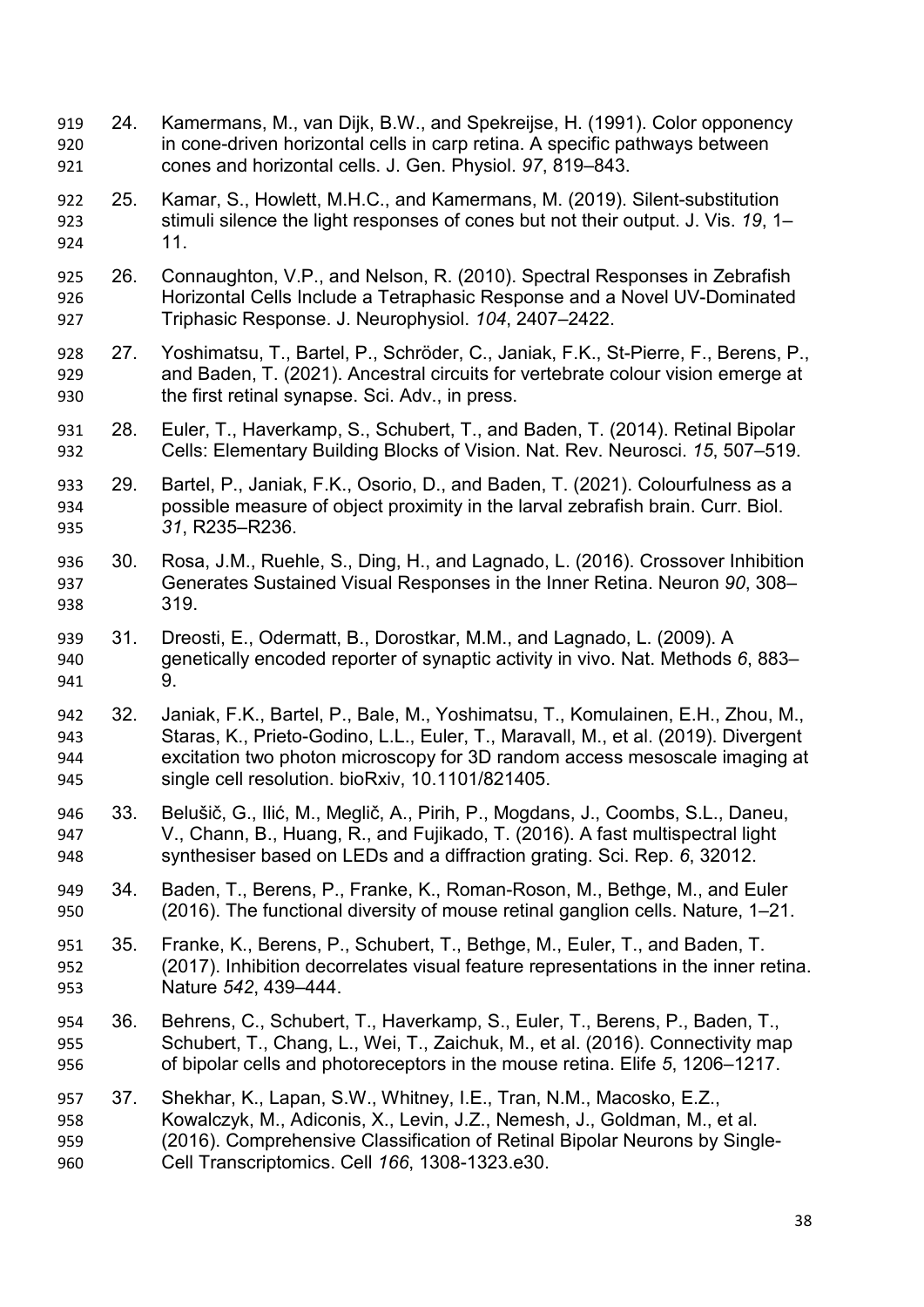- 38. Connaughton, V.P., Graham, D., and Nelson, R. (2004). Identification and morphological classification of horizontal, bipolar, and amacrine cells within the zebrafish retina. J. Comp. Neurol. *477*, 371–385.
- 39. Connaughton, V.P., and Nelson, R. (2000). Axonal stratification patterns and glutamate-gated conductance mechanisms in zebrafish retinal bipolar cells. J. Physiol. *524 Pt 1*, 135–46.
- 40. Connaughton, V.P., and Maguire, G. (1998). Differential expression of voltage- gated K+ and Ca2+ currents in bipolar cells in the zebrafish retinal slice. Eur. J. Neurosci. *10*, 1350–1362.
- 41. Behrens, C., Zhang, Y., Yadav, S.C., Haverkamp, S., Irsen, S., Korympidou, M., Schaedler, A., Dedek, K., Smith, R., Euler, T., et al. (2019). Retinal horizontal cells use different synaptic sites for global feedforward and local feedback signaling. bioRxiv, 780031.
- 42. Westheimer, G. (2007). The ON-OFF dichotomy in visual processing: From receptors to perception. Prog. Retin. Eye Res. *26*, 636–648.
- 43. DeVries, S.H., Li, W., and Saszik, S. (2006). Parallel processing in two transmitter microenvironments at the cone photoreceptor synapse. Neuron *50*, 735–48.
- 44. Baden, T., Berens, P., Bethge, M., and Euler, T. (2013). Spikes in mammalian bipolar cells support temporal layering of the inner retina.
- 45. Roska, B., and Werblin, F. (2001). Vertical interactions across ten parallel, stacked representations in the mammalian retina. Nature *410*, 583–7.
- 46. Matsumoto, A., Briggman, K.L., and Yonehara, K. (2019). Spatiotemporally Asymmetric Excitation Supports Mammalian Retinal Motion Sensitivity. Curr. Biol.
- 47. Atick, J.J., Li, Z., and Redlich, A.N. (1992). Understanding Retinal Color Coding from First Principles. Neural Comput. *4*, 559–572.
- 48. Neumeyer, C. (1992). Tetrachromatic color vision in goldfish: evidence from color mixture experiments. J. Comp. Physiol. A.
- 49. Fornetto, C., Tiso, N., Pavone, F.S., and Vanzi, F. (2020). Colored visual stimuli evoke spectrally tuned neuronal responses across the central nervous system of zebrafish larvae. BMC Biol. *18*, 1–17.
- 50. Neitz, J., and Neitz, M. (2017). Evolution of the circuitry for conscious color vision in primates. Eye *31*, 286–300.
- 51. Marshak, D.W., and Mills, S.L. (2014). Short-wavelength cone-opponent retinal ganglion cells in mammals. Vis. Neurosci. *31*, 165–175.
- 52. Jacobs, G.H. (1993). The distribution and nature of colour vision among the mammals. Biol Rev Camb Philos Soc *68*, 413–471.
- 53. Chen, S., and Li, W. (2012). A color-coding amacrine cell may provide a blue-Off signal in a mammalian retina. Nat. Neurosci. *15*, 954–956.
- 54. Mills, S.L., Tian, L.-M., Hoshi, H., Whitaker, C.M., and Massey, S.C. (2014).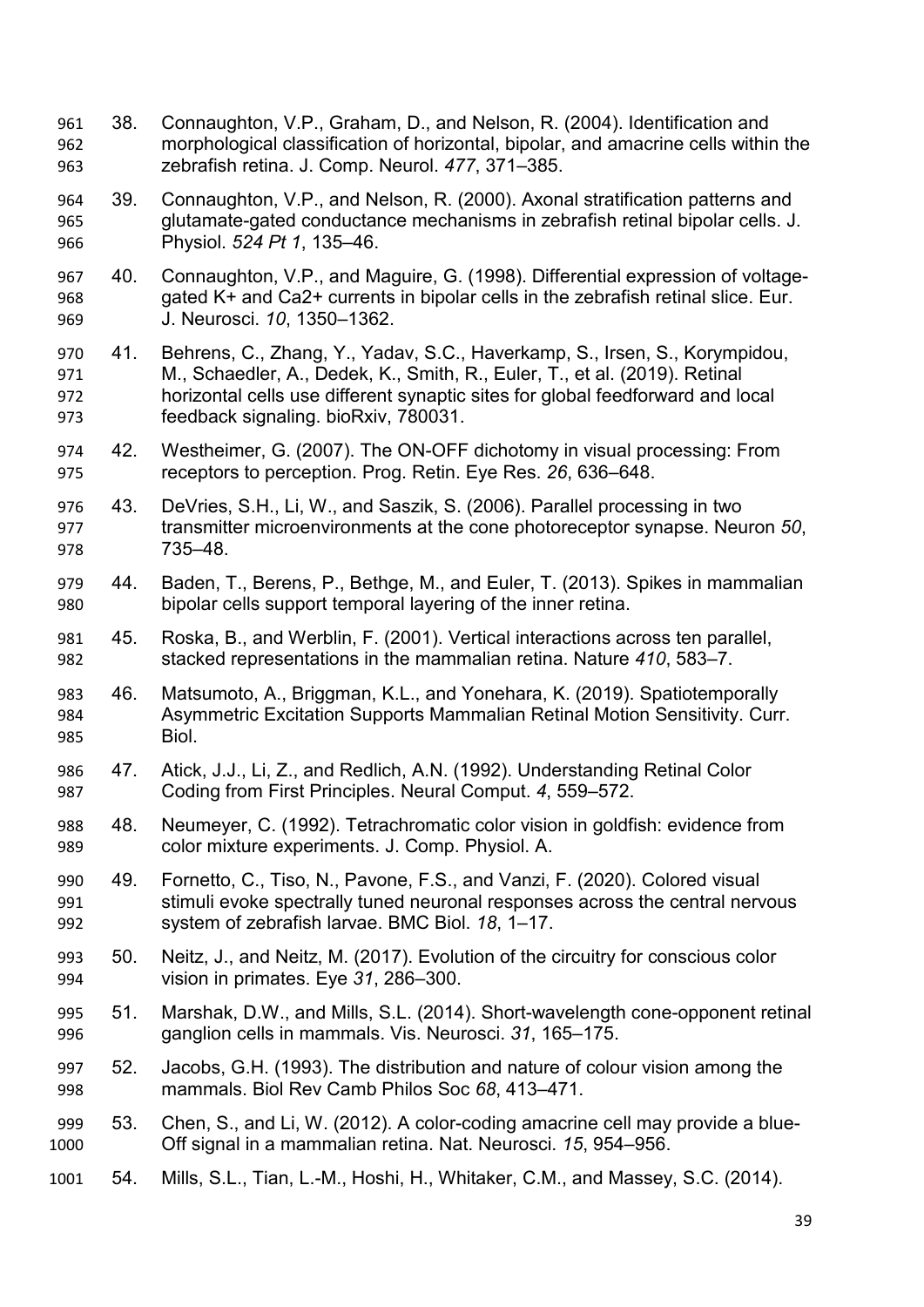- Three distinct blue-green color pathways in a mammalian retina. J. Neurosci. *34*, 1760–8.
- 55. Szatko, K.P., Korympidou, M.M., Ran, Y., Berens, P., Dalkara, D., Schubert, T., Euler, T., and Franke, K. (2020). Neural circuits in the mouse retina support color vision in the upper visual field. Nat. Commun. *11*, 3481.
- 56. Khani, M.H., and Gollisch, T. (2021). Linear and nonlinear chromatic integration in the mouse retina. Nat. Commun. *12*, 1–21.
- 57. Packer, O.S., Verweij, J., Li, P.H., Schnapf, J.L., and Dacey, D.M. (2010). Blue-yellow opponency in primate S cone photoreceptors. J. Neurosci. *30*, 568–572.
- 58. Breuninger, T., Puller, C., Haverkamp, S., and Euler, T. (2011). Chromatic bipolar cell pathways in the mouse retina. J. Neurosci. *31*, 6504–6517.
- 59. Dacey, D.M., and Lee, B.B. (1994). The "blue-on" opponent pathway in primate retina originates from a distinct bistratified ganglion cell type. Nature *367*, 731–5.
- 60. Ghosh, K.K., and Grünert, U. (1999). Synaptic input to small bistratified (blue- ON) ganglion cells in the retina of a new world monkey, the marmoset Callithrix jacchus. J. Comp. Neurol. *413*, 417–428.
- 61. Nadal-Nicolás, F.M., Kunze, V.P., Ball, J.M., Peng, B.T., Krisnan, A., Zhou, G., Dong, L., and Li, W. (2020). True S-cones are concentrated in the ventral mouse retina and wired for color detection in the upper visual field. Elife *9*, 1– 30.
- 62. Calkins, D.J., Tsukamoto, Y., and Sterling, P. (1998). Microcircuitry and mosaic of a blue-yellow ganglion cell in the primate retina. J. Neurosci. *18*, 3373–85.
- 63. Robles, E., Laurell, E., and Baier, H. (2014). The Retinal Projectome Reveals Brain-Area-Specific Visual Representations Generated by Ganglion Cell Diversity. Curr. Biol. *24*, 2085–2096.
- 64. Peng, Y.-R., Shekhar, K., Yan, W., Herrmann, D., Sappington, A., Bryman, G.S., van Zyl, T., Do, M.T.H., Regev, A., and Sanes, J.R. (2019). Molecular Classification and Comparative Taxonomics of Foveal and Peripheral Cells in Primate Retina. Cell *176*, 1222-1237.e22.
- 65. Kölsch, Y., Hahn, J., Sappington, A., Stemmer, M., Fernandes, A.M., Helmbrecht, T.O., Lele, S., Butrus, S., Laurell, E., Arnold-Ammer, I., et al. (2020). Molecular classification of zebrafish retinal ganglion cells links genes to cell types to behavior. Neuron *109*, 645-662.e9.
- 66. Baden, T., Bartel, P., Yoshimatsu, T., and Janiak, F. (2021). Dataset: Spectral inference reveals principal cone-integration rules of the zebrafish inner retina. Dryad Dataset.
- 67. Yoshimatsu, T., D'Orazi, F.D., Gamlin, C.R., Suzuki, S.C., Suli, A., Kimelman, D., Raible, D.W., and Wong, R.O. (2016). Presynaptic partner selection during retinal circuit reassembly varies with timing of neuronal regeneration in vivo. Nat. Commun. *7*, 10590.